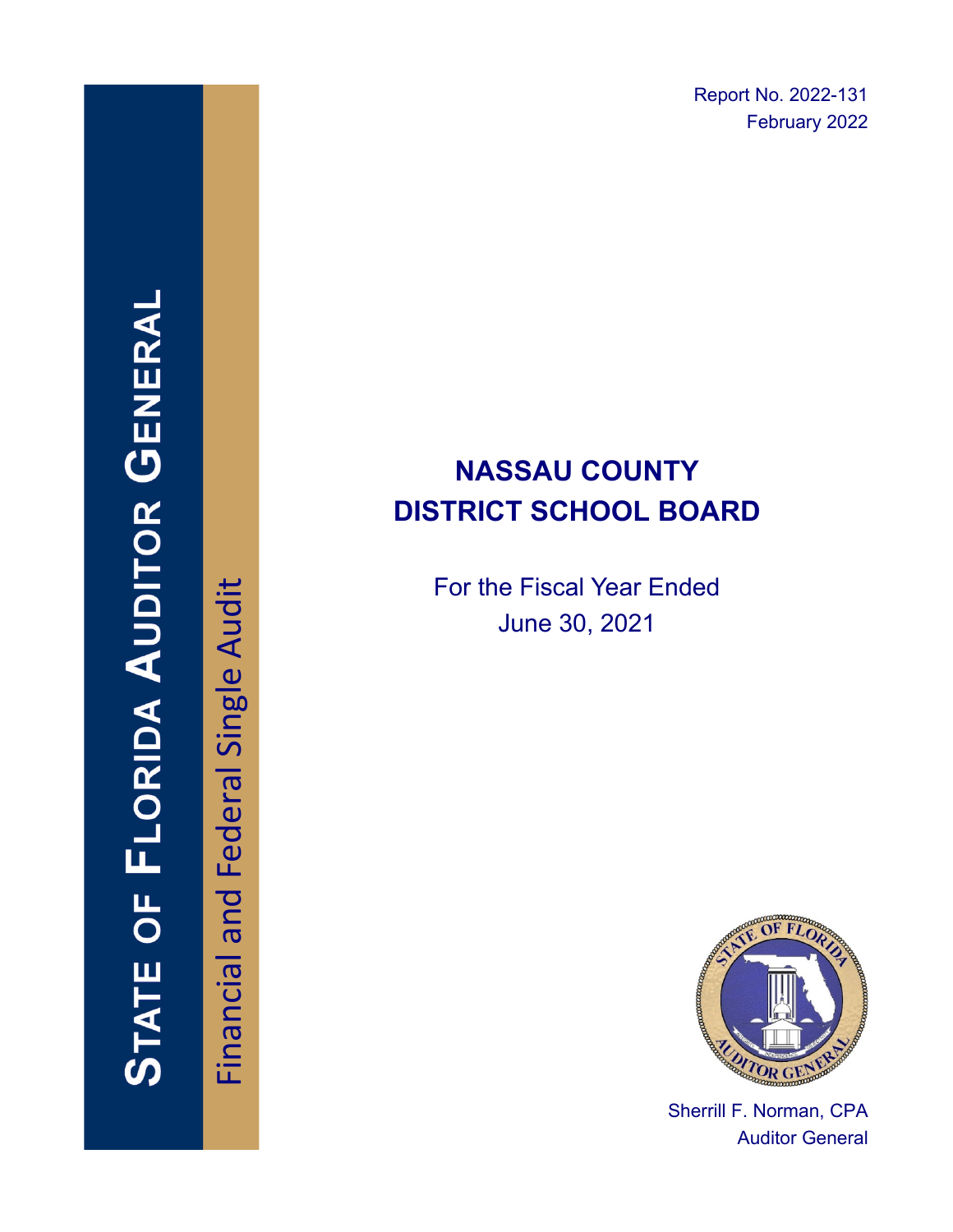#### **Board Members and Superintendent**

During the 2020-21 fiscal year, Dr. Kathy K. Burns served as Superintendent of the Nassau County Schools and the following individuals served as School Board Members:

| District No. |
|--------------|
|              |
| 2            |
| 3            |
|              |
|              |
| :5           |
|              |

The Auditor General conducts audits of governmental entities to provide the Legislature, Florida's citizens, public entity management, and other stakeholders unbiased, timely, and relevant information for use in promoting government accountability and stewardship and improving government operations.

The team leader was Camila Montano, CPA, and the audit was supervised by Dennis W. Gay, CPA.

Please address inquiries regarding this report to Edward A. Waller, CPA, Audit Manager, by e-mail at tedwaller@aud.state.fl.us or by telephone at (850) 412-2887.

This report and other reports prepared by the Auditor General are available at:

[FLAuditor.gov](http://flauditor.gov/)

Printed copies of our reports may be requested by contacting us at:

**State of Florida Auditor General** 

**Claude Pepper Building, Suite G74 · 111 West Madison Street · Tallahassee, FL 32399-1450 · (850) 412-2722**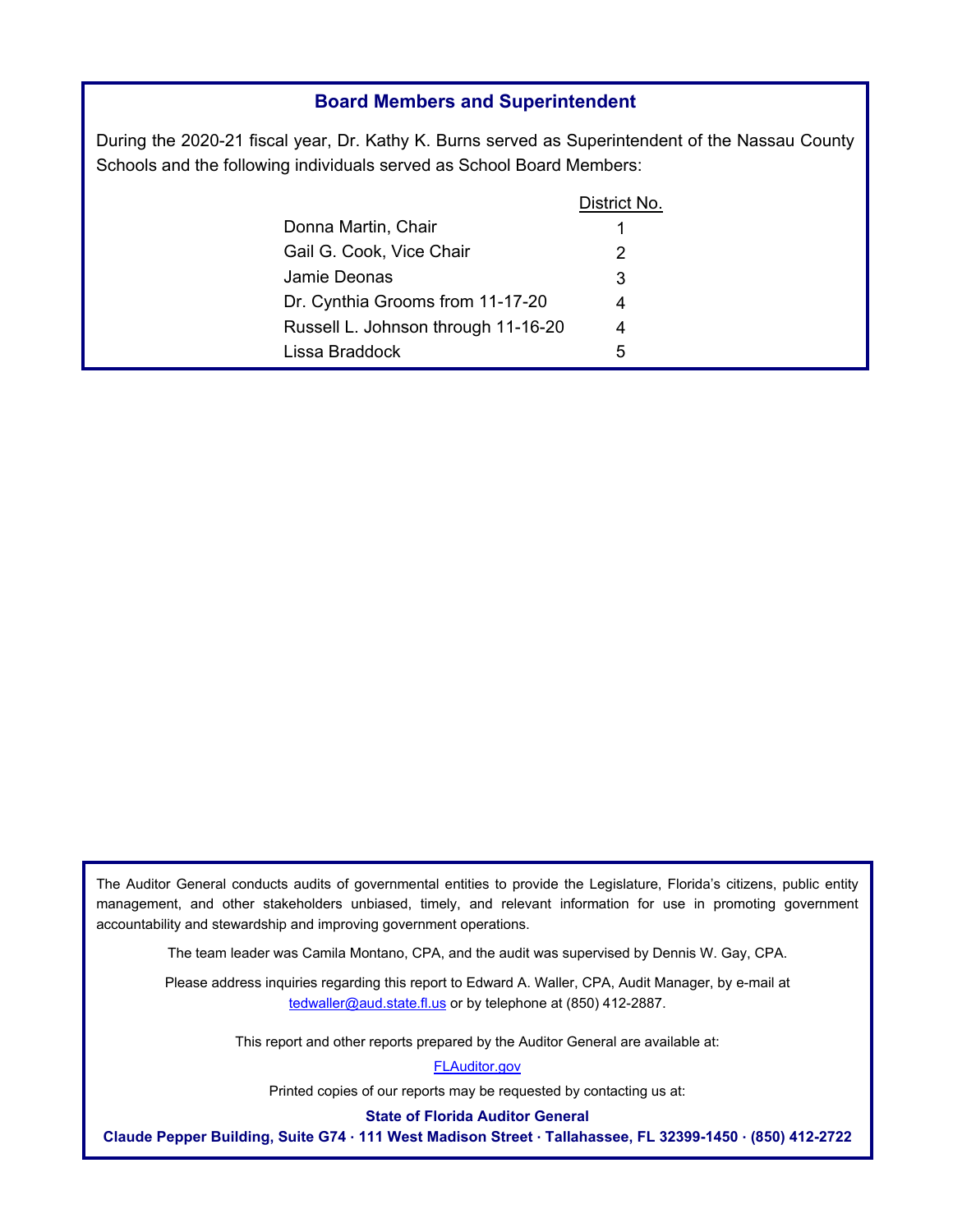### **NASSAU COUNTY DISTRICT SCHOOL BOARD TABLE OF CONTENTS**

|                                                                                                                                                                         | Page<br>No. |
|-------------------------------------------------------------------------------------------------------------------------------------------------------------------------|-------------|
|                                                                                                                                                                         | -i          |
| <b>INDEPENDENT AUDITOR'S REPORT</b>                                                                                                                                     |             |
|                                                                                                                                                                         | 1           |
|                                                                                                                                                                         | 3           |
|                                                                                                                                                                         | 4           |
| <b>BASIC FINANCIAL STATEMENTS</b>                                                                                                                                       |             |
|                                                                                                                                                                         | 11          |
|                                                                                                                                                                         | 12          |
|                                                                                                                                                                         | 14          |
| Reconciliation of the Governmental Funds Balance Sheet                                                                                                                  | 16          |
| Statement of Revenues, Expenditures, and Changes in                                                                                                                     | 18          |
| Reconciliation of the Governmental Funds Statement of<br>Revenues, Expenditures, and Changes in Fund Balances                                                           | 20          |
|                                                                                                                                                                         | 21          |
| OTHER REQUIRED SUPPLEMENTARY INFORMATION                                                                                                                                |             |
| Budgetary Comparison Schedule – General and Major Special Revenue Funds                                                                                                 | 50          |
| Schedule of Changes in the District's Total OPEB Liability and Related Ratios                                                                                           | 52          |
| Schedule of the District's Proportionate Share of the Net Pension Liability – Florida                                                                                   | 53          |
| Schedule of District Contributions - Florida Retirement System Pension Plan                                                                                             | 53          |
| Schedule of the District's Proportionate Share of the Net Pension Liability – Health                                                                                    | 54          |
| Schedule of District Contributions - Health Insurance Subsidy Pension Plan                                                                                              | 54          |
|                                                                                                                                                                         | 55          |
|                                                                                                                                                                         | 56          |
| INDEPENDENT AUDITOR'S REPORT ON INTERNAL CONTROL OVER<br>FINANCIAL REPORTING AND ON COMPLIANCE AND OTHER MATTERS<br>BASED ON AN AUDIT OF FINANCIAL STATEMENTS PERFORMED | 58          |
| INDEPENDENT AUDITOR'S REPORT ON COMPLIANCE FOR EACH MAJOR<br>FEDERAL PROGRAM AND REPORT ON INTERNAL CONTROL OVER                                                        | 60          |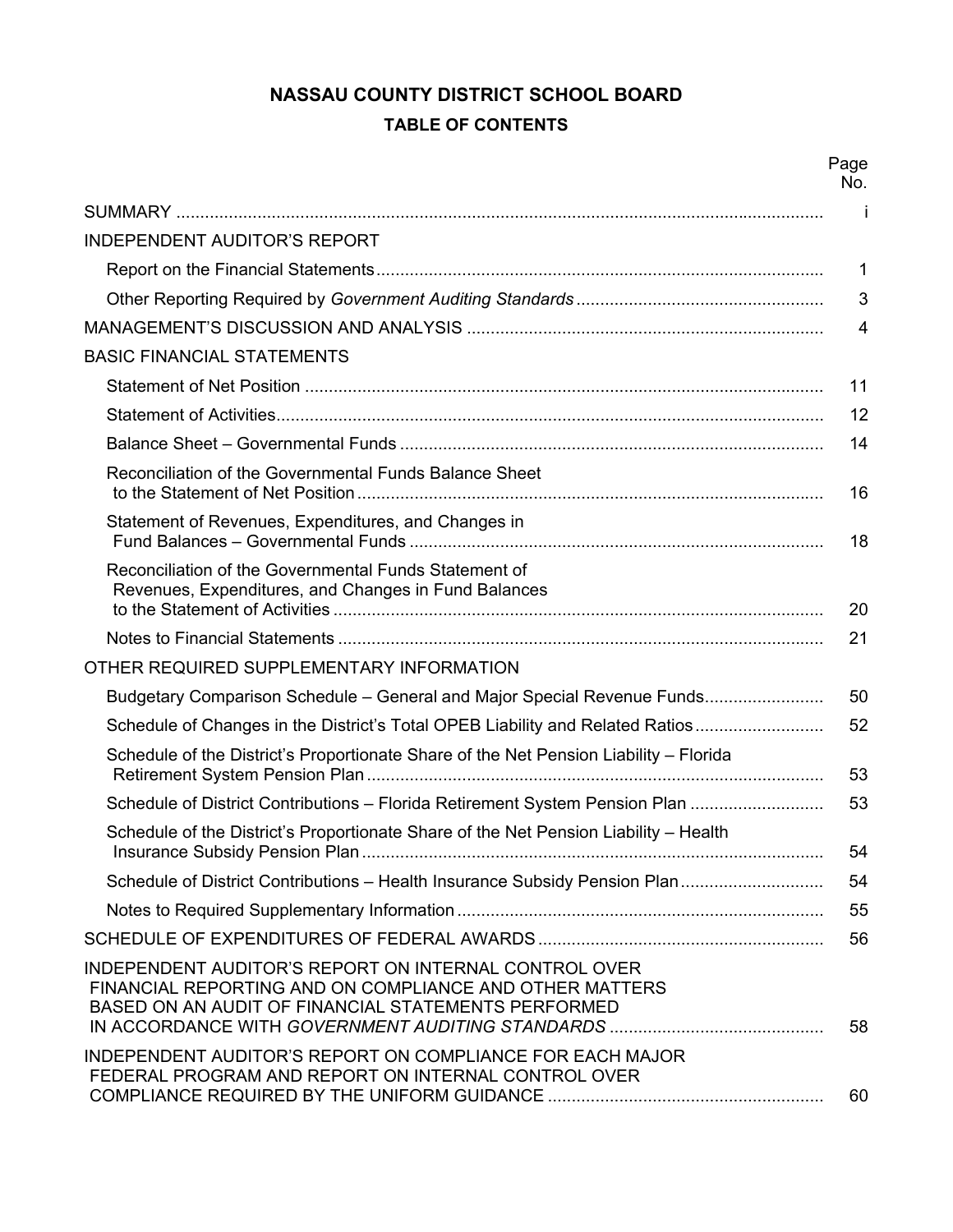### **NASSAU COUNTY DISTRICT SCHOOL BOARD TABLE OF CONTENTS (CONTINUED)**

| Page<br>No. |
|-------------|
|             |
| 64          |
| -64         |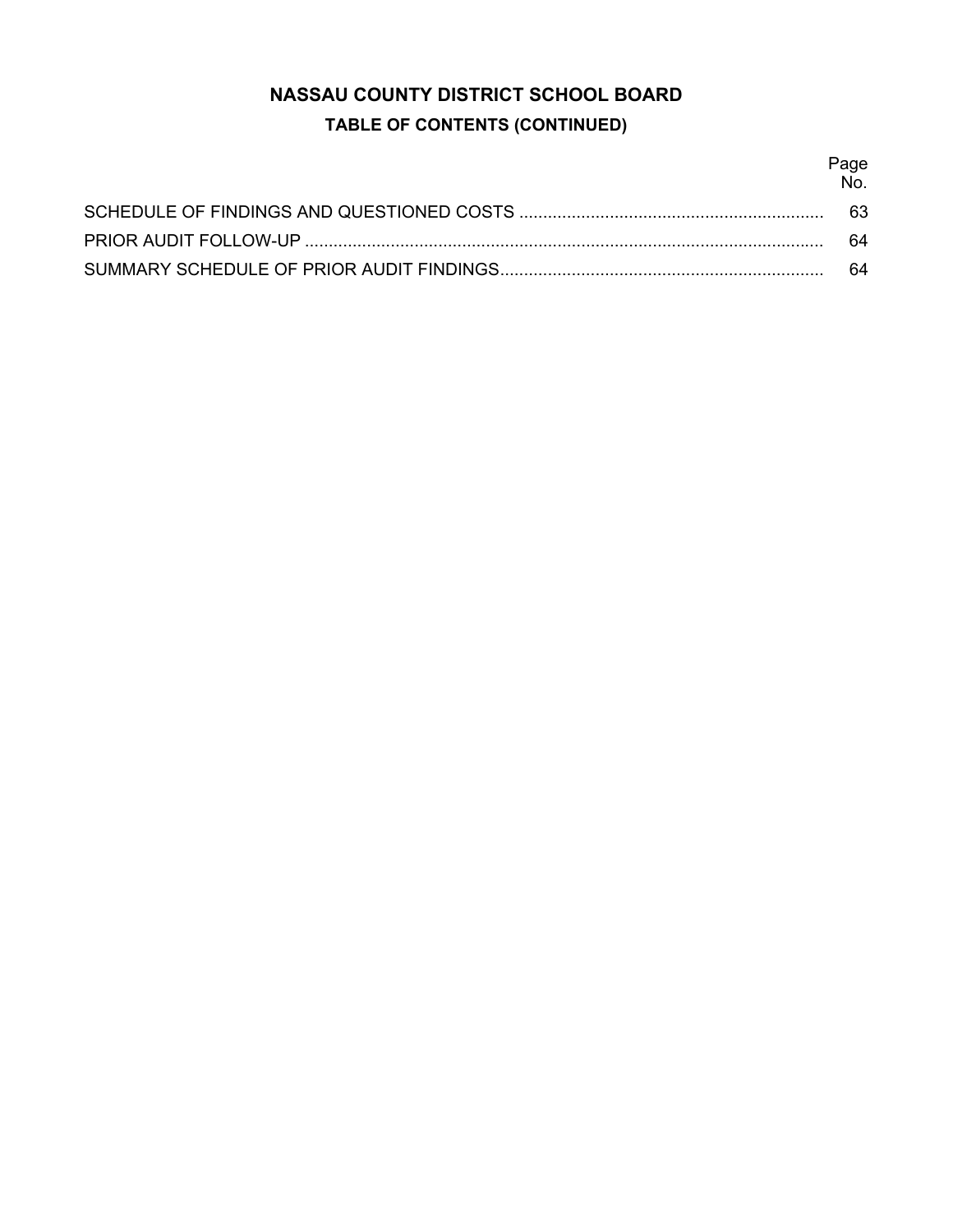#### SUMMARY OF REPORT ON FINANCIAL STATEMENTS

<span id="page-4-0"></span>Our audit disclosed that the basic financial statements of the Nassau County District School Board (District) were presented fairly, in all material respects, in accordance with prescribed financial reporting standards.

SUMMARY OF REPORT ON INTERNAL CONTROL AND COMPLIANCE

Our audit did not identify any deficiencies in internal control over financial reporting that we consider to be material weaknesses.

The results of our tests disclosed no instances of noncompliance or other matters that are required to be reported under *Government Auditing Standards* issued by the Comptroller General of the United States*.* 

SUMMARY OF REPORT ON FEDERAL AWARDS

We audited the District's compliance with applicable Federal awards requirements. The Coronavirus Relief Fund, Title I program, and Education Stabilization Fund were audited as major Federal programs. The results of our audit indicated that the District materially complied with the requirements that could have a direct and material effect on each of its major Federal programs.

#### AUDIT OBJECTIVES AND SCOPE

Our audit objectives were to determine whether the School Board and its officers with administrative and stewardship responsibilities for District operations:

- Presented the District's basic financial statements in accordance with generally accepted accounting principles;
- Established and implemented internal control over financial reporting and compliance with requirements that could have a direct and material effect on the financial statements or on the District's major Federal programs; and
- Complied with the various provisions of laws, rules, regulations, contracts, and grant agreements that are material to the financial statements, and those applicable to the District's major Federal programs.

The scope of this audit included an examination of the District's basic financial statements and the accompanying Schedule of Expenditures of Federal Awards, as of and for the fiscal year ended June 30, 2021. We obtained an understanding of the District's environment, including its internal control, and assessed the risk of material misstatement necessary to plan the audit of the basic financial statements and Federal awards. We also examined various transactions to determine whether they were executed, in both manner and substance, in accordance with governing provisions of laws, rules, regulations, contracts, and grant agreements.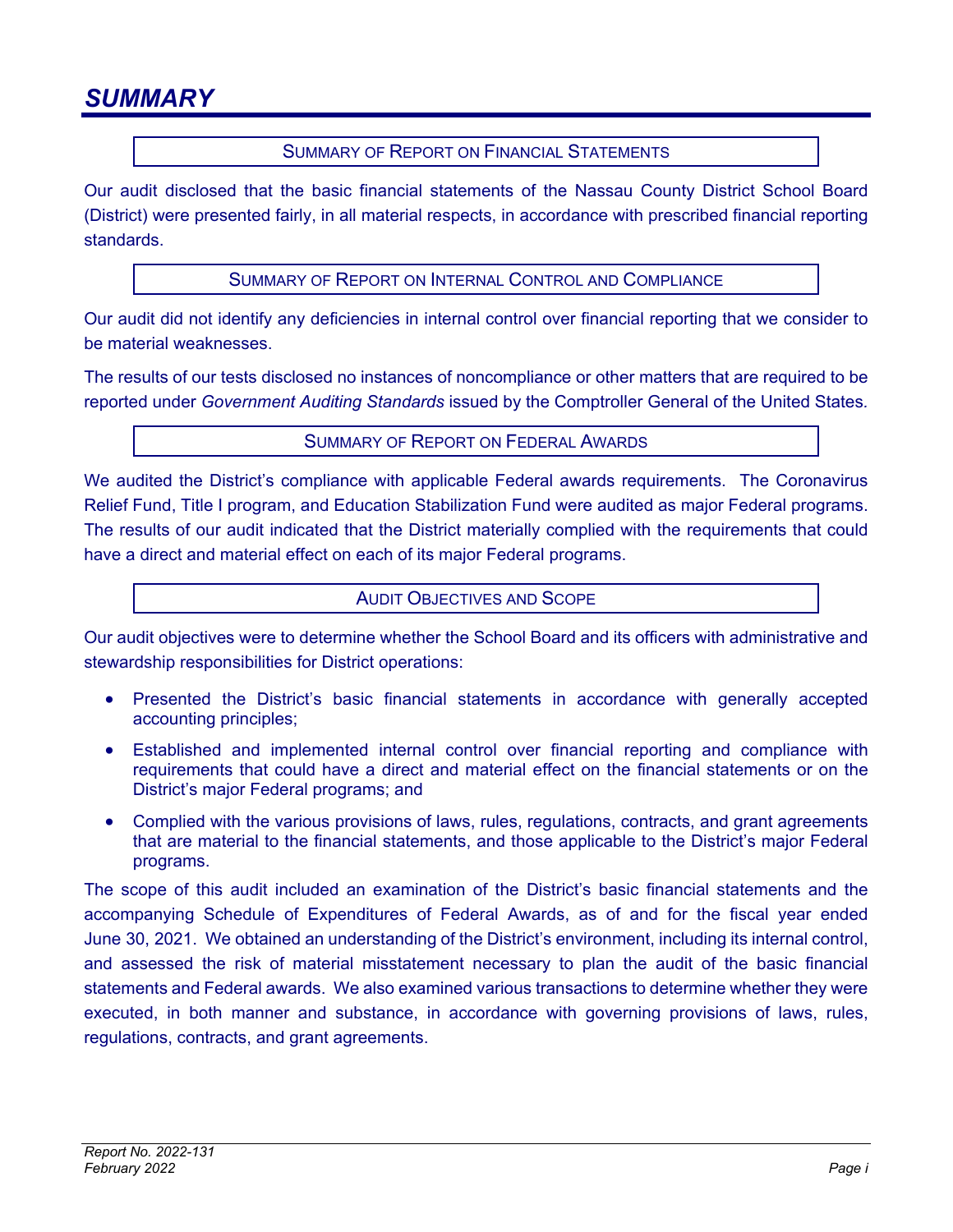#### AUDIT METHODOLOGY

We conducted our audit in accordance with auditing standards generally accepted in the United States of America; applicable standards contained in *Government Auditing Standards*, issued by the Comptroller General of the United States; and Title 2 U.S. *Code of Federal Regulations* Part 200, *Uniform Administrative Requirements, Cost Principles, and Audit Requirements for Federal Awards*.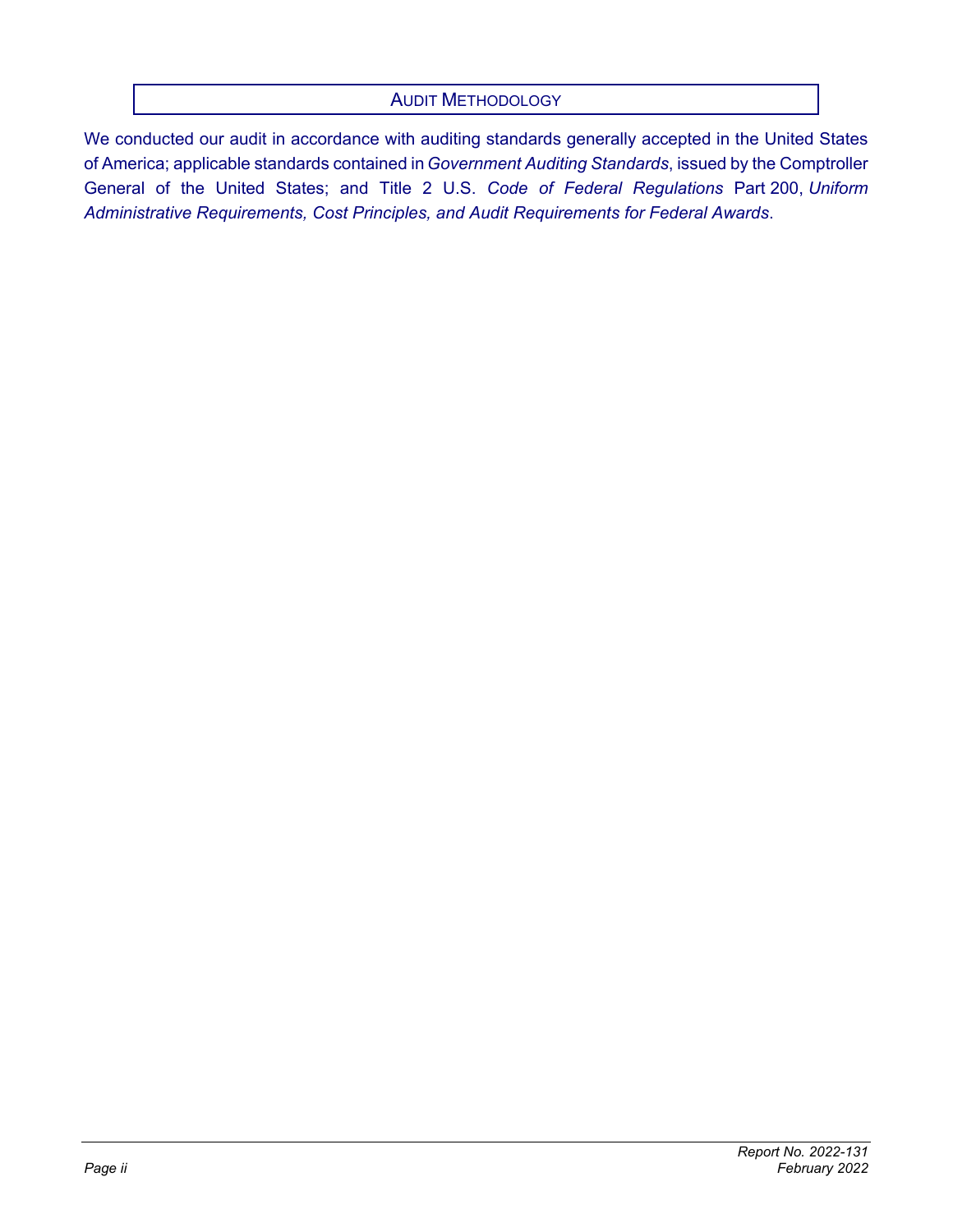<span id="page-6-0"></span>

Sherrill F. Norman, CPA Auditor General

# **AUDITOR GENERAL STATE OF FLORIDA**

Claude Denson Pepper Building, Suite G74 111 West Madison Street Tallahassee, Florida 32399-1450



Phone: (850) 412-2722 Fax: (850) 488-6975

The President of the Senate, the Speaker of the House of Representatives, and the Legislative Auditing Committee

### **INDEPENDENT AUDITOR'S REPORT**

#### **Report on the Financial Statements**

We have audited the accompanying financial statements of the governmental activities, each major fund, and the aggregate remaining fund information of the Nassau County District School Board, as of and for the fiscal year ended June 30, 2021, and the related notes to the financial statements, which collectively comprise the District's basic financial statements as listed in the table of contents.

#### *Management's Responsibility for the Financial Statements*

Management is responsible for the preparation and fair presentation of these financial statements in accordance with accounting principles generally accepted in the United States of America; this includes the design, implementation, and maintenance of internal control relevant to the preparation and fair presentation of financial statements that are free from material misstatement, whether due to fraud or error.

### *Auditor's Responsibility*

Our responsibility is to express opinions on these financial statements based on our audit. We did not audit the financial statements of the school internal funds, which represent 26 percent, 0 percent, 28 percent, 13 percent, and 14 percent, respectively, of the assets, liabilities, fund balances, revenues, and expenditures of the aggregate remaining fund information. Those statements were audited by other auditors, whose report has been furnished to us, and our opinion, insofar as it relates to the amounts included for the school internal funds, is based solely on the report of the other auditors. We conducted our audit in accordance with auditing standards generally accepted in the United States of America and the standards applicable to financial audits contained in *Government Auditing Standards*, issued by the Comptroller General of the United States. Those standards require that we plan and perform the audit to obtain reasonable assurance about whether the financial statements are free from material misstatement.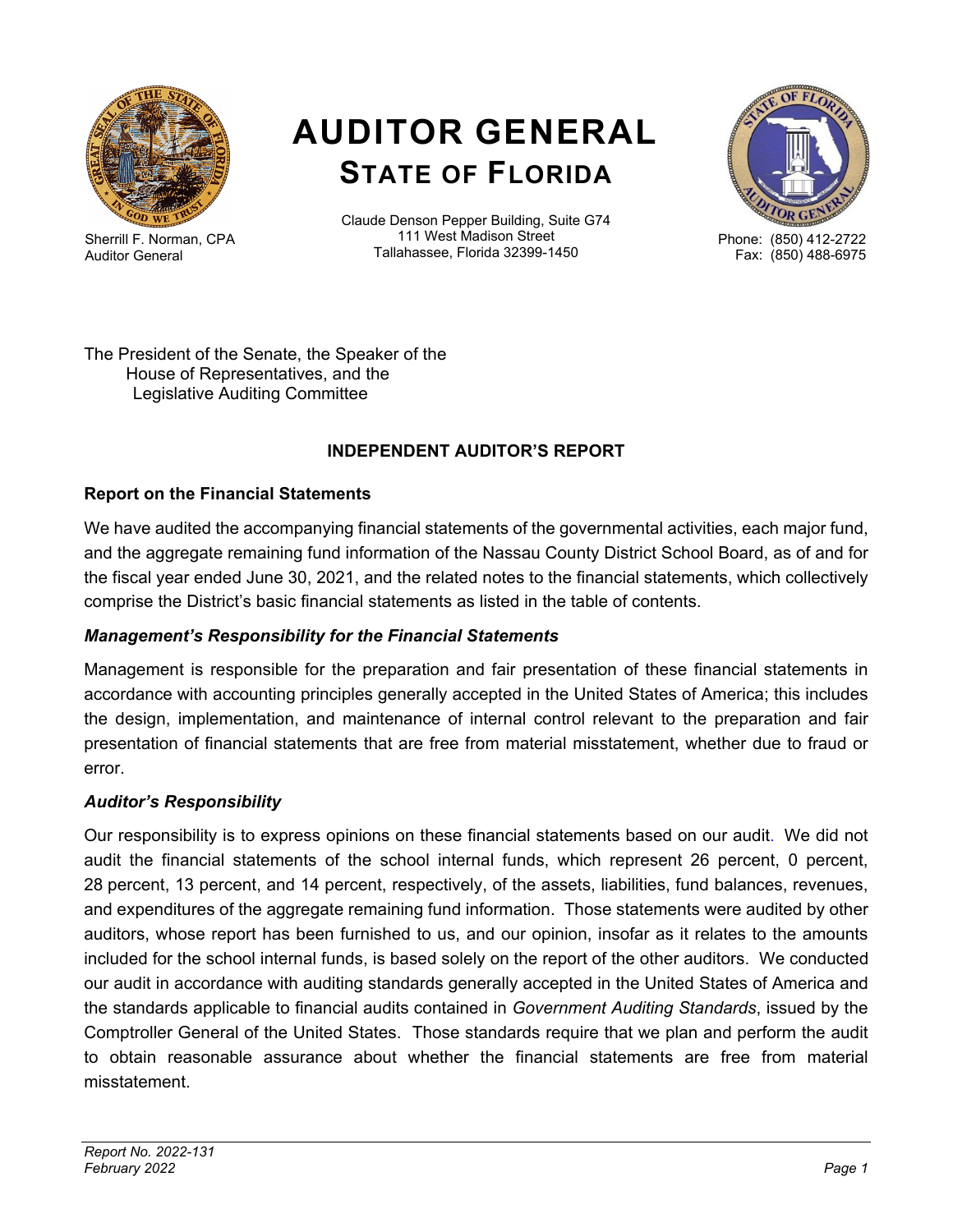An audit involves performing procedures to obtain audit evidence about the amounts and disclosures in the financial statements. The procedures selected depend on the auditor's judgment, including the assessment of the risks of material misstatement of the financial statements, whether due to fraud or error. In making those risk assessments, the auditor considers internal control relevant to the entity's preparation and fair presentation of the financial statements in order to design audit procedures that are appropriate in the circumstances, but not for the purpose of expressing an opinion on the effectiveness of the entity's internal control. Accordingly, we express no such opinion. An audit also includes evaluating the appropriateness of accounting policies used and the reasonableness of significant accounting estimates made by management, as well as evaluating the overall presentation of the financial statements.

We believe that the audit evidence we have obtained is sufficient and appropriate to provide a basis for our audit opinions.

#### *Opinions*

In our opinion, based on our audit and the report of other auditors, the financial statements referred to above present fairly, in all material respects, the respective financial position of the governmental activities, each major fund, and the aggregate remaining fund information of the Nassau County District School Board, as of June 30, 2021, and the respective changes in financial position thereof for the fiscal year then ended in accordance with accounting principles generally accepted in the United States of America.

### *Other Matters*

#### *Required Supplementary Information*

Accounting principles generally accepted in the United States of America require that **MANAGEMENT'S DISCUSSION AND ANALYSIS**, the **Budgetary Comparison Schedule – General and Major Special Revenue Funds**, **Schedule of Changes in the District's Total OPEB Liability and Related Ratios**, **Schedule of the District's Proportionate Share of the Net Pension Liability – Florida Retirement System Pension Plan**, **Schedule of District Contributions – Florida Retirement System Pension Plan**, **Schedule of the District's Proportionate Share of the Net Pension Liability – Health Insurance Subsidy Pension Plan**, **Schedule of District Contributions – Health Insurance Subsidy Pension Plan**, and **Notes to Required Supplementary Information**, as listed in the table of contents, be presented to supplement the basic financial statements. Such information, although not a part of the basic financial statements, is required by the Governmental Accounting Standards Board who considers it to be an essential part of financial reporting for placing the basic financial statements in an appropriate operational, economic, or historical context. We have applied certain limited procedures to the required supplementary information in accordance with auditing standards generally accepted in the United States of America, which consisted of inquiries of management about the methods of preparing the information and comparing the information for consistency with management's responses to our inquiries, the basic financial statements, and other knowledge we obtained during our audit of the basic financial statements. We do not express an opinion or provide any assurance on the information because the limited procedures do not provide us with sufficient evidence to express an opinion or provide any assurance.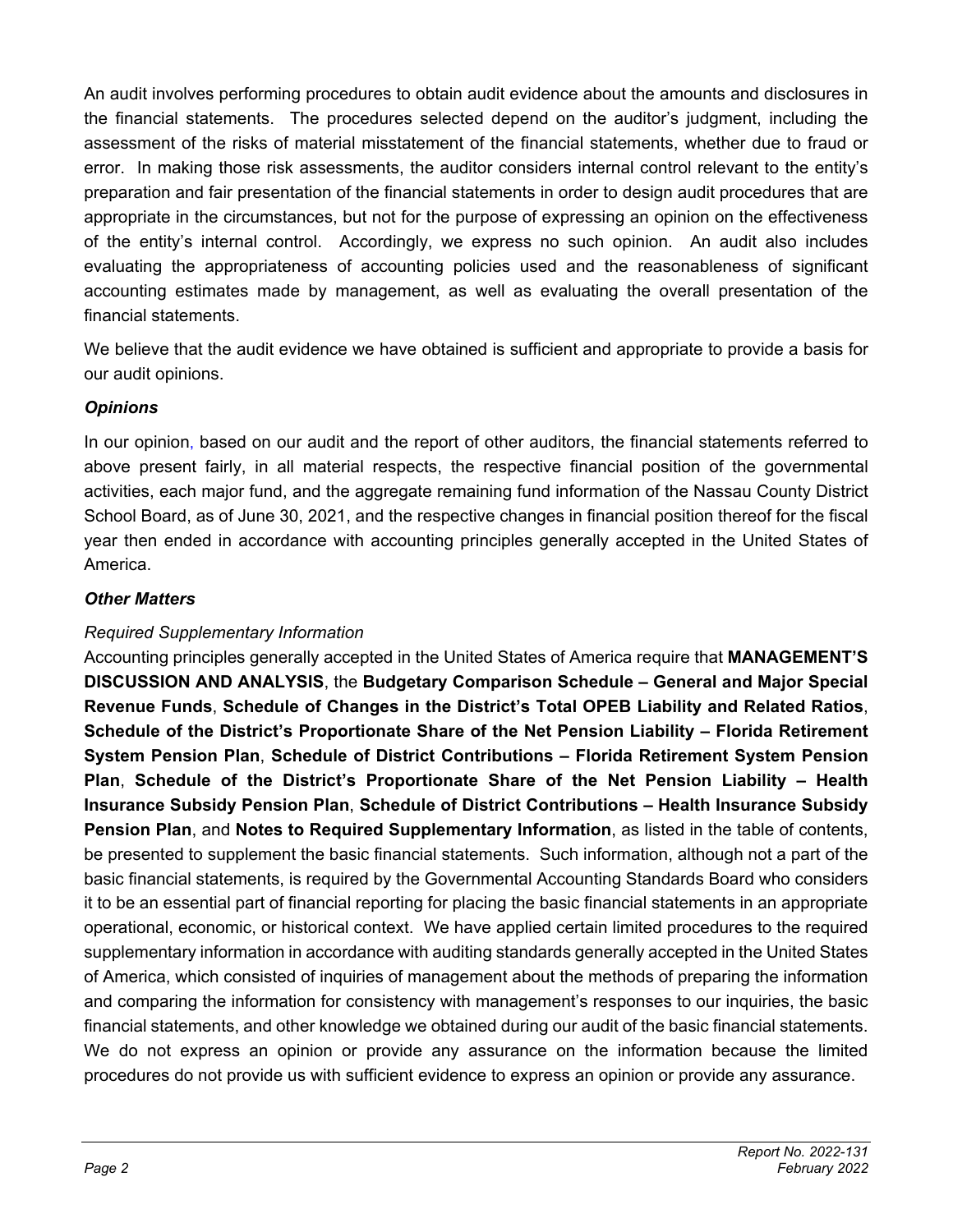#### <span id="page-8-0"></span>*Supplementary Information*

Our audit was conducted for the purpose of forming opinions on the financial statements that collectively comprise the District's basic financial statements. The accompanying **SCHEDULE OF EXPENDITURES OF FEDERAL AWARDS**, as required by Title 2 U.S. *Code of Federal Regulations* Part 200, *Uniform Administrative Requirements, Cost Principles, and Audit Requirements for Federal Awards*, is presented for purposes of additional analysis and is not a required part of the basic financial statements.

The accompanying **SCHEDULE OF EXPENDITURES OF FEDERAL AWARDS** is the responsibility of management and was derived from and relates directly to the underlying accounting and other records used to prepare the basic financial statements. Such information has been subjected to the auditing procedures applied in the audit of the basic financial statements and certain additional procedures, including comparing and reconciling such information directly to the underlying accounting and other records used to prepare the basic financial statements or to the basic financial statements themselves, and other additional procedures in accordance with auditing standards generally accepted in the United States of America. In our opinion, the accompanying **SCHEDULE OF EXPENDITURES OF FEDERAL AWARDS** is fairly stated, in all material respects, in relation to the basic financial statements as a whole.

#### **Other Reporting Required by** *Government Auditing Standards*

In accordance with *Government Auditing Standards*, we have also issued our report dated February 22, 2022, on our consideration of the District's internal control over financial reporting and on our tests of its compliance with certain provisions of laws, rules, regulations, contracts, and grant agreements and other matters included under the heading **INDEPENDENT AUDITOR'S REPORT ON INTERNAL CONTROL OVER FINANCIAL REPORTING AND ON COMPLIANCE AND OTHER MATTERS BASED ON AN AUDIT OF FINANCIAL STATEMENTS PERFORMED IN ACCORDANCE WITH** *GOVERNMENT AUDITING STANDARDS*. The purpose of that report is solely to describe the scope of our testing of internal control over financial reporting and compliance and the results of that testing, and not to provide an opinion on the effectiveness of the District's internal control over financial reporting or on compliance. That report is an integral part of an audit performed in accordance with *Government Auditing Standards* in considering the District's internal control over financial reporting and compliance.

Respectfully submitted,

Sherrill F. Norman, CPA Tallahassee, Florida February 22, 2022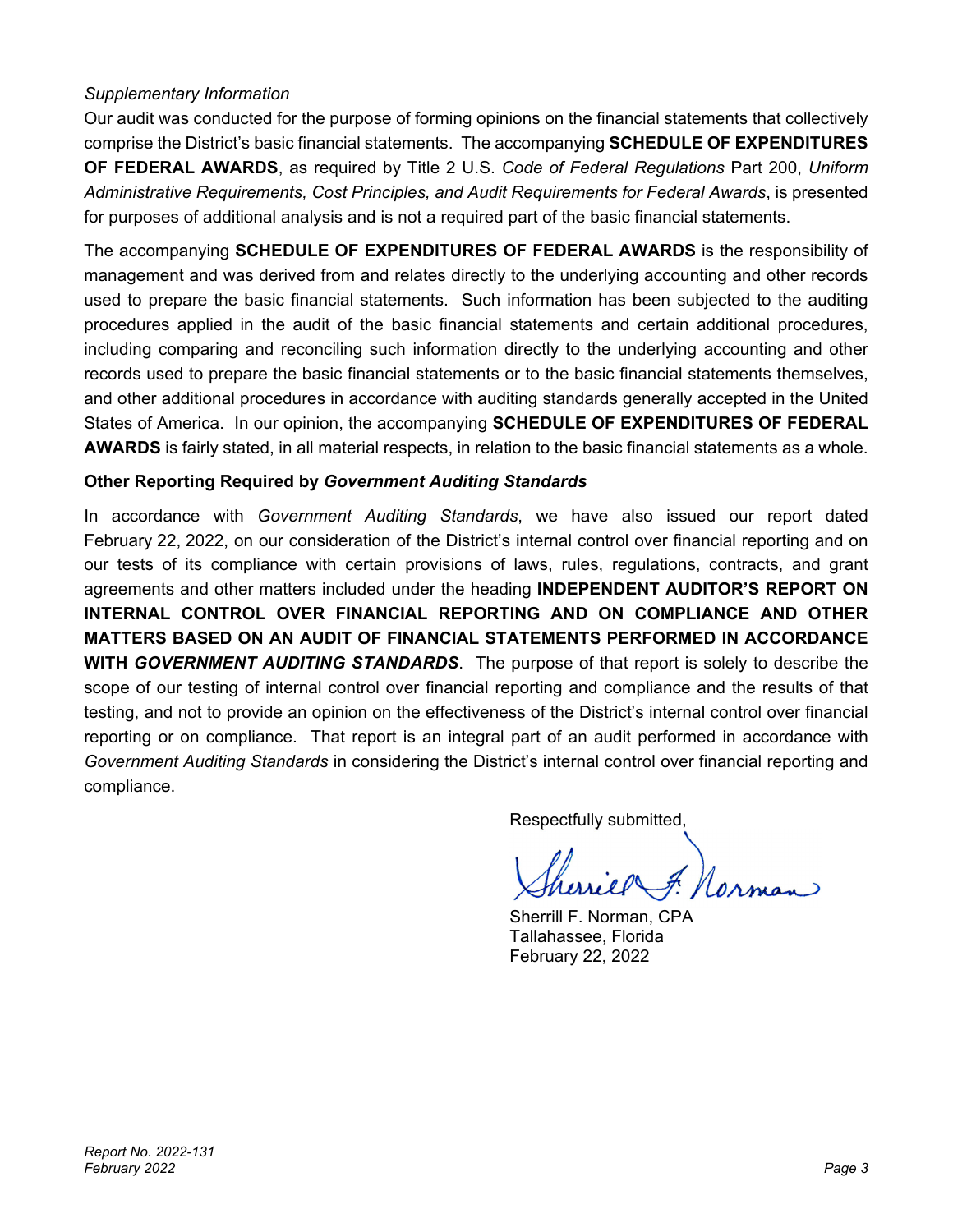# <span id="page-9-0"></span>*MANAGEMENT'S DISCUSSION AND ANALYSIS*

The management of the Nassau County District School Board has prepared the following discussion and analysis to provide an overview of the District's financial activities for the fiscal year ended June 30, 2021. The information contained in the Management's Discussion and Analysis (MD&A) is intended to highlight significant transactions, events, and conditions and should be considered in conjunction with the District's financial statements and notes to financial statements found immediately following the MD&A.

#### FINANCIAL HIGHLIGHTS

Key financial highlights for the 2020-21 fiscal year are as follows:

- As of June 30, 2021, the assets and deferred outflows of resources exceed the liabilities and deferred inflows of resources by \$192,135,334.59.
- In total, net position increased \$12,695,888.47 due to revenues exceeding expenses, which represents a 7 percent increase over the 2019-20 fiscal year.
- General revenues total \$137,381,393.43, or 95 percent of all revenues. Program specific revenues in the form of charges for services, operating grants and contributions, and capital grants and contributions total \$7,968,191.69, or 5 percent of all revenues.
- Expenses total \$132,653,696.65. Only \$7,968,191.69 of these expenses was offset by program specific revenues, with the remainder paid from general revenues.
- At the end of the current fiscal year, the fund balance of the General Fund totals \$17,359,054.95, which is \$3,255,638.22 more than the prior fiscal year balance. The General Fund assigned and unassigned fund balances total \$11,622,931.28, or 12 percent of total General Fund revenues.

#### OVERVIEW OF FINANCIAL STATEMENTS

The basic financial statements consist of three components: (1) government-wide financial statements; (2) fund financial statements; and (3) notes to financial statements. This report also includes supplementary information intended to furnish additional details to support the basic financial statements.

#### **Government-Wide Financial Statements**

The government-wide financial statements provide both short-term and long-term information about the District's overall financial condition in a manner similar to those of a private-sector business. The statements include a statement of net position and a statement of activities that are designed to provide consolidated financial information about the governmental activities of the District presented on the accrual basis of accounting. The statement of net position provides information about the District's financial position, its assets, liabilities, and deferred inflows/outflows of resources, using an economic resources measurement focus. Assets plus deferred outflows of resources, less liabilities and deferred inflows of resources, equals net position, which is a measure of the District's financial health. The statement of activities presents information about the change in the District's net position, the results of operations, during the fiscal year. An increase or decrease in net position is an indication of whether the District's financial health is improving or deteriorating.

All of the District's activities and services are reported in the government-wide financial statements as governmental activities. The District's governmental activities include instruction, student support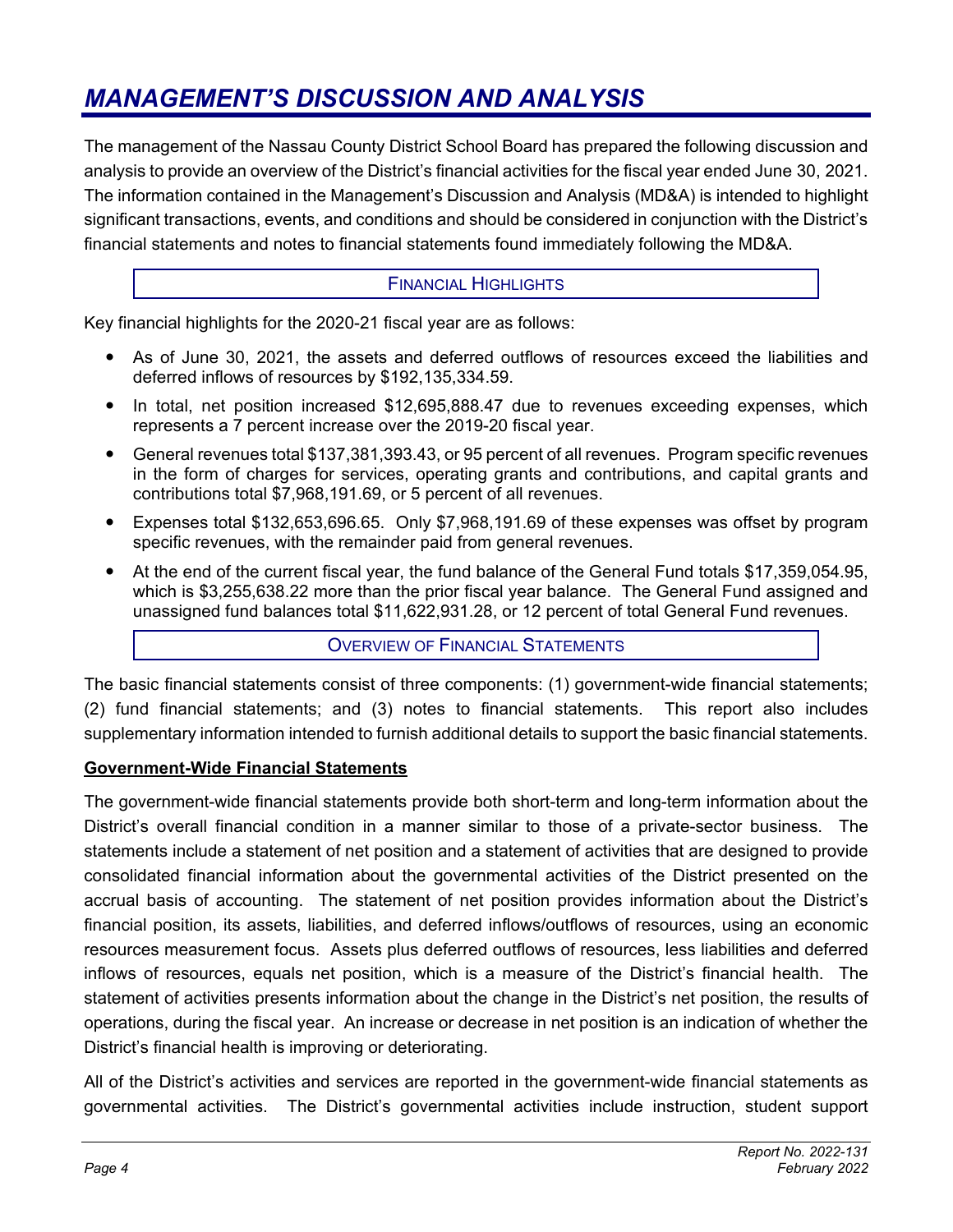services, instructional support services, administrative support services, facility maintenance, transportation, and food services. Property taxes and State revenues finance most of these activities. Additionally, all capital and debt financing activities are reported as governmental activities.

#### **Fund Financial Statements**

Fund financial statements are one of the components of the basic financial statements. A fund is a grouping of related accounts that is used to maintain control over resources that have been segregated for specific activities or objectives. The District uses fund accounting to ensure and demonstrate compliance with finance-related legal requirements and prudent fiscal management. Certain funds are established by law while others are created by legal agreements, such as bond covenants. Fund financial statements provide more detailed information about the District's financial activities, focusing on its most significant or "major" funds rather than fund types. This is in contrast to the entitywide perspective contained in the government-wide statements. All of the District's funds are classified as governmental funds.

**Governmental Funds**: Governmental funds are used to account for essentially the same functions reported as governmental activities in the government-wide financial statements. However, unlike the government-wide financial statements, governmental fund financial statements focus on near-term inflows and outflows of spendable resources, as well as on balances of spendable resources available at the end of the fiscal year. Such information may be useful in assessing a government's near-term financing requirements.

Because the focus of governmental funds is narrower than that of the government-wide financial statements, it is useful to compare the information presented for governmental funds with similar information presented for governmental activities in the government-wide financial statements. By doing so, readers may better understand the long-term impact of the government's near-term financing decisions. Both the governmental funds balance sheet and the governmental funds statement of revenues, expenditures, and changes in fund balances provide a reconciliation to facilitate this comparison between governmental funds and governmental activities.

The governmental funds balance sheet and statement of revenues, expenditures, and changes in fund balances provide detailed information about the District's most significant funds. The District's major funds are the General Fund, Special Revenue – Federal Education Stabilization Fund, Capital Projects – Local Capital Improvement Fund, and Capital Projects – Other Fund. Data from the other governmental funds are combined into a single, aggregated presentation.

The District adopts an annual appropriated budget for its governmental funds. A budgetary comparison schedule has been provided for the General and major Special Revenue Funds to demonstrate compliance with the budget.

#### **Notes to Financial Statements**

The notes provide additional information that is essential for a full understanding of the data provided in the government-wide and fund financial statements.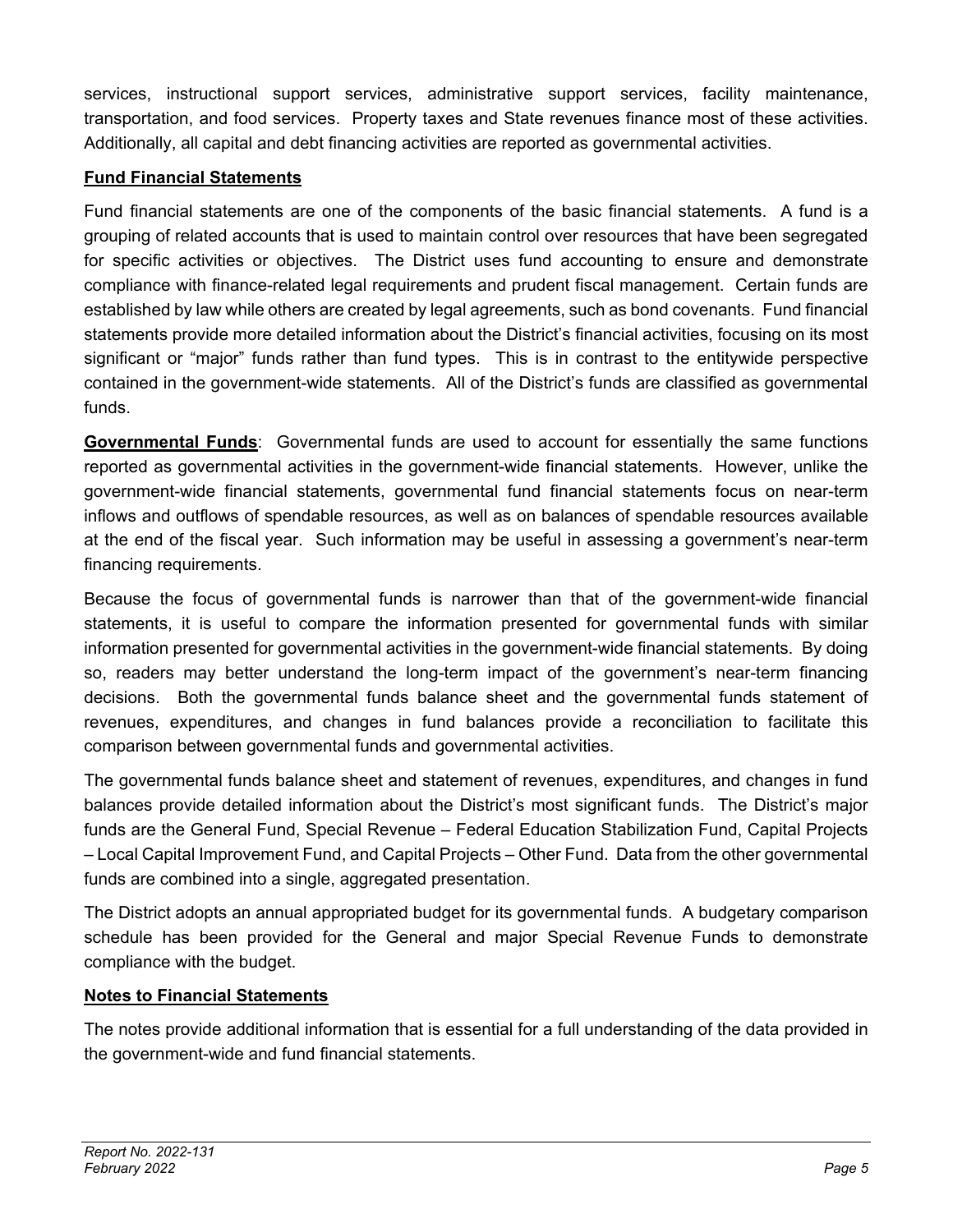#### **Other Information**

In addition to the basic financial statements and accompanying notes, this report also presents required supplementary information concerning the District's total other postemployment benefits (OPEB) and net pension liabilities.

#### GOVERNMENT-WIDE FINANCIAL ANALYSIS

As noted earlier, net position over time may serve as a useful indicator of a government's financial health. The following is a summary of the District's net position as of June 30, 2021, compared to net position as of June 30, 2020:

|                                                                                           | Governmental<br><b>Activities</b>                 |                                                      |  |  |  |
|-------------------------------------------------------------------------------------------|---------------------------------------------------|------------------------------------------------------|--|--|--|
|                                                                                           | $6 - 30 - 21$                                     | 6-30-20                                              |  |  |  |
| <b>Current and Other Assets</b><br><b>Capital Assets</b>                                  | 93,825,035.24<br>\$.<br>179,444,884.30            | \$<br>68,371,184.98<br>177,994,209.21                |  |  |  |
| Total Assets                                                                              | 273,269,919.54                                    | 246,365,394.19                                       |  |  |  |
| <b>Deferred Outflows of Resources</b>                                                     | 28,409,009.00                                     | 25,381,219.00                                        |  |  |  |
| Long-Term Liabilities<br>Other Liabilities                                                | 97,694,749.10<br>4,742,537.85                     | 79,203,054.15<br>2,654,332.57                        |  |  |  |
| Total Liabilities                                                                         | 102,437,286.95                                    | 81,857,386.72                                        |  |  |  |
| <b>Deferred Inflows of Resources</b>                                                      | 7,106,307.00                                      | 9,395,212.00                                         |  |  |  |
| Net Position:<br>Net Investment in Capital Assets<br>Restricted<br>Unrestricted (Deficit) | 177,988,969.09<br>70,077,758.34<br>55,931,392.84) | 176,415,891.66<br>55,341,918.83<br>(51, 263, 796.02) |  |  |  |
| <b>Total Net Position</b>                                                                 | \$192,135,334.59                                  | \$180,494,014.47                                     |  |  |  |

#### **Net Position, End of Year**

The District's net investment in capital assets (e.g., land; buildings; furniture, fixtures, and equipment, less any related debt still outstanding) of \$177,988,969.09 is the largest portion of net position. The District uses these capital assets to provide services to students; consequently, these assets are not available for future spending. Although the investment in capital assets is reported net of related debt, the resources used to repay the debt must be provided from other sources, since the capital assets cannot be used to liquidate these liabilities.

The District's restricted net position of \$70,077,758.34 represents resources that are subject to external restrictions on how they may be used.

The District's deficit unrestricted net position of \$55,931,392.84 was mainly the result of accruing long-term liabilities of \$80,076,030 for net pension liabilities, \$4,503,333 for other postemployment benefit obligations, and \$5,407,246.89 for compensated absences payable.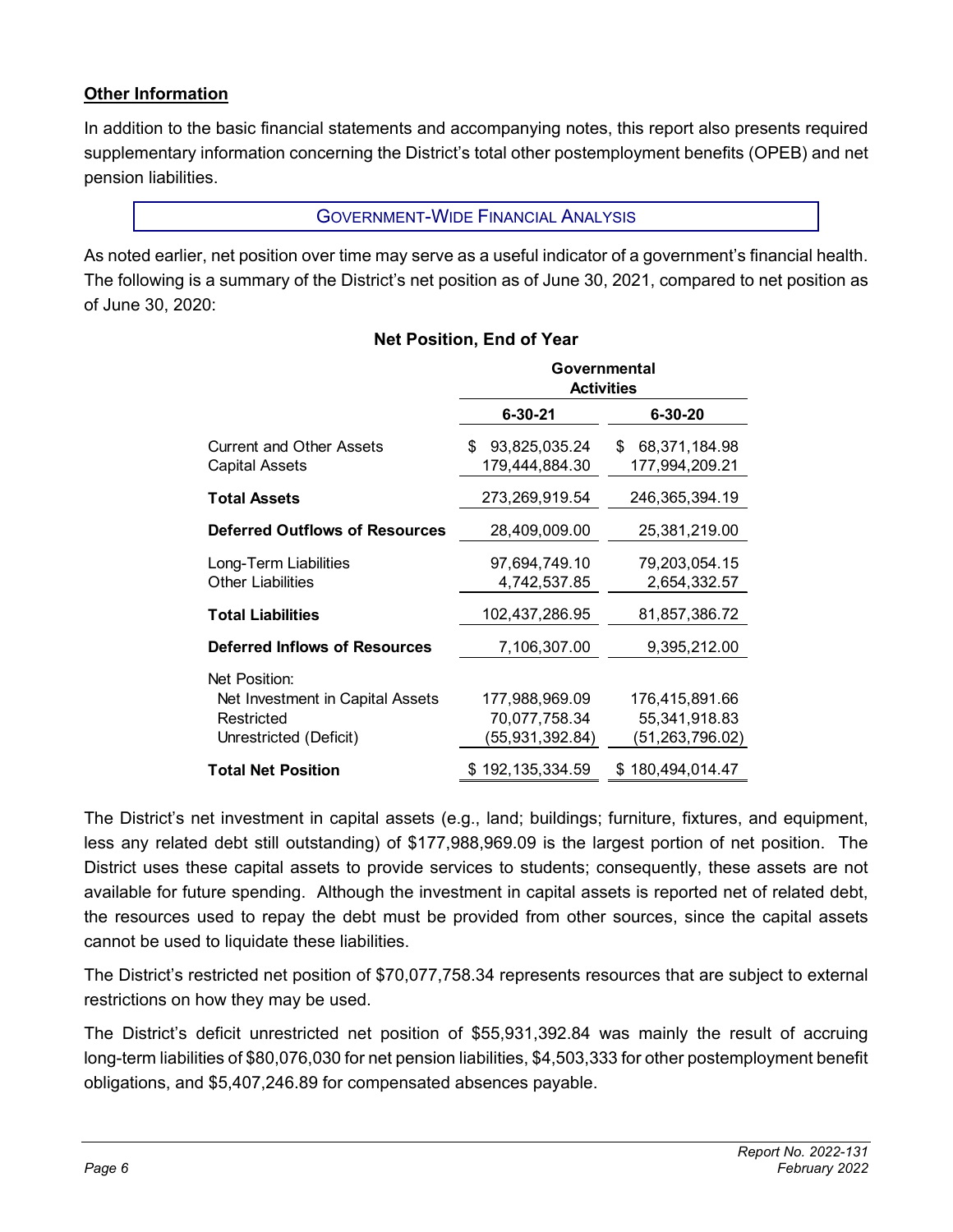The key elements of the changes in the District's net position for the fiscal years ended June 30, 2021, and June 30, 2020, are as follows:

|                                                 | Governmental          |                      |  |  |  |
|-------------------------------------------------|-----------------------|----------------------|--|--|--|
|                                                 |                       | <b>Activities</b>    |  |  |  |
|                                                 | 6-30-21               | $6 - 30 - 20$        |  |  |  |
| Program Revenues:                               |                       |                      |  |  |  |
| <b>Charges for Services</b>                     | \$<br>586,231.84      | 1,687,062.14<br>\$   |  |  |  |
| <b>Operating Grants and Contributions</b>       | 6,900,811.90          | 4,100,064.51         |  |  |  |
| <b>Capital Grants and Contributions</b>         | 481,147.95            | 443,664.52           |  |  |  |
| <b>General Revenues:</b>                        |                       |                      |  |  |  |
| Property Taxes, Levied for Operational Purposes | 47,129,611.25         | 45,092,264.60        |  |  |  |
| Property Taxes, Levied for Capital Projects     | 15,834,738.44         | 14,587,081.84        |  |  |  |
| <b>Impact Fees</b>                              | 9,490,185.47          | 6,113,069.00         |  |  |  |
| <b>Grants and Contributions Not Restricted</b>  |                       |                      |  |  |  |
| to Specific Programs                            | 59,460,333.61         | 55,628,849.76        |  |  |  |
| <b>Unrestricted Investment Earnings</b>         | 40,922.82             | 818,214.02           |  |  |  |
| Miscellaneous                                   | 5,425,601.84          | 2,253,456.96         |  |  |  |
|                                                 |                       |                      |  |  |  |
| <b>Total Revenues</b>                           | 145,349,585.12        | 130,723,727.35       |  |  |  |
| Functions/Program Expenses:                     |                       |                      |  |  |  |
| Instruction                                     | 69,704,983.95         | 68,781,683.17        |  |  |  |
| <b>Student Support Services</b>                 | 5,697,711.17          | 5,857,191.00         |  |  |  |
| <b>Instructional Media Services</b>             | 1,673,077.01          | 961,920.22           |  |  |  |
| Instruction and Curriculum Development Services | 2,462,512.44          | 2,874,405.19         |  |  |  |
| <b>Instructional Staff Training Services</b>    | 1,804,369.76          | 1,744,720.61         |  |  |  |
| Instruction-Related Technology                  | 1,884,905.91          | 1,499,551.80         |  |  |  |
| Board                                           | 600,526.96            | 457,464.62           |  |  |  |
| <b>General Administration</b>                   | 887,403.39            | 1,026,290.71         |  |  |  |
| <b>School Administration</b>                    | 6,479,020.54          | 6,566,668.72         |  |  |  |
| <b>Facilities Acquisition and Construction</b>  | 2,992,955.08          | 3,073,505.88         |  |  |  |
| <b>Fiscal Services</b>                          | 676,388.10            | 700,988.51           |  |  |  |
| <b>Food Services</b>                            | 6,050,284.83          | 6,140,676.09         |  |  |  |
| <b>Central Services</b>                         | 739,304.41            | 796,232.13           |  |  |  |
| <b>Student Transportation Services</b>          | 5,824,633.27          | 6,095,852.46         |  |  |  |
| Operation of Plant                              | 10,450,406.24         | 9,845,968.86         |  |  |  |
| Maintenance of Plant                            | 3,286,396.77          | 3,266,545.95         |  |  |  |
| Administrative Technology Services              | 1,202,454.63          | 1,107,682.64         |  |  |  |
| <b>Community Services</b>                       | 2,096,554.62          | 306,335.18           |  |  |  |
| Unallocated Interest on Long-Term Debt          | 49,716.51             | 54,290.43            |  |  |  |
| <b>Unallocated Depreciation Expense</b>         | 7,003,710.40          | 7,669,812.12         |  |  |  |
| Loss on Disposal of Capital Assets              | 1,086,380.66          | 13,219.80            |  |  |  |
| <b>Total Functions/Program Expenses</b>         | 132,653,696.65        | 128,841,006.09       |  |  |  |
| <b>Change in Net Position</b>                   | 12,695,888.47         | 1,882,721.26         |  |  |  |
| Net Position - Beginning                        | 180,494,014.47        | 180,850,938.12       |  |  |  |
| Adjustment to Beginning Net Position (1)        | (1,054,568.35)        | (2,239,644.91)       |  |  |  |
| Net Position - Beginning as Restated            | 179,439,446.12        | 178,611,293.21       |  |  |  |
| <b>Net Position - Ending</b>                    | 192, 135, 334.59<br>S | \$<br>180,494,014.47 |  |  |  |

#### **Operating Results for the Fiscal Year Ended**

(1) In the 2019-20 fiscal year, the adjustment to beginning net position was due to changes in the determination of which capital assets are capitalized in the financial statements. In the 2020-21 fiscal year, the adjustments to beginning net position consist of a change in the District's capitalization threshold and a reclassification of school internal funds from fiduciary funds to governmental funds.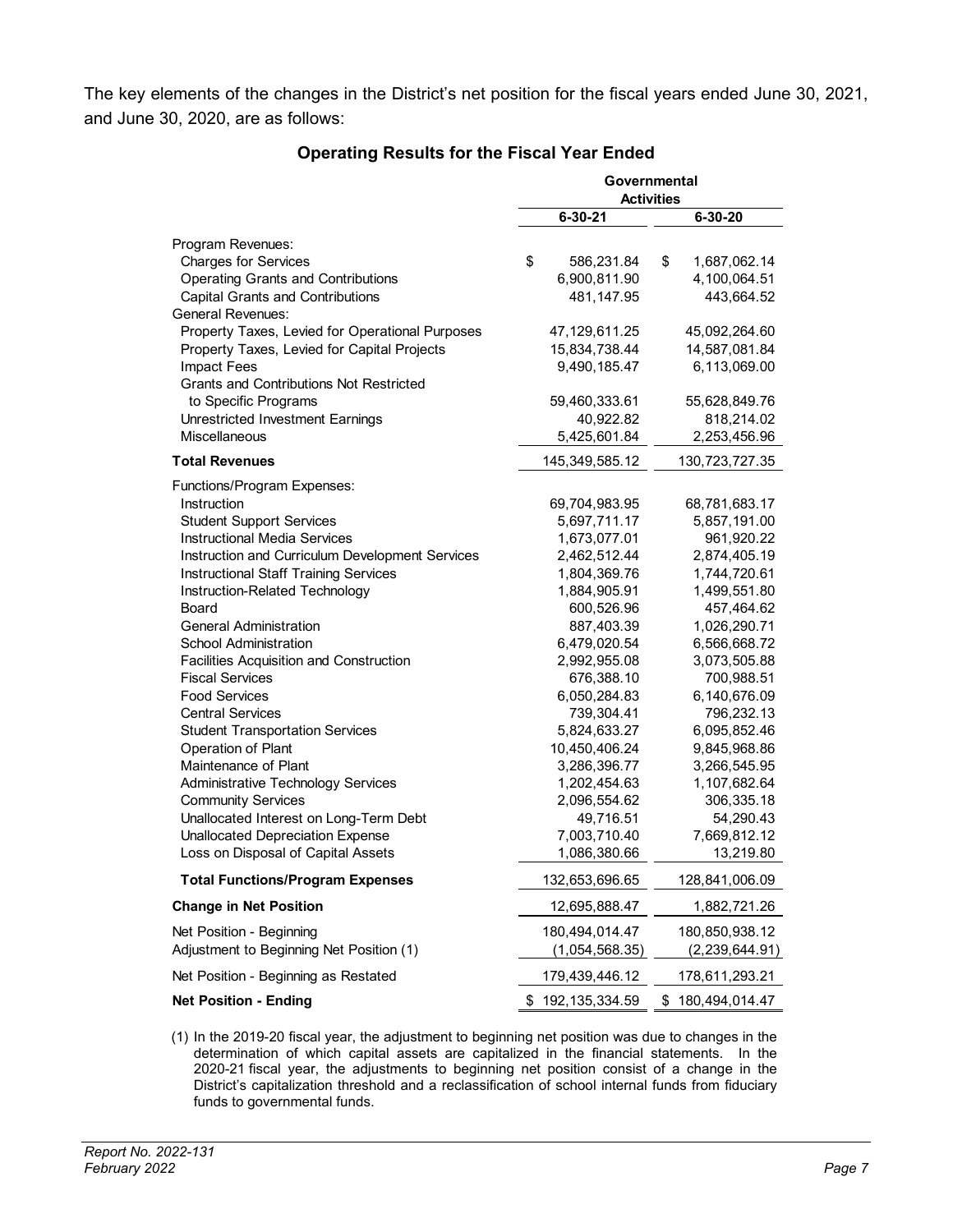The largest revenue source is local property taxes (43 percent), which increased by \$3,285,003.25, or 6 percent, as a result of an increase in taxable assessed values, although the total millage rate decreased for the 2020-21 fiscal year. The State of Florida is the next largest revenue source (35 percent). Revenues from State sources for current operations are primarily received through the Florida Education Finance Program (FEFP) funding formula. The FEFP funding formula utilizes student enrollment data and is designed to maintain equity in funding across all Florida school districts, taking into consideration the District's funding ability based on the local property tax base. FEFP revenues increased by \$914,779, in part, due to a State emergency funding order related to student enrollment decreases attributed to the COVID-19 pandemic.

Impact fees revenues increased by \$3,377,116.47, or 55 percent, due to increased construction within the District.

Grants and contributions not restricted to specific programs revenues increased by \$3,831,483.85, or 7 percent, primarily due to new Federal funds awarded in response to the COVID-19 pandemic.

Instruction expenses represent 53 percent of total governmental expenses in the 2020-21 fiscal year which is fairly consistent with the previous fiscal year.

FINANCIAL ANALYSIS OF THE DISTRICT'S FUNDS

#### **Governmental Funds**

The focus of the District's governmental funds is to provide information on near-term inflows, outflows, and balances of spendable resources. Such information is useful in assessing the District's financing requirements. Specifically, unassigned fund balance may serve as a useful measure of a government's net resources available for discretionary use as it represents the portion of fund balance that has not been limited to a particular purpose by an external party, the District, or a group or individual delegated authority by the Board to assign resources for particular purposes.

The total fund balances of governmental funds increased by \$21,885,904.69 during the fiscal year to \$88,906,977 at June 30, 2021. Of the total fund balance, \$6,865,690.90, or 8 percent, is unassigned fund balance, which is available for spending at the District's discretion; \$1,036,244.10 is nonspendable; \$76,247,801.62 is restricted; and \$4,757,240.38 is assigned.

#### **Major Governmental Funds**

The General Fund is the District's chief operating fund. At the end of the current fiscal year, unassigned fund balance is \$6,865,690.90, while the total fund balance is \$17,359,054.95. As a measure of the General Fund's liquidity, it may be useful to compare the total assigned and unassigned fund balances to General Fund total revenues. The total assigned and unassigned fund balance is 12 percent of the total General Fund revenues, while total fund balance represents 17 percent of total General Fund revenues.

Total fund balance increased by \$3,255,638.22 during the fiscal year. Key factors impacting the change in fund balance are as follows:

• Increase in property taxes levied for operational purposes revenues of \$2,037,346.65, primarily due to an increase in taxable value base related to population growth.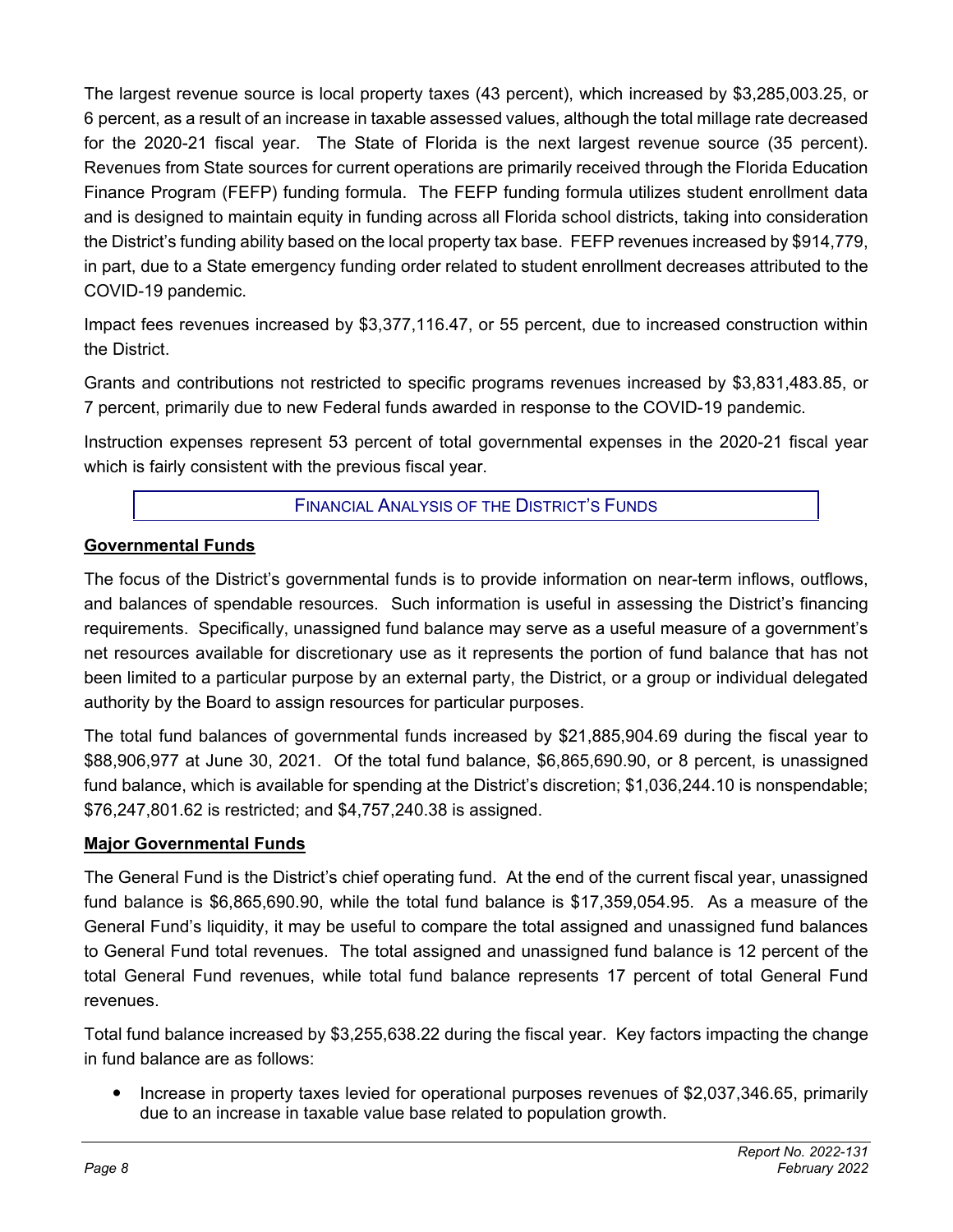- Decrease in expenditures of \$858,909.87, primarily due to assigned cost to the Federal Education Stabilization Fund and reduction of staff.
- Total revenues exceeded total expenditures by \$286,410.28, while other financing sources net of uses totaled \$2,969,227.94 mainly due to transfer of cost associated with renovation and repair of existing school plants from the Capital Projects – Local Capital Improvement Fund.

The Special Revenue – Federal Education Stabilization Fund has total revenues of \$3,558,136.87, expenditures of \$3,486,508.25, and transfers out of \$71,628.62. The funding was mainly for instruction. Because grant revenues are not recognized until expenditures are incurred, this fund generally does not accumulate a fund balance.

The Capital Projects – Local Capital Improvement Fund has a total fund balance of \$32,488,083.81, which is restricted for the acquisition, construction, and maintenance of capital assets. This fund has revenues of \$17,466,594.20, expenditures of \$9,498,028.33, and encumbrances of \$4,497,735 at June 30, 2021. The ending fund balance increased by \$11,773,933.17 as compared to the prior fiscal year primarily due to the inception of a capital lease totaling \$6,251,724 for the acquisition of 55 buses.

The Capital Projects – Other Fund has a total fund balance of \$33,261,161.31. This fund accounts for the financial resources generated by the collection of impact fees to be used for educational capital outlay needs, including new construction, renovations, and remodeling projects. This fund has revenues of \$9,565,138.47, expenditures of \$4,211,825.20, and encumbrances of \$1,831,008 at June 30, 2021. The ending fund balance increased by \$4,980,713.27 as compared to the prior fiscal year as the District is accumulating assets for future construction projects to add classrooms at existing schools in the Yulee area to address future student growth.

#### GENERAL FUND BUDGETARY HIGHLIGHTS

General Fund final budgeted revenues and expenditures were in line with original budget amounts. Actual revenues are \$747,325.35, or less than 1 percent, more than the final budgeted amounts, while actual expenditures are \$13,576,598.44, or 12 percent, less than final budget amounts. The difference between the budget and actual expenditures are due to the reduction of instructional staff due to a decrease in student population related to COVID-19 concerns. The actual ending fund balance exceeded the estimated fund balance contained in the final amended budget by \$13,883,252.73.

### CAPITAL ASSETS AND LONG-TERM DEBT

### **Capital Assets**

The District's investment in capital assets for its governmental activities as of June 30, 2021, is \$179,444,884.30 (net of accumulated depreciation). This investment in capital assets includes land; construction in progress; improvements other than buildings; buildings and fixed equipment; furniture, fixtures, and equipment; and motor vehicles.

The major capital asset event during the fiscal year was the completion of the Callahan Intermediate Storm Drain replacement, Callahan Intermediate and Hilliard Parent Pick Up reconfiguration, and a capital lease agreement for 55 new buses, which will be delivered in the 2021-22 fiscal year.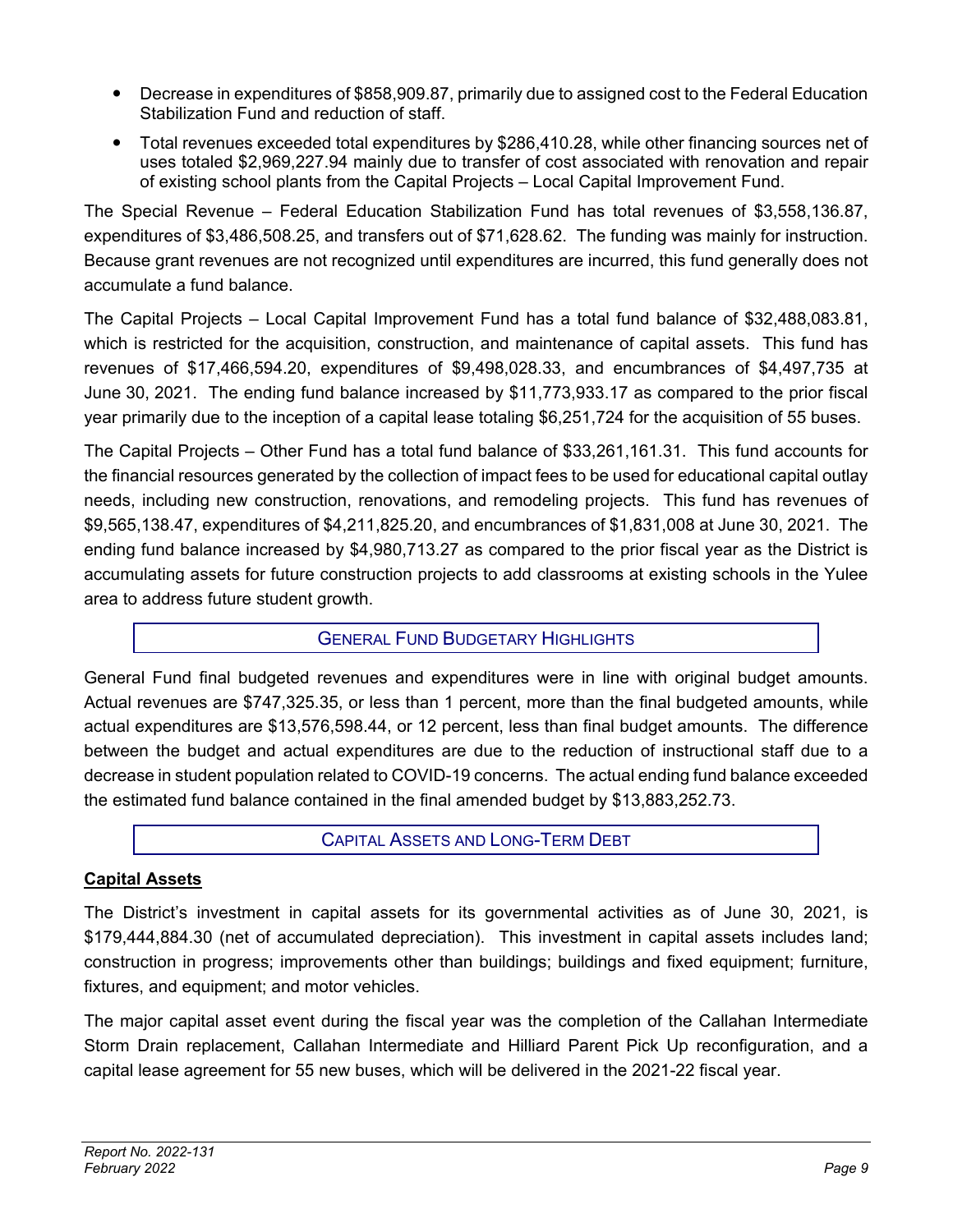Additional information on the District's capital assets can be found in Notes IV.D. and IV.G. to the financial statements.

#### **Long-Term Debt**

At June 30, 2021, the District had total long-term debt outstanding of \$7,708,139.21, comprised of \$1,456,415.21 in bonds payable and \$6,251,724 in obligations under capital lease. During the current fiscal year, the District reduced bonds payable debt of \$121,902.34 through scheduled principal payments.

Additional information on the District's long-term debt can be found in Note IV.I. to the financial statements.

#### REQUESTS FOR INFORMATION

This report is designed to provide a general overview of the District's finances for all those with an interest in the District's finances. Questions concerning information provided in the MD&A or other required supplementary information, and financial statements and notes thereto, or requests for additional financial information should be addressed to the Executive Director of Business Services, Nassau County District School Board, 1201 Atlantic Avenue, Fernandina Beach, Florida 32034.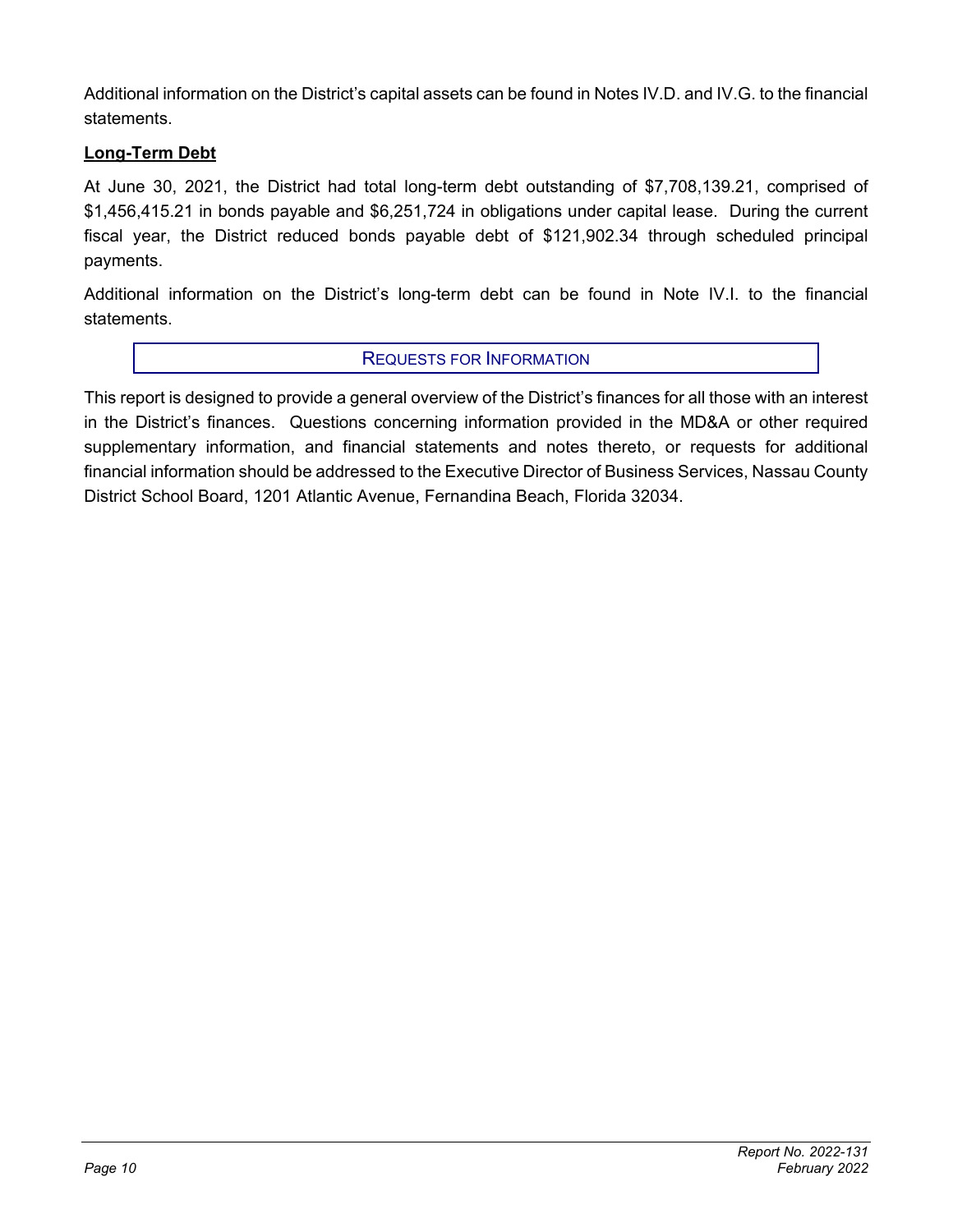# <span id="page-16-0"></span>*BASIC FINANCIAL STATEMENTS*

#### **Nassau County District School Board Statement of Net Position June 30, 2021**

|                                                      | Governmental<br><b>Activities</b> |
|------------------------------------------------------|-----------------------------------|
| <b>ASSETS</b>                                        |                                   |
| Cash and Cash Equivalents                            | \$<br>81,814,961.87               |
| <b>Restricted Cash</b>                               | 6,251,724.00                      |
| <b>Accounts Receivable</b>                           | 67,368.89                         |
| Due from Other Agencies                              | 4,479,215.99                      |
| Inventories                                          | 1,036,244.10                      |
| Capital Credits Receivable<br>Capital Assets:        | 175,520.39                        |
| Nondepreciable Capital Assets                        | 12,242,999.67                     |
| Depreciable Capital Assets, Net                      | 167,201,884.63                    |
| <b>TOTAL ASSETS</b>                                  | 273,269,919.54                    |
| DEFERRED OUTFLOWS OF RESOURCES                       |                                   |
| Pensions                                             | 27,438,218.00                     |
| <b>OPEB</b>                                          | 970,791.00                        |
| TOTAL DEFERRED OUTFLOWS OF RESOURCES                 | 28,409,009.00                     |
| <b>LIABILITIES</b>                                   |                                   |
| <b>Accrued Salaries and Benefits</b>                 | 2,611,364.11                      |
| Payroll Deductions and Withholdings                  | 519,195.93                        |
| <b>Accounts Payable</b>                              | 464,440.40                        |
| <b>Construction Contracts Payable</b>                | 121,240.66                        |
| Construction Contracts Payable - Retained Percentage | 370,987.75                        |
| <b>Unearned Revenue</b>                              | 655,309.00                        |
| Long-Term Liabilities:                               |                                   |
| Portion Due Within 1 Year                            | 2,416,305.41                      |
| Portion Due After 1 Year                             | 95,278,443.69                     |
| <b>TOTAL LIABILITIES</b>                             | 102,437,286.95                    |
| DEFERRED INFLOWS OF RESOURCES                        |                                   |
| Pensions                                             | 3,580,613.00                      |
| <b>OPEB</b>                                          | 3,525,694.00                      |
| <b>TOTAL DEFERRED INFLOWS OF RESOURCES</b>           | 7,106,307.00                      |
| <b>NET POSITION</b>                                  |                                   |
| Net Investment in Capital Assets<br>Restricted for:  | 177,988,969.09                    |
| State Required Carryover Programs                    | 2,468,669.33                      |
| Debt Service                                         | 38,467.12                         |
| <b>Capital Projects</b>                              | 60,296,887.68                     |
| <b>Food Service</b>                                  | 3,342,918.25                      |
| <b>Student Groups</b>                                | 1,617,925.00                      |
| <b>Other Purposes</b>                                | 2,312,890.96                      |
| Unrestricted                                         | (55, 931, 392.84)                 |
| <b>TOTAL NET POSITION</b>                            | 192, 135, 334.59<br>\$            |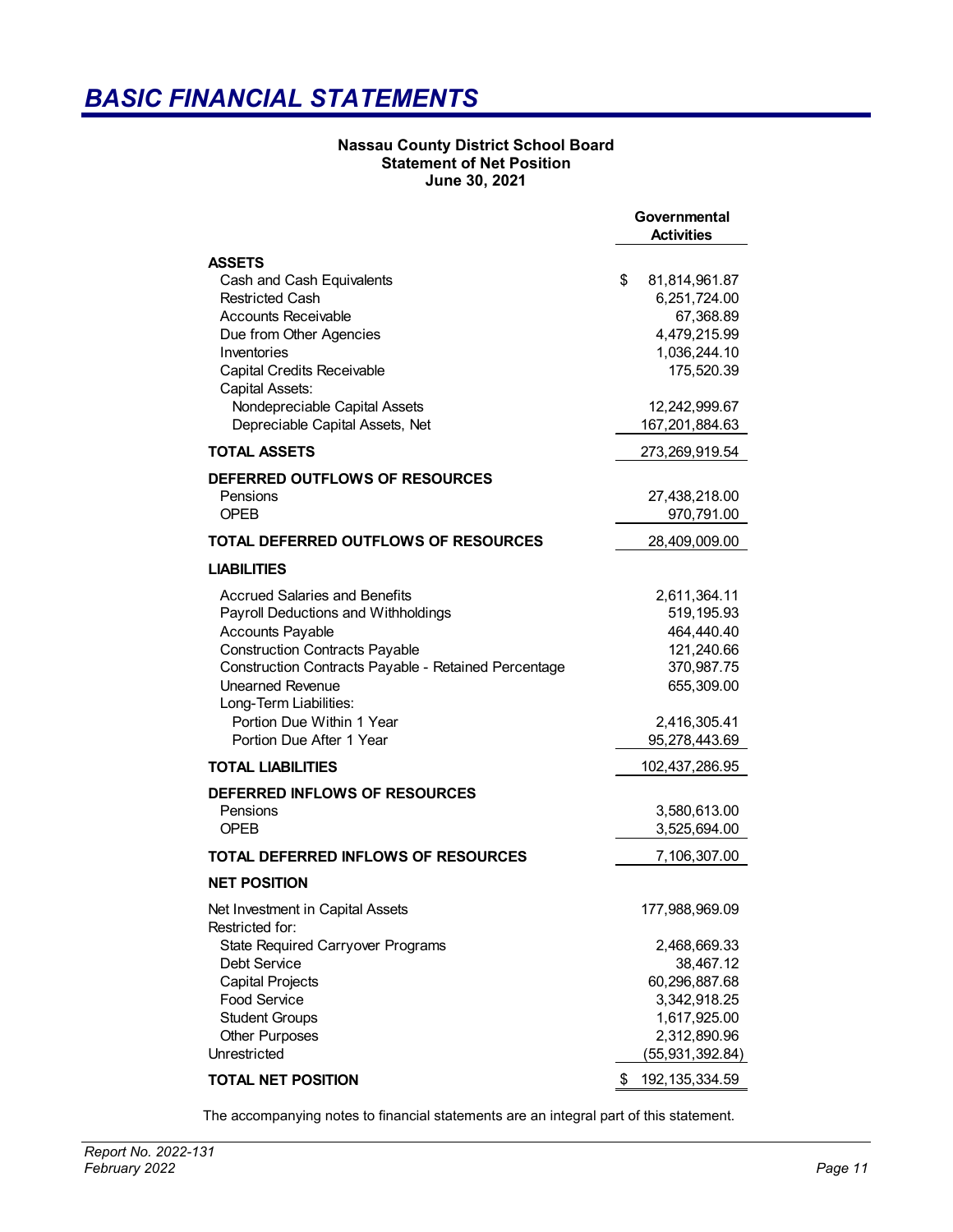#### **Nassau County District School Board Statement of Activities For the Fiscal Year Ended June 30, 2021**

<span id="page-17-0"></span>

|                                                 |                      | <b>Charges</b><br>for |                      | <b>Program Revenues</b><br>Operating<br><b>Grants and</b> |
|-------------------------------------------------|----------------------|-----------------------|----------------------|-----------------------------------------------------------|
|                                                 | <b>Expenses</b>      | <b>Services</b>       | <b>Contributions</b> |                                                           |
| <b>Functions/Programs</b>                       |                      |                       |                      |                                                           |
| <b>Governmental Activities:</b>                 |                      |                       |                      |                                                           |
| Instruction                                     | \$<br>69,704,983.95  | \$<br>13,490.00       | \$                   |                                                           |
| <b>Student Support Services</b>                 | 5,697,711.17         |                       |                      |                                                           |
| Instructional Media Services                    | 1,673,077.01         |                       |                      |                                                           |
| Instruction and Curriculum Development Services | 2,462,512.44         |                       |                      |                                                           |
| <b>Instructional Staff Training Services</b>    | 1,804,369.76         |                       |                      |                                                           |
| Instruction-Related Technology                  | 1,884,905.91         |                       |                      |                                                           |
| Board                                           | 600,526.96           |                       |                      |                                                           |
| <b>General Administration</b>                   | 887,403.39           |                       |                      |                                                           |
| <b>School Administration</b>                    | 6,479,020.54         |                       |                      |                                                           |
| Facilities Acquisition and Construction         | 2,992,955.08         |                       |                      |                                                           |
| <b>Fiscal Services</b>                          | 676,388.10           |                       |                      |                                                           |
| <b>Food Services</b>                            | 6,050,284.83         | 555,321.87            |                      | 6,900,811.90                                              |
| <b>Central Services</b>                         | 739,304.41           |                       |                      |                                                           |
| <b>Student Transportation Services</b>          | 5,824,633.27         | 17,419.97             |                      |                                                           |
| Operation of Plant                              | 10,450,406.24        |                       |                      |                                                           |
| Maintenance of Plant                            | 3,286,396.77         |                       |                      |                                                           |
| Administrative Technology Services              | 1,202,454.63         |                       |                      |                                                           |
| <b>Community Services</b>                       | 2,096,554.62         |                       |                      |                                                           |
| Unallocated Interest on Long-Term Debt          | 49,716.51            |                       |                      |                                                           |
| Unallocated Depreciation Expense*               | 7,003,710.40         |                       |                      |                                                           |
| Loss on Disposal of Capital Assets              | 1,086,380.66         |                       |                      |                                                           |
| <b>Total Governmental Activities</b>            | \$<br>132,653,696.65 | \$<br>586,231.84      | \$                   | 6,900,811.90                                              |

General Revenues:

Taxes:

 Property Taxes, Levied for Operational Purposes Property Taxes, Levied for Capital Projects Impact Fees Grants and Contributions Not Restricted to Specific Programs Unrestricted Investment Earnings **Miscellaneous** 

#### **Total General Revenues**

#### **Change in Net Position**

Net Position - Beginning Adjustment to Beginning Net Position Net Position - Beginning, as Restated

#### **Net Position - Ending**

\* This amount excludes the depreciation that is included in the direct expenses of the various functions.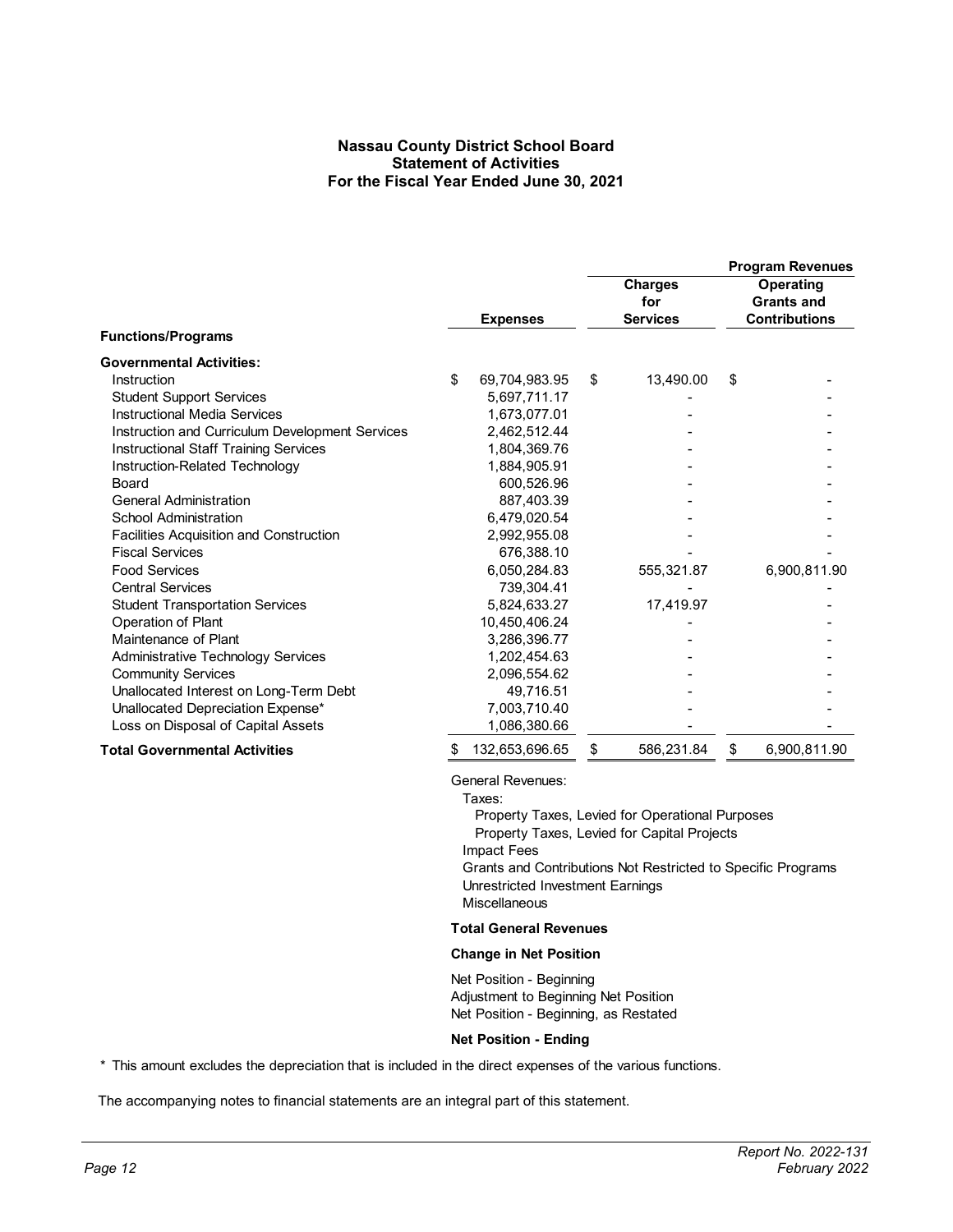|                                                      | Net (Expense)<br>Revenue and<br><b>Changes in Net</b><br><b>Position</b> |                                                                                                                              |  |  |
|------------------------------------------------------|--------------------------------------------------------------------------|------------------------------------------------------------------------------------------------------------------------------|--|--|
| Capital<br><b>Grants and</b><br><b>Contributions</b> |                                                                          | Governmental<br><b>Activities</b>                                                                                            |  |  |
|                                                      |                                                                          |                                                                                                                              |  |  |
| \$                                                   | \$                                                                       | (69, 691, 493.95)<br>(5,697,711.17)<br>(1,673,077.01)<br>(2,462,512.44)<br>(1,804,369.76)<br>(1,884,905.91)<br>(600, 526.96) |  |  |
| 481,147.95                                           |                                                                          | (887, 403.39)<br>(6,479,020.54)<br>(2, 511, 807.13)<br>(676, 388.10)                                                         |  |  |
|                                                      |                                                                          | 1,405,848.94<br>(739, 304.41)<br>(5,807,213.30)<br>(10, 450, 406.24)<br>(3, 286, 396.77)                                     |  |  |
|                                                      |                                                                          | (1,202,454.63)<br>(2,096,554.62)<br>(49, 716.51)<br>(7,003,710.40)<br>(1,086,380.66)                                         |  |  |
| \$<br>481,147.95                                     |                                                                          | (124,685,504.96)                                                                                                             |  |  |
|                                                      |                                                                          | 47,129,611.25<br>15,834,738.44                                                                                               |  |  |
|                                                      |                                                                          | 9,490,185.47<br>59,460,333.61<br>40,922.82<br>5,425,601.84                                                                   |  |  |
|                                                      |                                                                          | 137,381,393.43                                                                                                               |  |  |
|                                                      |                                                                          | 12,695,888.47                                                                                                                |  |  |
|                                                      |                                                                          | 180,494,014.47<br>(1,054,568.35)<br>179,439,446.12                                                                           |  |  |
|                                                      | \$                                                                       | 192, 135, 334.59                                                                                                             |  |  |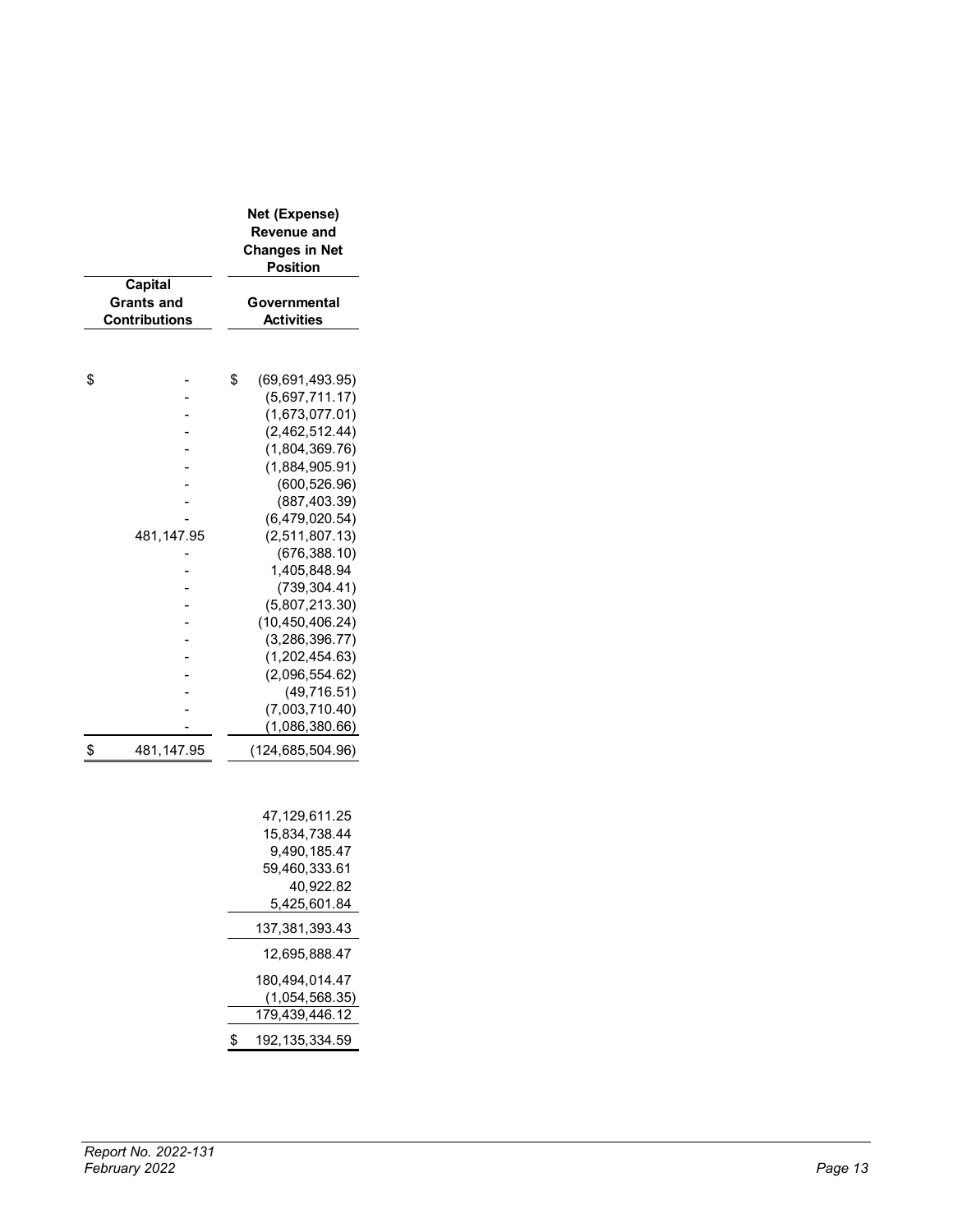#### **Nassau County District School Board Balance Sheet – Governmental Funds June 30, 2021**

<span id="page-19-0"></span>

|                                                                                                                                                                                                                                                                                                                  | General<br><b>Fund</b>                                                                                 | <b>Special Revenue -</b><br><b>Federal Education</b><br><b>Stabilization Fund</b> | <b>Capital Projects -</b><br><b>Local Capital</b><br><b>Improvement Fund</b> |
|------------------------------------------------------------------------------------------------------------------------------------------------------------------------------------------------------------------------------------------------------------------------------------------------------------------|--------------------------------------------------------------------------------------------------------|-----------------------------------------------------------------------------------|------------------------------------------------------------------------------|
| <b>ASSETS</b><br>Cash and Cash Equivalents<br><b>Restricted Cash</b><br><b>Accounts Receivable</b><br>Due from Other Funds<br>Due from Other Agencies<br>Inventories                                                                                                                                             | \$<br>18,546,422.75<br>67,368.89<br>1,096,319.07<br>133,702.09<br>954,563.38                           | \$<br>963,286.75                                                                  | \$<br>26,435,493.48<br>6,251,724.00<br>1,698.93                              |
| <b>TOTAL ASSETS</b>                                                                                                                                                                                                                                                                                              | \$<br>20,798,376.18                                                                                    | \$<br>963,286.75                                                                  | \$<br>32,688,916.41                                                          |
| <b>LIABILITIES AND FUND BALANCES</b><br>Liabilities:<br><b>Accrued Salaries and Benefits</b><br>Payroll Deductions and Withholdings<br><b>Accounts Payable</b><br><b>Construction Contracts Payable</b><br>Construction Contracts Payable - Retained Percentage<br>Due to Other Funds<br><b>Unearned Revenue</b> | \$<br>2,611,364.11<br>519, 195.93<br>308,761.19                                                        | \$<br>1,748.08<br>757,529.63<br>204,009.04                                        | \$<br>131,860.72<br>68,971.88                                                |
| <b>Total Liabilities</b>                                                                                                                                                                                                                                                                                         | 3,439,321.23                                                                                           | 963,286.75                                                                        | 200,832.60                                                                   |
| <b>Fund Balances:</b><br>Nonspendable:<br>Inventories<br>Restricted for:<br>State Required Carryover Programs<br><b>Debt Service</b>                                                                                                                                                                             | 954,563.38<br>2,468,669.33                                                                             |                                                                                   |                                                                              |
| <b>Capital Projects</b><br>Food Service<br>Florida Career and Professional Education Programs<br>Workforce Development Program<br><b>Student Groups</b><br><b>Other Purposes</b><br><b>Total Restricted Fund Balance</b>                                                                                         | 1,731,191.80<br>500, 134.67<br>81,564.49<br>4.781.560.29                                               |                                                                                   | 32,488,083.81<br>32.488.083.81                                               |
| Assigned for:<br><b>Health Insurance</b><br><b>Special Education Programs</b><br>Advanced Placement Program<br><b>Purchase Obligations</b><br>Local Programs and Other Purposes<br><b>Total Assigned Fund Balance</b><br>Unassigned Fund Balance                                                                 | 1,987,217.50<br>842,326.64<br>373,619.23<br>155,858.89<br>1,398,218.12<br>4,757,240.38<br>6,865,690.90 | $\overline{a}$                                                                    |                                                                              |
| <b>Total Fund Balances</b>                                                                                                                                                                                                                                                                                       | 17,359,054.95                                                                                          |                                                                                   | 32,488,083.81                                                                |
| TOTAL LIABILITIES AND FUND BALANCES                                                                                                                                                                                                                                                                              | \$<br>20,798,376.18                                                                                    | \$<br>963,286.75                                                                  | \$<br>32,688,916.41                                                          |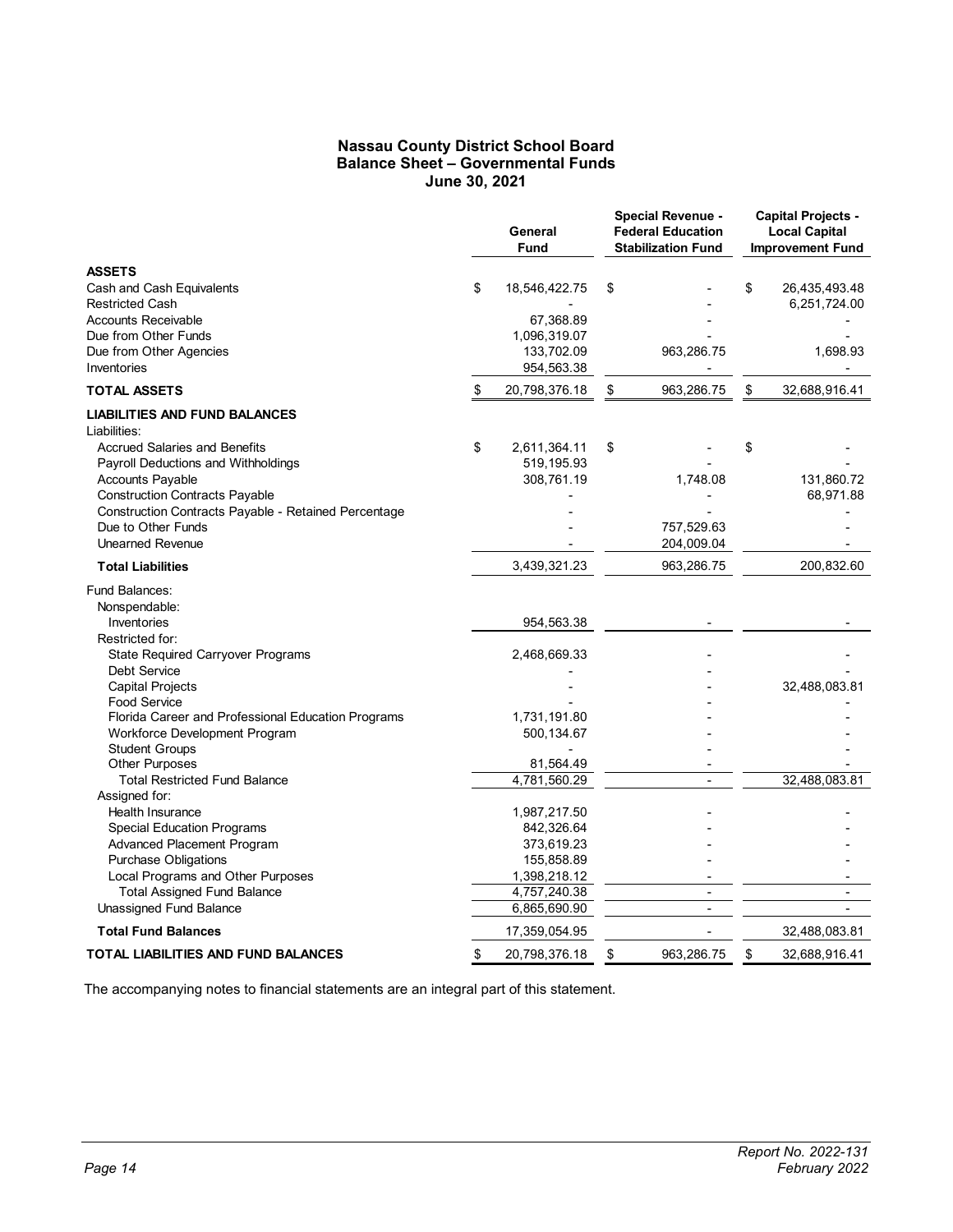| <b>Capital Projects -</b><br>Other<br>Fund |    | Other<br>Governmental<br><b>Funds</b> |    | Total<br>Governmental<br>Funds                             |
|--------------------------------------------|----|---------------------------------------|----|------------------------------------------------------------|
| \$<br>31,267,031.73                        | \$ | 5,566,013.91                          | \$ | 81,814,961.87<br>6,251,724.00<br>67,368.89<br>1,096,319.07 |
| 2,749,842.64                               |    | 630,685.58<br>81,680.72               |    | 4,479,215.99<br>1,036,244.10                               |
| \$<br>34,016,874.37                        | \$ | 6,278,380.21                          | \$ | 94,745,833.92                                              |
| \$<br>12,567.38                            | \$ | 9,503.03                              | \$ | 2,611,364.11<br>519,195.93<br>464,440.40                   |
| 34,207.66<br>370,987.75<br>337,950.27      |    | 18,061.12<br>338,789.44<br>113,349.69 |    | 121,240.66<br>370,987.75<br>1,096,319.07<br>655,309.00     |
| 755,713.06                                 |    | 479,703.28                            |    | 5,838,856.92                                               |
|                                            |    | 81,680.72                             |    | 1,036,244.10                                               |
| 33,261,161.31                              |    | 38,467.12<br>799,366.56               |    | 2,468,669.33<br>38,467.12<br>66,548,611.68                 |
|                                            |    | 3,261,237.53                          |    | 3,261,237.53<br>1,731,191.80<br>500,134.67                 |
| 33,261,161.31                              |    | 1,617,925.00<br>5,716,996.21          |    | 1,617,925.00<br>81,564.49<br>76,247,801.62                 |
|                                            |    |                                       |    | 1,987,217.50                                               |
|                                            |    |                                       |    | 842,326.64<br>373,619.23<br>155,858.89                     |
|                                            |    |                                       |    | 1,398,218.12<br>4,757,240.38<br>6,865,690.90               |
| 33,261,161.31                              |    | 5,798,676.93                          |    | 88,906,977.00                                              |
| \$<br>34,016,874.37                        | \$ | 6,278,380.21                          | \$ | 94,745,833.92                                              |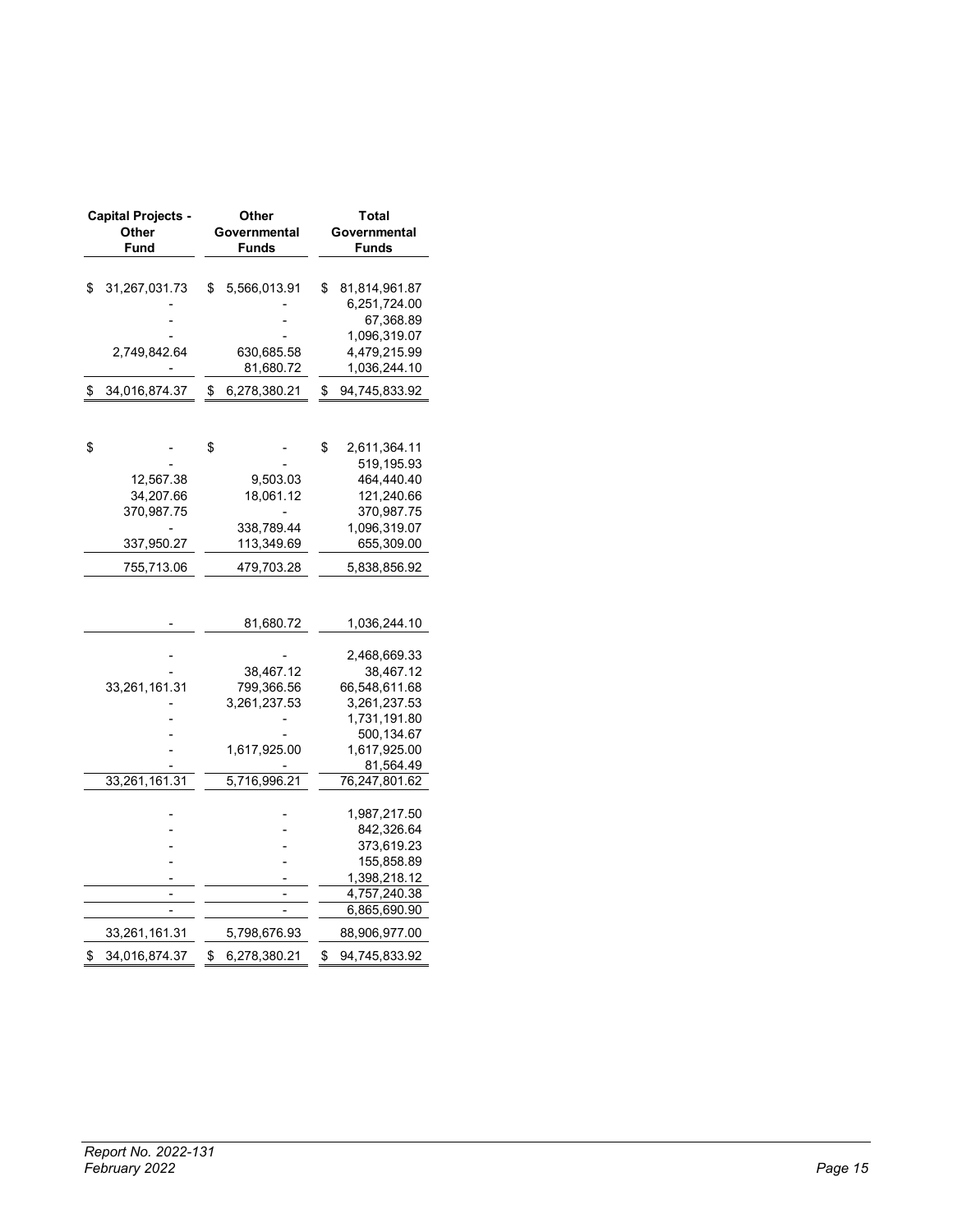#### **Nassau County District School Board Reconciliation of the Governmental Funds Balance Sheet to the Statement of Net Position June 30, 2021**

<span id="page-21-0"></span>

| <b>Total Fund Balances - Governmental Funds</b>                                                                                                                                                                                                                            | \$<br>88,906,977.00 |
|----------------------------------------------------------------------------------------------------------------------------------------------------------------------------------------------------------------------------------------------------------------------------|---------------------|
| Amounts reported for governmental activities in the statement of net position are different because:                                                                                                                                                                       |                     |
| Capital assets, net of accumulated depreciation, used in governmental activities are not financial<br>resources and, therefore, are not reported as assets in the governmental funds.                                                                                      | 179.444.884.30      |
| Capital credits are not available to liquidate liabilities in governmental funds, but are accrued in<br>governmental activities in the statement of net position.                                                                                                          | 175,520.39          |
| The deferred outflows of resources and deferred inflows of resources related to pensions and<br>other postemployment benefits (OPEB) are applicable to future periods and, therefore, are not<br>reported in the governmental funds.                                       |                     |
| Deferred Outflows Related to Pensions<br>\$<br>27,438,218.00<br>Deferred Outflows Related to OPEB<br>970,791.00<br>(3,580,613.00)<br>Deferred Inflows Related to Pensions<br>Deferred Inflows Related to OPEB<br>(3,525,694.00)                                            | 21,302,702.00       |
| Long-term liabilities are not due and payable in the fiscal year and, therefore, are not reported as<br>liabilities in the governmental funds. Long-term liabilities at year end consist of:                                                                               |                     |
| <b>Bonds Payable</b><br>\$<br>(1,456,415.21)<br>(6, 251, 724.00)<br><b>Obligations Under Capital Lease</b><br>(5,407,246.89)<br><b>Compensated Absences Payable</b><br>Net Pension Liability<br>(80,076,030.00)<br>(4,503,333.00)<br>Other Postemployment Benefits Payable | (97,694,749.10)     |
| <b>Net Position - Governmental Activities</b>                                                                                                                                                                                                                              | 192, 135, 334.59    |
|                                                                                                                                                                                                                                                                            |                     |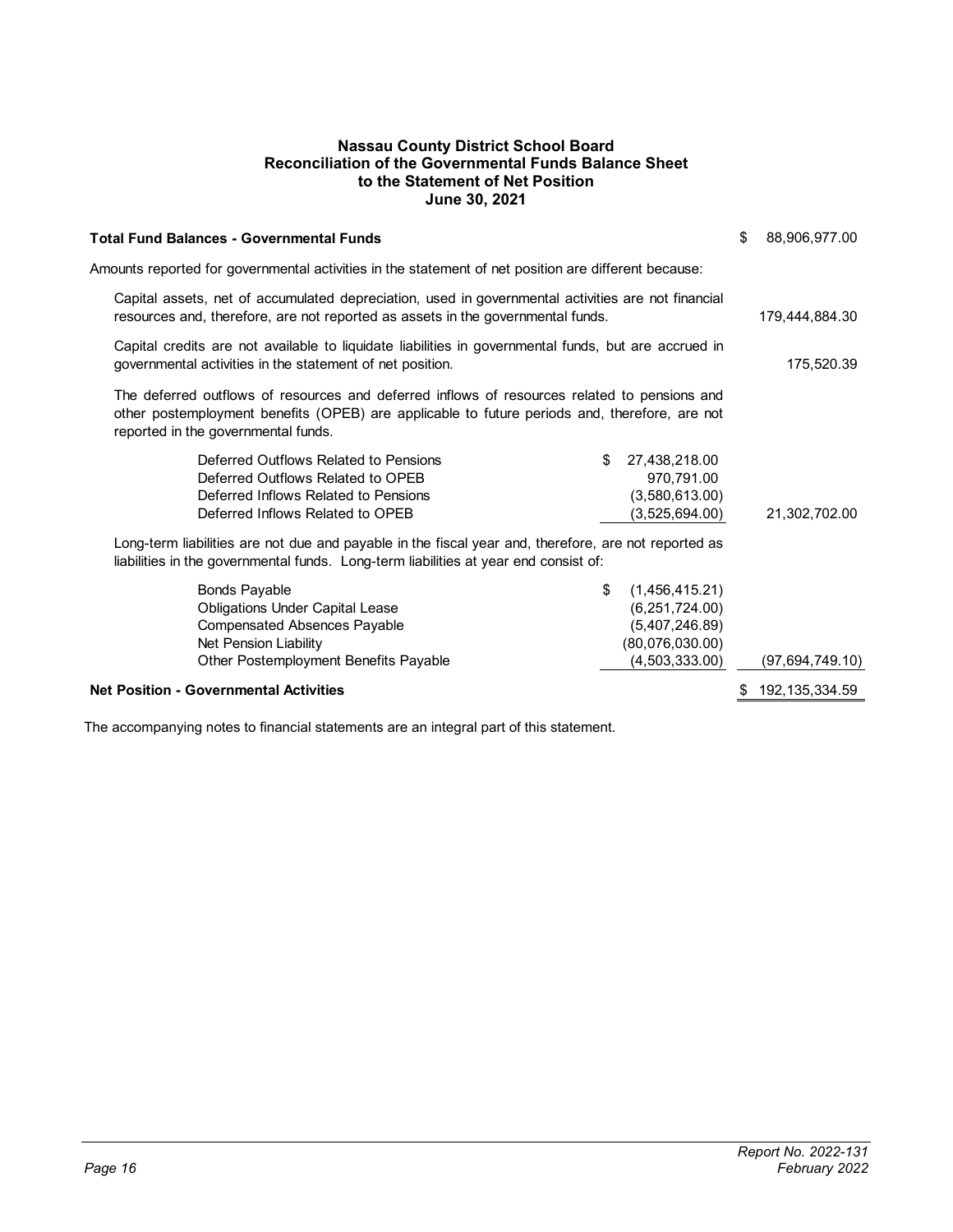THIS PAGE INTENTIONALLY LEFT BLANK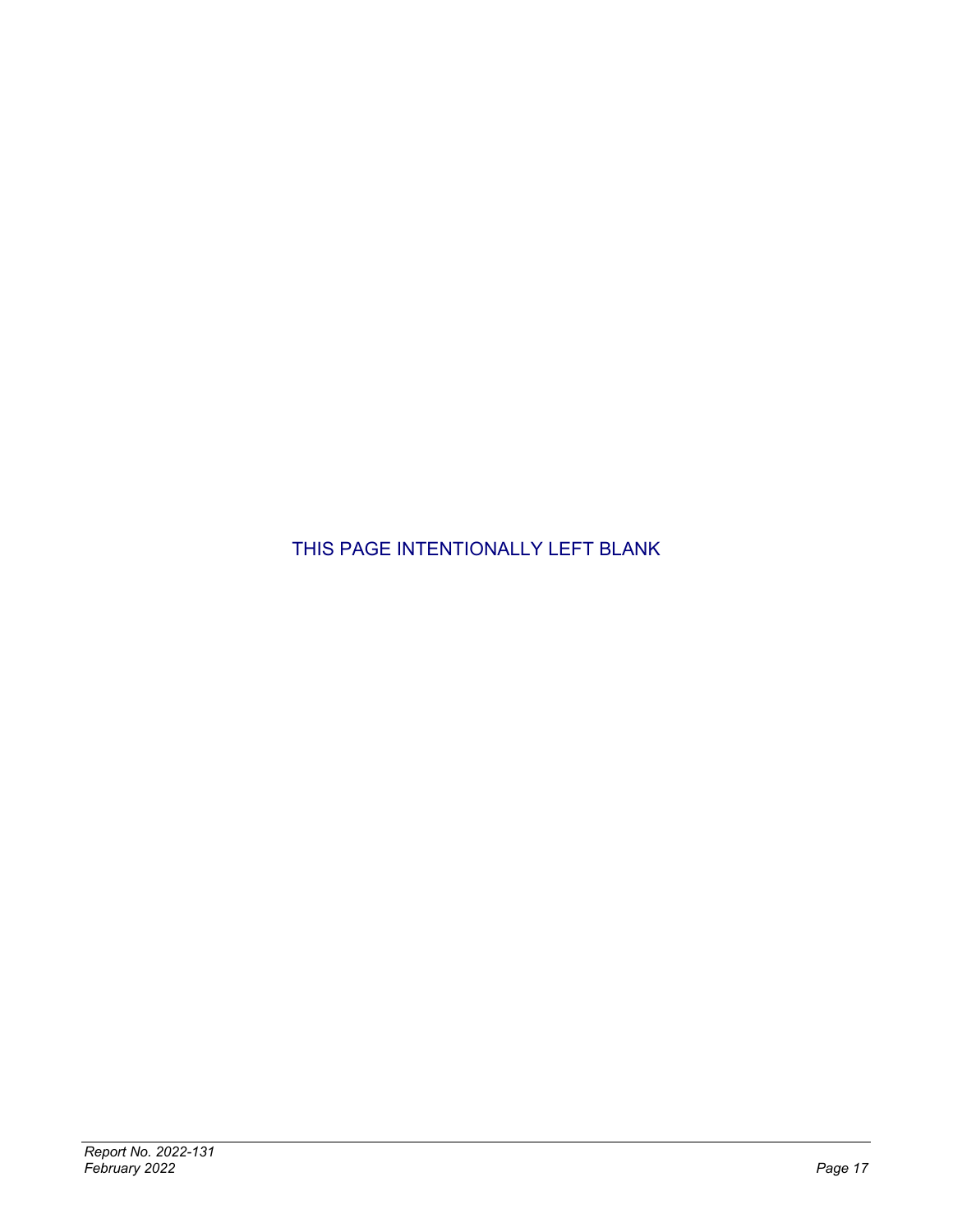#### **Nassau County District School Board Statement of Revenues, Expenditures, and Changes in Fund Balances – Governmental Funds For the Fiscal Year Ended June 30, 2021**

<span id="page-23-0"></span>

|                                                                                                                                                                                                                                                                                                                                                                                                                                                                                                                                                                                                                                                                                                                                                                          | General<br>Fund                                                                                                                                                                                                                                                                                       | Special Revenue -<br><b>Federal Education</b><br><b>Stabilization Fund</b>                                                                                    | <b>Capital Projects -</b><br><b>Local Capital</b><br><b>Improvement Fund</b> |
|--------------------------------------------------------------------------------------------------------------------------------------------------------------------------------------------------------------------------------------------------------------------------------------------------------------------------------------------------------------------------------------------------------------------------------------------------------------------------------------------------------------------------------------------------------------------------------------------------------------------------------------------------------------------------------------------------------------------------------------------------------------------------|-------------------------------------------------------------------------------------------------------------------------------------------------------------------------------------------------------------------------------------------------------------------------------------------------------|---------------------------------------------------------------------------------------------------------------------------------------------------------------|------------------------------------------------------------------------------|
| <b>Revenues</b>                                                                                                                                                                                                                                                                                                                                                                                                                                                                                                                                                                                                                                                                                                                                                          |                                                                                                                                                                                                                                                                                                       |                                                                                                                                                               |                                                                              |
| Intergovernmental:<br><b>Federal Direct</b><br>Federal Through State and Local<br>State                                                                                                                                                                                                                                                                                                                                                                                                                                                                                                                                                                                                                                                                                  | \$<br>73.770.75<br>633,559.19<br>49,994,479.17                                                                                                                                                                                                                                                        | \$<br>3,558,136.87                                                                                                                                            | \$                                                                           |
| Local:<br><b>Property Taxes</b><br><b>Impact Fees</b>                                                                                                                                                                                                                                                                                                                                                                                                                                                                                                                                                                                                                                                                                                                    | 47,129,611.25                                                                                                                                                                                                                                                                                         |                                                                                                                                                               | 15,834,738.44                                                                |
| Charges for Services - Food Service<br>Miscellaneous<br><b>Total Local Revenues</b>                                                                                                                                                                                                                                                                                                                                                                                                                                                                                                                                                                                                                                                                                      | 1,653,203.09<br>48,782,814.34                                                                                                                                                                                                                                                                         |                                                                                                                                                               | 1,631,855.76<br>17,466,594.20                                                |
| <b>Total Revenues</b>                                                                                                                                                                                                                                                                                                                                                                                                                                                                                                                                                                                                                                                                                                                                                    | 99,484,623.45                                                                                                                                                                                                                                                                                         | 3,558,136.87                                                                                                                                                  | 17,466,594.20                                                                |
| <b>Expenditures</b>                                                                                                                                                                                                                                                                                                                                                                                                                                                                                                                                                                                                                                                                                                                                                      |                                                                                                                                                                                                                                                                                                       |                                                                                                                                                               |                                                                              |
| Current - Education:<br>Instruction<br><b>Student Support Services</b><br><b>Instructional Media Services</b><br>Instruction and Curriculum Development Services<br>Instructional Staff Training Services<br>Instruction-Related Technology<br>Board<br><b>General Administration</b><br>School Administration<br><b>Facilities Acquisition and Construction</b><br><b>Fiscal Services</b><br><b>Food Services</b><br><b>Central Services</b><br><b>Student Transportation Services</b><br>Operation of Plant<br>Maintenance of Plant<br>Administrative Technology Services<br><b>Community Services</b><br>Fixed Capital Outlay:<br>Facilities Acquisition and Construction<br><b>Other Capital Outlay</b><br>Debt Service:<br>Principal<br>Interest and Fiscal Charges | 60,555,660.06<br>4,866,252.76<br>801,572.33<br>1,813,690.16<br>1,421,315.79<br>1,640,088.26<br>582,848.81<br>663,370.17<br>5,812,874.61<br>593,440.41<br>611,936.36<br>63,149.18<br>685,291.37<br>4,746,413.84<br>9,847,210.32<br>3,110,333.29<br>1,124,343.88<br>190,395.81<br>1,122.60<br>66,903.16 | 1,612,667.73<br>166, 131.93<br>79.20<br>85,283.76<br>249,816.43<br>157,140.00<br>39,882.05<br>65,358.58<br>90,215.78<br>11,565.34<br>243,647.60<br>764,719.85 | 2,106,501.91<br>4,593,192.81<br>2,798,333.61                                 |
| <b>Total Expenditures</b>                                                                                                                                                                                                                                                                                                                                                                                                                                                                                                                                                                                                                                                                                                                                                | 99, 198, 213. 17                                                                                                                                                                                                                                                                                      | 3,486,508.25                                                                                                                                                  | 9,498,028.33                                                                 |
| <b>Excess of Revenues Over Expenditures</b>                                                                                                                                                                                                                                                                                                                                                                                                                                                                                                                                                                                                                                                                                                                              | 286,410.28                                                                                                                                                                                                                                                                                            | 71,628.62                                                                                                                                                     | 7,968,565.87                                                                 |
| <b>Other Financing Sources (Uses)</b>                                                                                                                                                                                                                                                                                                                                                                                                                                                                                                                                                                                                                                                                                                                                    |                                                                                                                                                                                                                                                                                                       |                                                                                                                                                               |                                                                              |
| Transfers In<br>Inception of Capital Lease<br>Sale of Capital Assets<br><b>Loss Recoveries</b><br><b>Transfers Out</b>                                                                                                                                                                                                                                                                                                                                                                                                                                                                                                                                                                                                                                                   | 2,890,585.32<br>61,692.49<br>16,950.13                                                                                                                                                                                                                                                                | (71, 628.62)                                                                                                                                                  | 6,251,724.00<br>(2,446,356.70)                                               |
| <b>Total Other Financing Sources (Uses)</b>                                                                                                                                                                                                                                                                                                                                                                                                                                                                                                                                                                                                                                                                                                                              | 2,969,227.94                                                                                                                                                                                                                                                                                          | (71, 628.62)                                                                                                                                                  | 3,805,367.30                                                                 |
| <b>Net Change in Fund Balances</b><br>Fund Balances, Beginning<br>Adjustment to Beginning Fund Balance<br>Fund Balances, Beginning, as Restated                                                                                                                                                                                                                                                                                                                                                                                                                                                                                                                                                                                                                          | 3,255,638.22<br>14,103,416.73<br>14, 103, 416. 73                                                                                                                                                                                                                                                     |                                                                                                                                                               | 11,773,933.17<br>20,714,150.64<br>20,714,150.64                              |
| <b>Fund Balances, Ending</b>                                                                                                                                                                                                                                                                                                                                                                                                                                                                                                                                                                                                                                                                                                                                             | \$<br>17,359,054.95                                                                                                                                                                                                                                                                                   | \$<br>0.00                                                                                                                                                    | \$<br>32,488,083.81                                                          |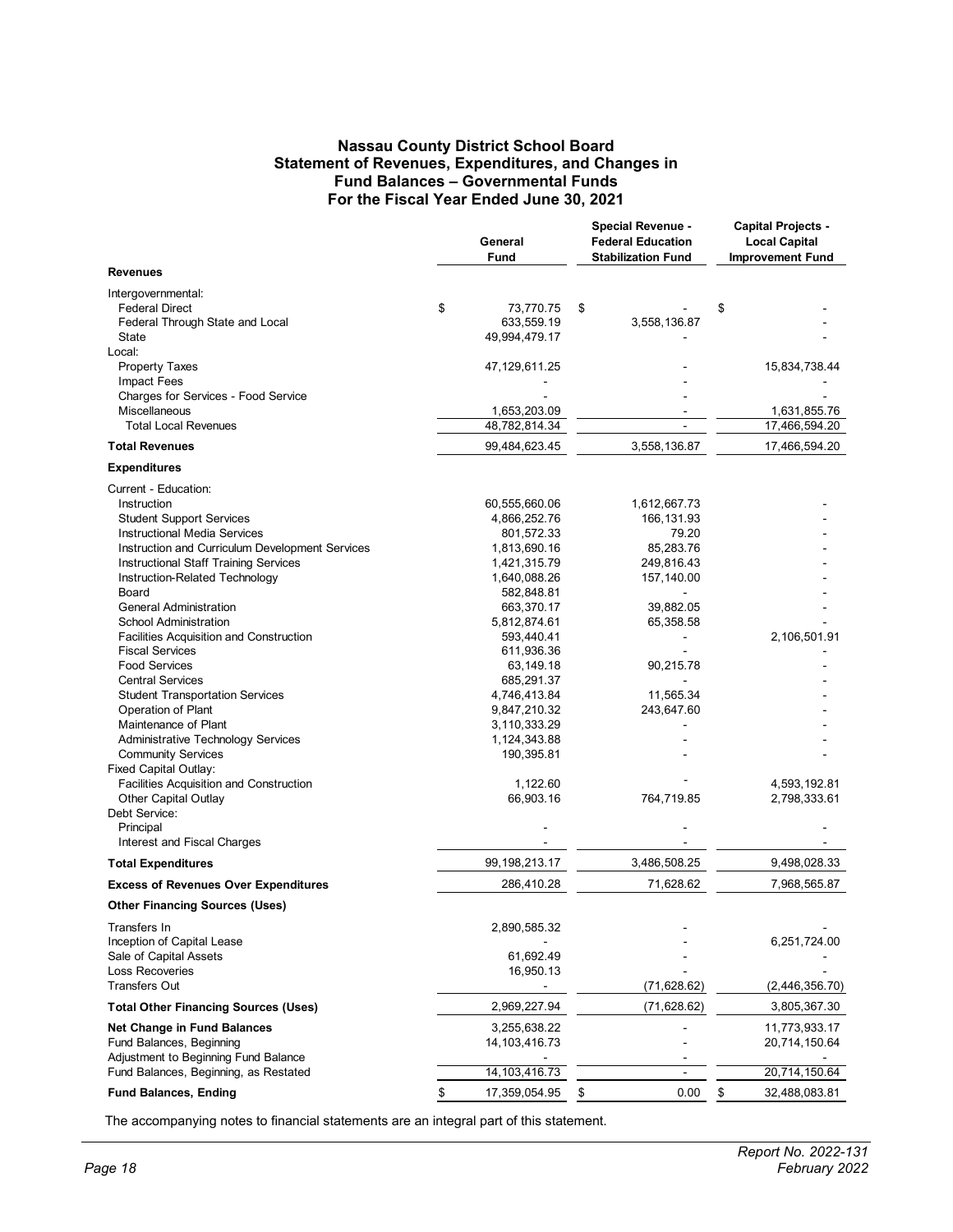| <b>Capital Projects -</b><br>Other<br>Fund |                              | Other<br>Governmental<br><b>Funds</b> | Total<br>Governmental<br><b>Funds</b> |                                |  |
|--------------------------------------------|------------------------------|---------------------------------------|---------------------------------------|--------------------------------|--|
|                                            |                              |                                       |                                       |                                |  |
| \$                                         |                              | \$                                    | \$                                    | 73,770.75                      |  |
|                                            |                              | 11,873,063.02                         |                                       | 16,064,759.08                  |  |
|                                            | 59, 152. 73                  | 650, 131.73                           |                                       | 50,703,763.63                  |  |
|                                            |                              |                                       |                                       | 62,964,349.69                  |  |
|                                            | 9,490,185.47                 |                                       |                                       | 9,490,185.47                   |  |
|                                            | 15,800.27                    | 555,321.87<br>2,042,899.48            |                                       | 555,321.87<br>5,343,758.60     |  |
|                                            | 9,505,985.74                 | 2,598,221.35                          |                                       | 78, 353, 615. 63               |  |
|                                            | 9,565,138.47                 | 15, 121, 416. 10                      |                                       | 145, 195, 909.09               |  |
|                                            |                              |                                       |                                       |                                |  |
|                                            |                              | 3,233,957.15                          |                                       | 65,402,284.94                  |  |
|                                            |                              | 271,993.56                            |                                       | 5,304,378.25                   |  |
|                                            |                              | 819,921.92                            |                                       | 1,621,573.45                   |  |
|                                            |                              | 390,634.79                            |                                       | 2,289,608.71<br>1,671,132.22   |  |
|                                            |                              |                                       |                                       | 1,797,228.26                   |  |
|                                            |                              |                                       |                                       | 582,848.81                     |  |
|                                            |                              | 143,020.52                            |                                       | 846,272.74                     |  |
|                                            |                              |                                       |                                       | 5,878,233.19                   |  |
|                                            | 94,140.37                    | 180,994.57                            |                                       | 2,975,077.26                   |  |
|                                            |                              |                                       |                                       | 611,936.36                     |  |
|                                            |                              | 5,688,377.16<br>2,422.20              |                                       | 5,841,742.12<br>687,713.57     |  |
|                                            |                              | 40,314.05                             |                                       | 4,798,293.23                   |  |
|                                            |                              |                                       |                                       | 10,090,857.92                  |  |
|                                            |                              |                                       |                                       | 3,110,333.29                   |  |
|                                            |                              |                                       |                                       | 1,124,343.88                   |  |
|                                            |                              | 1,887,929.98                          |                                       | 2,078,325.79                   |  |
|                                            | 4,117,684.83                 | 306,125.36                            |                                       | 9,018,125.60                   |  |
|                                            |                              | 121,717.96                            |                                       | 3,751,674.58                   |  |
|                                            |                              | 121,902.34                            |                                       | 121,902.34<br>49,716.51        |  |
|                                            | 4,211,825.20                 | 49,716.51<br>13,259,028.07            |                                       | 129,653,603.02                 |  |
|                                            | 5,353,313.27                 | 1,862,388.03                          |                                       | 15,542,306.07                  |  |
|                                            |                              |                                       |                                       |                                |  |
|                                            |                              |                                       |                                       | 2,890,585.32                   |  |
|                                            |                              |                                       |                                       | 6,251,724.00                   |  |
|                                            |                              | 13,232.00                             |                                       | 74,924.49                      |  |
|                                            |                              |                                       |                                       | 16,950.13                      |  |
|                                            | (372,600.00)<br>(372,600.00) | 13,232.00                             |                                       | (2,890,585.32)<br>6,343,598.62 |  |
|                                            |                              |                                       |                                       |                                |  |
|                                            | 4,980,713.27                 | 1,875,620.03                          |                                       | 21,885,904.69                  |  |
|                                            | 28,280,448.04                | 2,448,527.90<br>1,474,529.00          |                                       | 65,546,543.31<br>1,474,529.00  |  |
|                                            | 28,280,448.04                | 3,923,056.90                          |                                       | 67,021,072.31                  |  |
| \$                                         | 33,261,161.31                | \$<br>5,798,676.93                    | \$                                    | 88,906,977.00                  |  |
|                                            |                              |                                       |                                       |                                |  |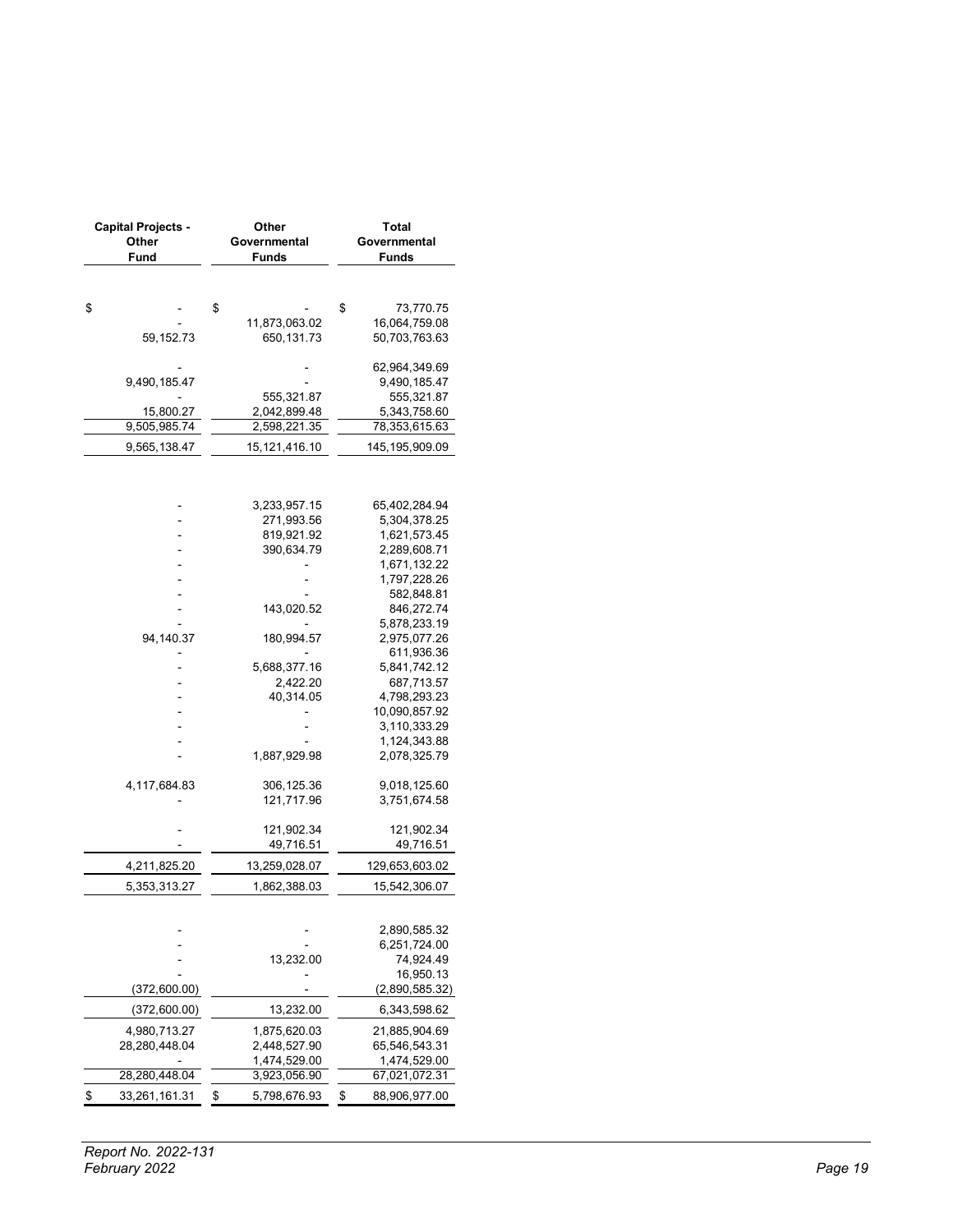#### <span id="page-25-0"></span>**Nassau County District School Board Reconciliation of the Governmental Funds Statement of Revenues, Expenditures, and Changes in Fund Balances to the Statement of Activities For the Fiscal Year Ended June 30, 2021**

#### **Net Change in Fund Balances - Governmental Funds 1.885,904.69 \$ 21,885,904.69**

(1,086,380.66)

(108,606.29)

Amounts reported for governmental activities in the statement of activities are different because:

Capital outlays are reported in the governmental funds as expenditures. However, in the statement of activities, the cost of those assets is allocated over their estimated useful lives as depreciation expense. This is the amount of capital outlays and donated assets in excess of depreciation expense in the current fiscal year.

| (7,759,737.20) |               |
|----------------|---------------|
| 56.590.12      | 5.066.153.10  |
|                | 12.769.300.18 |

The loss on the disposal of capital assets during the current fiscal year is reported in the statement of activities. In the governmental funds, the cost of these assets was recognized as an expenditure in the fiscal year purchased. Thus, the change in net position differs from the change in fund balance by the undepreciated cost of the disposed assets.

The District accrues capital credits to be received in future years in the statement of activities, but the revenue does not provide current financial resources and is not reported in the governmental funds. This is the net increase in capital credits receivable in the current fiscal year.

| Current Year Accruals      | 175.520.39   |          |
|----------------------------|--------------|----------|
| <b>Prior Year Accruals</b> | (170.309.10) | 5.211.29 |

Long-term debt proceeds provide current financial resources to the governmental funds, but issuing debt increases long-term liabilities in the statement of net position. Repayment of long-term debt is an expenditure in the governmental funds, but the repayment reduces long-term liabilities in the statement of net position. This is the amount by which proceeds exceed repayments in the current fiscal year.

| Debt Issued | \$ (6,251,724.00) |                  |
|-------------|-------------------|------------------|
| Repayments  | 121.902.34        | (6, 129, 821.66) |

In the statement of activities, the cost of compensated absences is measured by the amounts earned during the year, while in the governmental funds, expenditures are recognized based on the amounts actually paid for compensated absences. This is the net amount of compensated absences earned in excess of the amount paid in the current fiscal year.

Governmental funds report District OPEB contributions as expenditures. However, in the statement of activities, the cost of OPEB benefits earned net of employee contributions, as determined through an actuarial valuation, is reported as an OPEB expense.

| Increase in Total OPEB Liability<br>Increase in Deferred Outflows of Resources - OPEB<br>Increase in Deferred Inflows of Resources - OPEB                                                                                    | \$<br>(18, 167.00)<br>626,696.00<br>(433,534.00) | 174.995.00       |
|------------------------------------------------------------------------------------------------------------------------------------------------------------------------------------------------------------------------------|--------------------------------------------------|------------------|
| Governmental funds report District pension contributions as expenditures. However, in the statement of<br>activities, the cost of pension benefits earned net of employee contributions is reported as a pension<br>expense. |                                                  |                  |
| <b>FRS Pension Contribution</b><br><b>HIS Pension Contribution</b>                                                                                                                                                           | \$<br>5,323,956.00<br>1,128,953.00               |                  |
| <b>FRS Pension Expense</b><br><b>HIS Pension Expense</b>                                                                                                                                                                     | (11, 480, 863.00)<br>(2,083,613.00)              | (7, 111, 567.00) |

**Change in Net Position - Governmental Activities**  $\frac{1}{2}$  **sets and the set of the set of the set of the set of the set of the set of the set of the set of the set of the set of the set of the set of the set of the set of**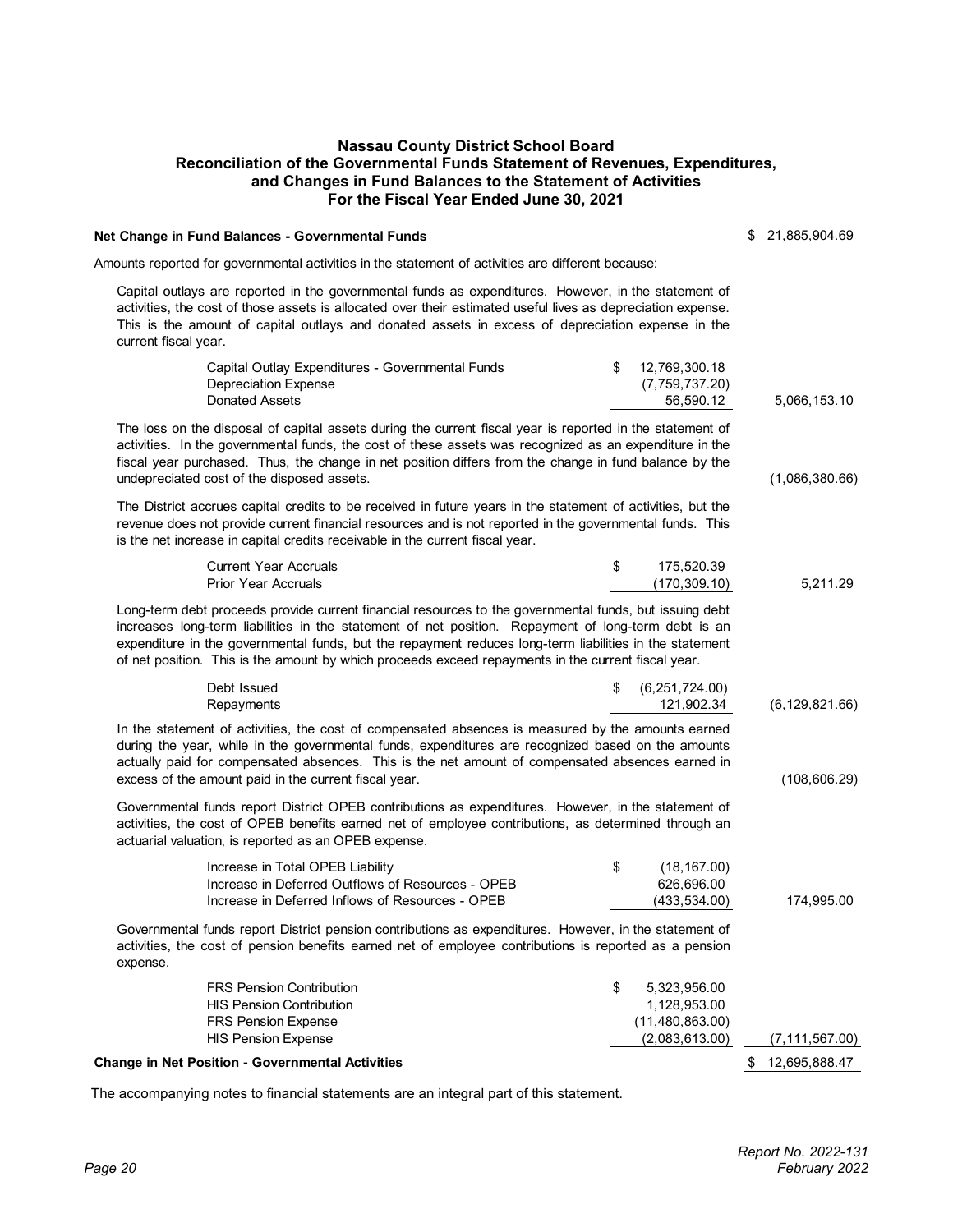### <span id="page-26-0"></span> **SUMMARY OF SIGNIFICANT ACCOUNTING POLICIES**

### **A. Description of Government-Wide Financial Statements**

The government-wide financial statements (i.e., the statement of net position and the statement of activities) report information on all of the nonfiduciary activities of the Nassau County School District (District). Governmental activities are supported by taxes, intergovernmental revenues, and other nonexchange transactions.

The statement of activities presents a comparison between direct expenses and program revenues for each function or program of the District's governmental activities. Direct expenses are those that are specifically associated with a service, program, or department and are thereby clearly identifiable to a particular function. Depreciation expense associated with the District's transportation department is allocated to the student transportation services, while remaining depreciation expense is not readily associated with a particular function and is reported as unallocated.

### **B. Reporting Entity**

The Nassau County District School Board (Board) has direct responsibility for operation, control, and supervision of District schools and is considered a primary government for financial reporting. The District is considered part of the Florida system of public education, operates under the general direction of the Florida Department of Education (FDOE), and is governed by State law and State Board of Education (SBE) rules. The governing body of the District is the Board, which is composed of five elected members. The elected Superintendent of Schools is the executive officer of the Board. Geographic boundaries of the District correspond with those of Nassau County.

Criteria for determining if other entities are potential component units that should be reported within the District's basic financial statements are identified and described in the Governmental Accounting Standards Board's (GASB) *Codification of Governmental Accounting and Financial Reporting Standards*, Sections 2100 and 2600. The application of these criteria provides for identification of any legally separate entities for which the Board is financially accountable and other organizations for which the nature and significance of their relationship with the Board are such that exclusion would cause the District's basic financial statements to be misleading. Based on these criteria, no component units are included within the District's reporting entity.

### **C. Basis of Presentation: Government-Wide Financial Statements**

While separate government-wide and fund financial statements are presented, they are interrelated. The governmental activities column incorporates data from governmental funds. Separate financial statements are provided for governmental funds.

The effects of interfund activity have been eliminated from the government-wide financial statements except for interfund services provided and used.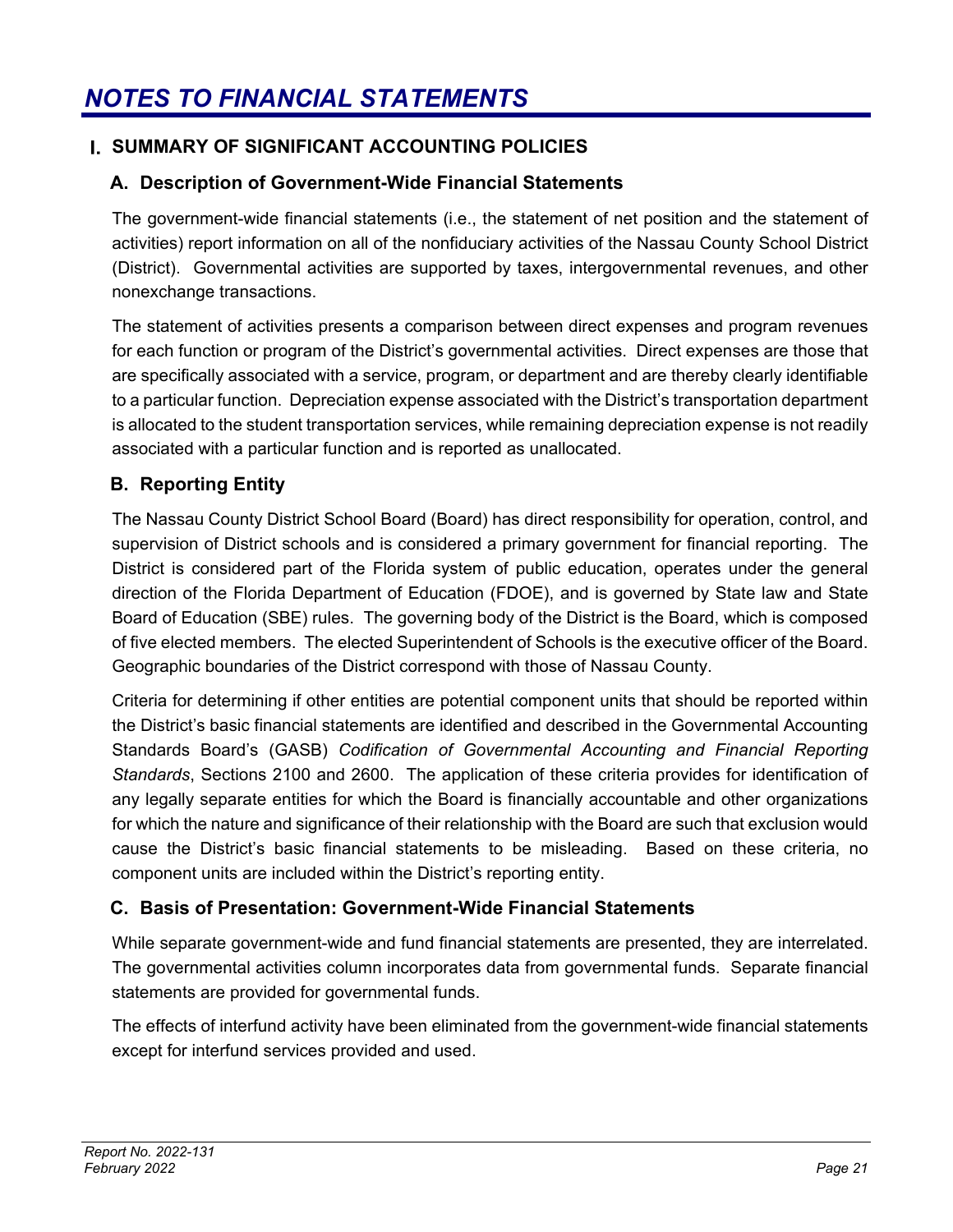### **D. Basis of Presentation: Fund Financial Statements**

The fund financial statements provide information about the District's governmental funds. The emphasis of fund financial statements is on major governmental funds, each displayed in a separate column. All remaining governmental funds are aggregated and reported as nonmajor funds.

The District reports the following major governmental funds:

- General Fund to account for all financial resources not required to be accounted for in another fund and for certain revenues from the State that are legally restricted to be expended for specific current operating purposes.
- Special Revenue Federal Education Stabilization Fund to account for Federal Coronavirus Aid, Relief, and Economic Security (CARES) Act funding provided through the State as emergency relief to address the impact of COVID-19 on elementary and secondary schools.
- Capital Projects Local Capital Improvement Fund to account for the financial resources generated by the local capital improvement tax levy to be used for educational capital outlay needs, including new construction, renovation and remodeling projects, new and replacement equipment, and motor vehicle purchases.
- Capital Projects Other Fund to account for various financial resources generated by the collection of impact fees to be used for educational capital outlay needs, including new construction and renovation and remodeling projects.

During the course of operations, the District has activity between funds for various purposes. Any residual balances outstanding at fiscal year end are reported as due from/to other funds. While these balances are reported in fund financial statements, certain eliminations are made in the preparation of the government-wide financial statements. Further, certain activity occurs during the year involving transfers of resources between funds. In fund financial statements, these amounts are reported at gross amounts as transfers in and out. While reported in fund financial statements, transfers between the funds included in governmental activities are eliminated in preparation of the government-wide financial statements.

### **E. Measurement Focus and Basis of Accounting**

The accounting and financial reporting treatment is determined by the applicable measurement focus and basis of accounting. Measurement focus indicates the type of resources being measured such as current financial resources or economic resources. The basis of accounting indicates the timing of transactions or events for recognition in the financial statements.

The government-wide financial statements are reported using the economic resources measurement focus and the accrual basis of accounting. Revenues are recognized when earned and expenses are recognized when a liability is incurred, regardless of the timing of the related cash flows. Property taxes are recognized in the year for which they are levied. Revenues from grants, entitlements, and donations are recognized as soon as all eligibility requirements imposed by the provider have been met.

The governmental fund financial statements are reported using the current financial resources measurement focus and the modified accrual basis of accounting. Revenues, except for certain grant revenues, are recognized as soon as they are both measurable and available. Revenues are considered to be available when they are collectible within the current period or soon enough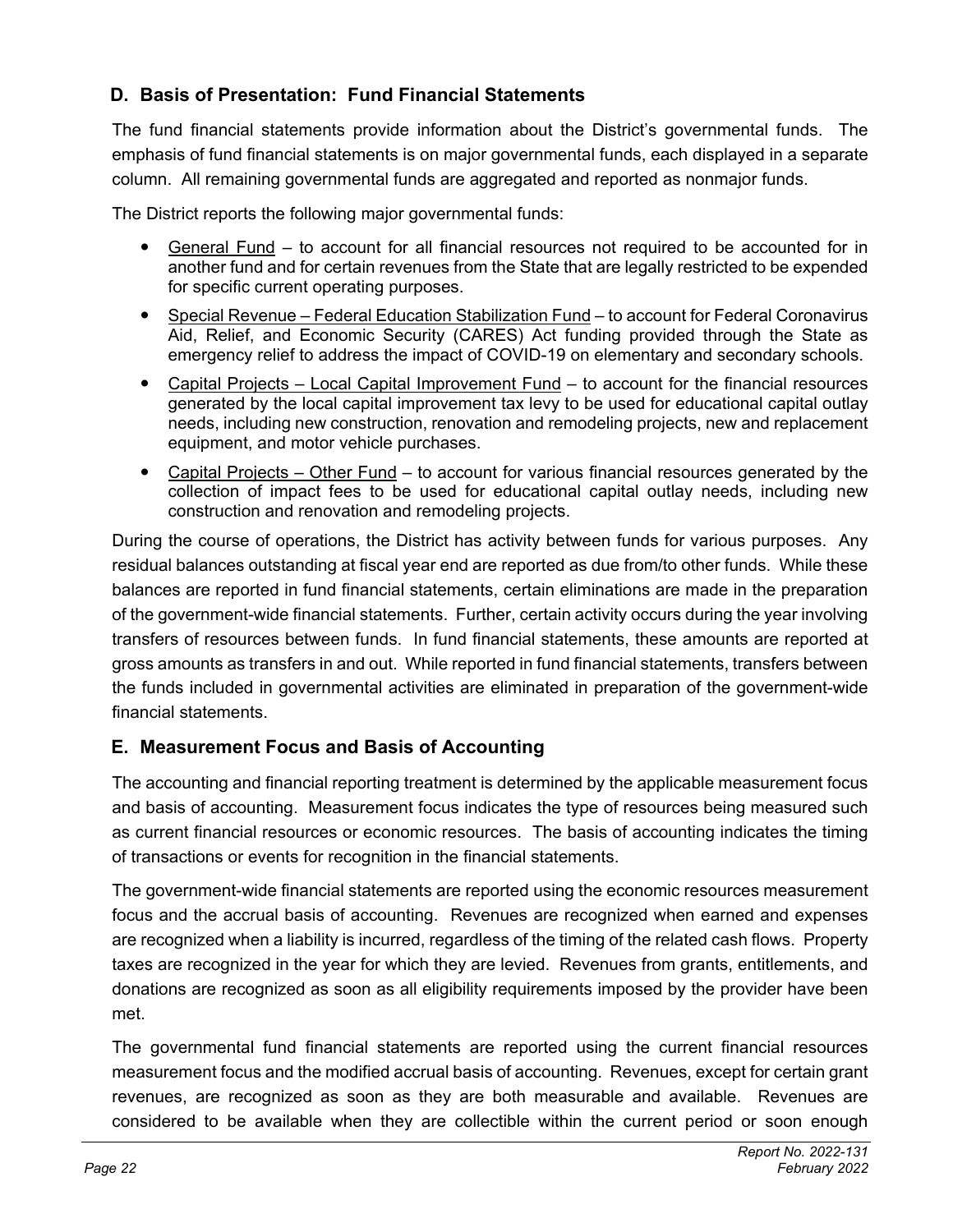thereafter to pay liabilities of the current period. For this purpose, the District considers revenues to be available if they are collected within 30 days of the end of the current fiscal year. When grant terms provide that the expenditure of resources is the prime factor for determining eligibility for Federal, State, and other grant resources, revenue is recognized at the time the expenditure is made. Entitlements are recorded as revenues when all eligibility requirements are met, including any time requirements, and the amount is received during the period or within the availability period for this revenue source (within 30 days of year end). Expenditures are generally recognized when the related fund liability is incurred, as under accrual accounting. However, debt service expenditures, claims and judgments, pension benefits, other postemployment benefits, and compensated absences, are only recorded when payment is due. General capital asset acquisitions are reported as expenditures in governmental funds. Issuance of long-term debt and acquisitions under capital leases are reported as other financing sources. Allocations of cost, such as depreciation, are not recognized in governmental funds.

### **F. Assets, Liabilities, Deferred Outflows/Inflows of Resources, and Net Position/Fund Balance**

### **Cash and Cash Equivalents**

The District's cash and cash equivalents are considered to be cash on hand, demand deposits, and short-term liquid investments with original maturities of 3 months or less from the date of acquisition. Investments classified as cash equivalents include a money market mutual fund and amounts placed with the State Board of Administration (SBA) in Florida PRIME. Restricted cash totaling \$6,251,724 is held by an escrow agent in connection with a capital lease financing arrangement (see Note IV.I.2.).

Cash deposits are held by banks qualified as public depositories under Florida law. All deposits are insured by Federal depository insurance, up to specified limits, or collateralized with securities held in Florida's multiple financial institution collateral pool as required by Chapter 280, Florida Statutes.

### **Investments**

Investments consist of amounts placed with the SBA for participation in the Florida PRIME investment pool created by Section 218.405, Florida Statutes, and those made locally. The investment pool operates under investment guidelines established by Section 215.47, Florida Statutes.

The District's investment in Florida PRIME, which the SBA indicates is a Securities and Exchange Commission Rule 2a7-like external investment pool, are similar to money market funds in which shares are owned in the fund rather than the underlying investments. This investment is reported at fair value, which is amortized cost.

Investments made locally consist of a money market mutual fund reported at fair value.

Types and amounts of investments held at fiscal year-end are described in a subsequent note.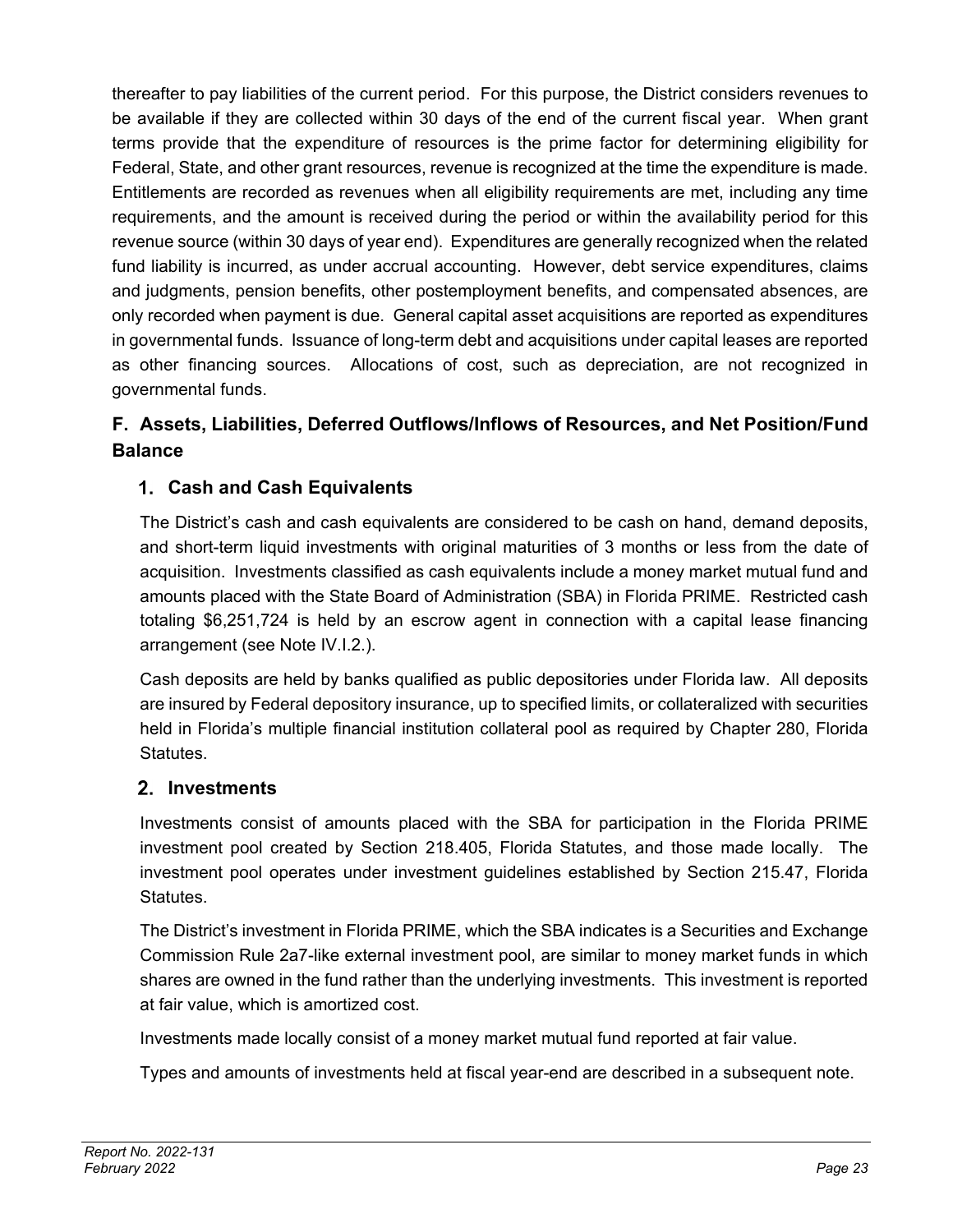### **Inventories**

Inventories consist of expendable supplies held for consumption in the course of District operations. Inventories are stated at cost on the moving weighted-average basis, except that United States Department of Agriculture donated foods are stated at their fair value as determined at the time of donation to the District's food service program by the Florida Department of Agriculture and Consumer Services, Bureau of Food Distribution. The costs of inventories are recorded as expenditures when used rather than purchased.

### **Capital Assets**

Expenditures for capital assets acquired or constructed for general District purposes are reported in the governmental fund that financed the acquisition or construction. The capital assets so acquired are reported at cost in the government-wide statement of net position but are not reported in the governmental fund financial statements. As of April 22, 2021, capital assets are defined by the District as those costing more than \$5,000. Such assets are recorded at historical cost or estimated historical cost if purchased or constructed. Donated assets are recorded at acquisition value at the date of donation. The value of land acquired prior to December 30, 1973, is based on the Nassau County Property Appraiser's appraised value at the time and, as a result, \$609,322.82 of stated land values are based on these appraised values. Interest costs incurred during construction of capital assets are not considered material and are not capitalized as part of the cost of construction.

Capital assets are depreciated using the straight-line method over the following estimated useful lives:

| <b>Description</b>                           | <b>Estimated Useful Lives</b> |
|----------------------------------------------|-------------------------------|
| Improvements Other Than Buildings            | 15 years                      |
| <b>Buildings and Fixed Equipment</b>         | 50 years                      |
| Furniture, Fixtures, and Equipment           | 3 - 10 years                  |
| <b>Motor Vehicles</b>                        | $5 - 10$ years                |
| Audio Visual Materials and Computer Software | 5 years                       |

Current year information relative to changes in capital assets is described in a subsequent note.

### **Pensions**

In the government-wide statement of net position, liabilities are recognized for the District's proportionate share of each pension plan's net pension liability. For purposes of measuring the net pension liability, deferred outflows of resources and deferred inflows of resources related to pensions, and pension expense, information about the fiduciary net position of the Florida Retirement System (FRS) defined benefit plan and the Health Insurance Subsidy (HIS) defined benefit plan and additions to/deductions from the FRS and the HIS fiduciary net position have been determined on the same basis as they are reported by the FRS and the HIS plans. For this purpose, benefit payments (including refunds of employee contributions) are recognized when due and payable in accordance with benefit terms. Investments are reported at fair value.

The District's retirement plans and related amounts are described in a subsequent note.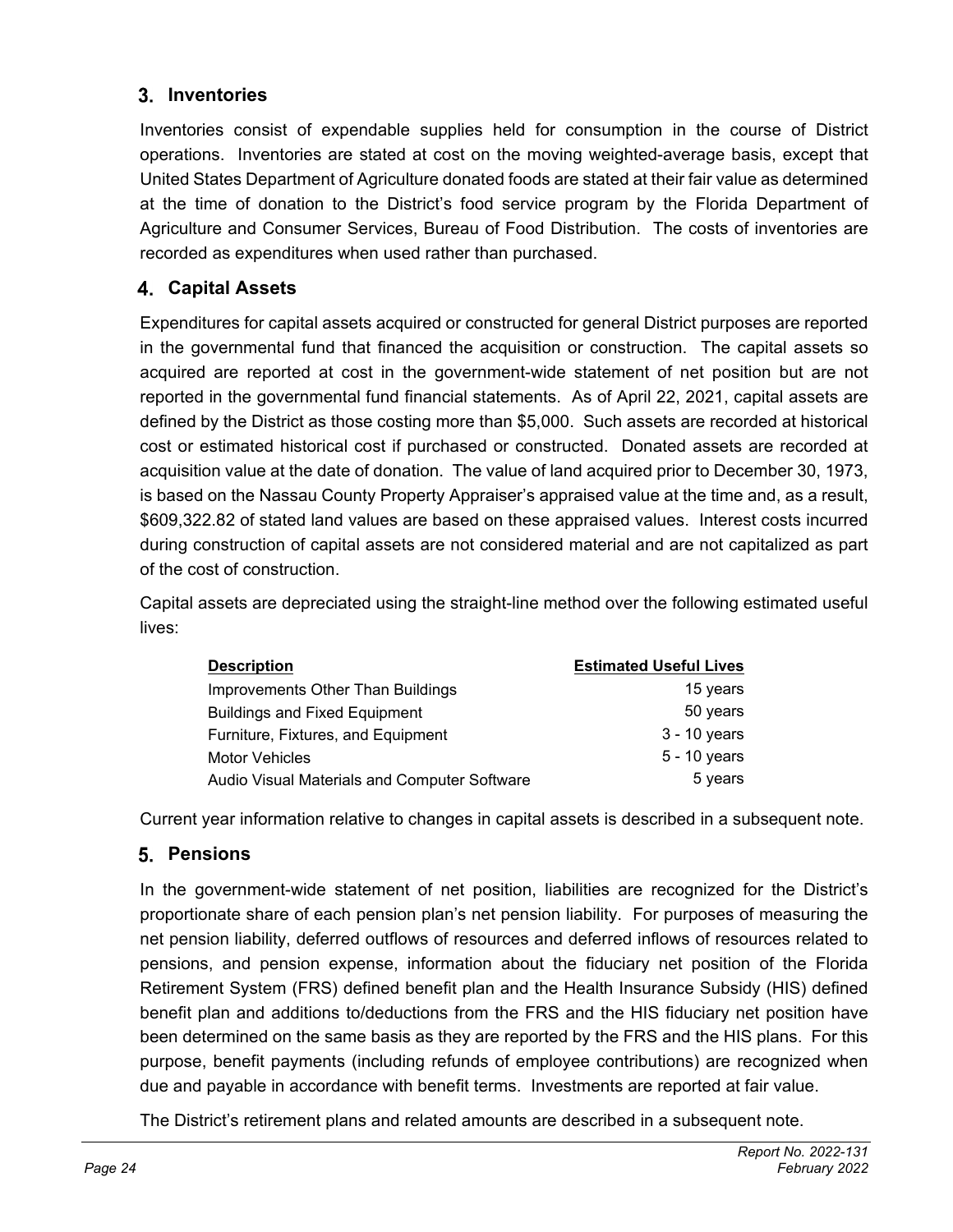### **Long-Term Liabilities**

Long-term obligations that will be financed from resources to be received in the future by governmental funds are reported as liabilities in the government-wide statement of net position.

In the governmental fund financial statements, bonds and other long-term obligations are not recognized as liabilities until due.

Changes in long-term liabilities for the current year are reported in a subsequent note.

### **Deferred Outflows/Inflows of Resources**

In addition to assets, the statement of net position reports a separate section for deferred outflows of resources. This separate financial statement element, *deferred outflows of resources*, represents a consumption of net position that applies to future periods and so will not be recognized as an outflow of resources (expense) until then. The District has two items that qualify for reporting in this category. The deferred outflows of resources related to pensions and other postemployment benefits (OPEB) are discussed in subsequent notes.

In addition to liabilities, the statement of net position reports a separate section for deferred inflows of resources. This separate financial statement element, *deferred inflows of resources*, represents an acquisition of net position that applies to future periods and so will not be recognized as an inflow of resources (revenue) until that time. The District has two items that qualify for reporting in this category. The deferred inflows of resources related to pensions and OPEB are discussed in subsequent notes.

### **Net Position Flow Assumption**

The District occasionally funds outlays for a particular purpose from both restricted (e.g., restricted bond or grant proceeds) and unrestricted resources. To calculate the amounts to report as restricted net position and unrestricted net position in the government-wide financial statements, a flow assumption must be made about the order in which the resources are considered to be applied. Consequently, it is the District's policy to consider restricted net position to have been depleted before unrestricted net position is applied.

### **Fund Balance Flow Assumptions**

The District may fund outlays for a particular purpose from both restricted and unrestricted resources (the total of committed, assigned, and unassigned fund balance). To calculate the amounts to report as restricted, committed, assigned, and unassigned fund balance in the governmental fund financial statements, a flow assumption must be made about the order in which the resources are considered to be applied. It is the District's policy to consider restricted fund balance to have been depleted before using any of the components of unrestricted fund balance. Further, when components of unrestricted fund balance can be used for the same purpose, committed fund balance is depleted first, followed by assigned fund balance. Unassigned fund balance is applied last.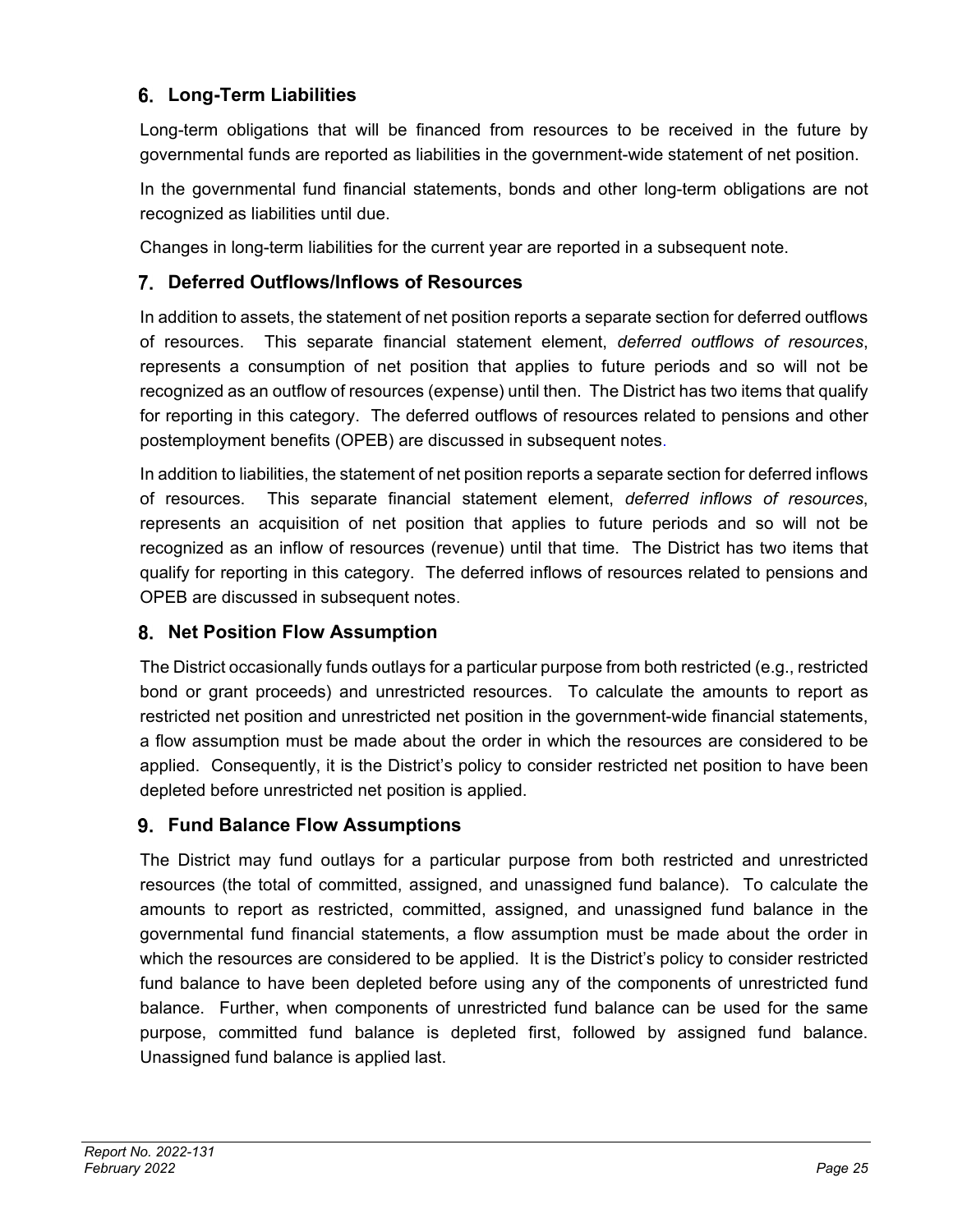### **Fund Balance Policies**

Fund balance of governmental funds is reported in various categories based on the nature of any limitations requiring the use of resources for specific purposes. The District itself can establish limitations on the use of resources through either a commitment (committed fund balance) or an assignment (assigned fund balance).

The committed fund balance classification includes amounts that can be used only for the specific purposes determined by a formal action of the District's highest level of decision-making authority. The Board is the highest level of decision-making authority for the District that can, by adoption of a resolution prior to the end of the fiscal year, commit fund balance. Once adopted, the limitation imposed by the resolution remains in place until a similar action is taken (the adoption of another resolution) to remove or revise the limitation. The District reported no committed fund balances at June 30, 2021.

Amounts in the assigned fund balance classification are intended to be used by the District for specific purposes but do not meet the criteria to be classified as committed. The Board has, by approval of the annual financial report, authorized the assignment of fund balance. The Board may also assign fund balance as it does when appropriating fund balance to cover a gap between estimated revenue and appropriations in the subsequent year's appropriated budget. Unlike commitments, assignments generally only exist temporarily. In other words, an additional action does not normally have to be taken for the removal of an assignment. Conversely, as discussed above, an additional action is essential to either remove or revise a commitment.

In addition, Board Policy 6.15 provides at least 3 percent of the current year's annual estimated General Fund revenues to be reserved for contingency purposes. If the unassigned fund balance falls below 3 percent, the Superintendent will notify the Board and work to restore the funds to the appropriate level within a reasonable time period.

### **G. Revenues and Expenditures/Expenses**

### **Program Revenues**

Amounts reported as program revenues include charges paid by the recipient of the goods or services offered by the program and grants and contributions that are restricted to meeting the operational or capital requirements of a particular program. All taxes, including those dedicated for specific purposes, and other internally dedicated resources are reported as general revenues rather than program revenues. Revenues that are not classified as program revenues are presented as general revenues. The comparison of direct expenses with program revenues identifies the extent to which each governmental function is self-financing or draws from the general revenues of the District.

### **State Revenue Sources**

Significant revenues from State sources for current operations include the Florida Education Finance Program administered by the FDOE under the provisions of Section 1011.62, Florida Statutes. In accordance with this law, the District determines and reports the number of full-time equivalent (FTE) students and related data to the FDOE. The FDOE performs certain edit checks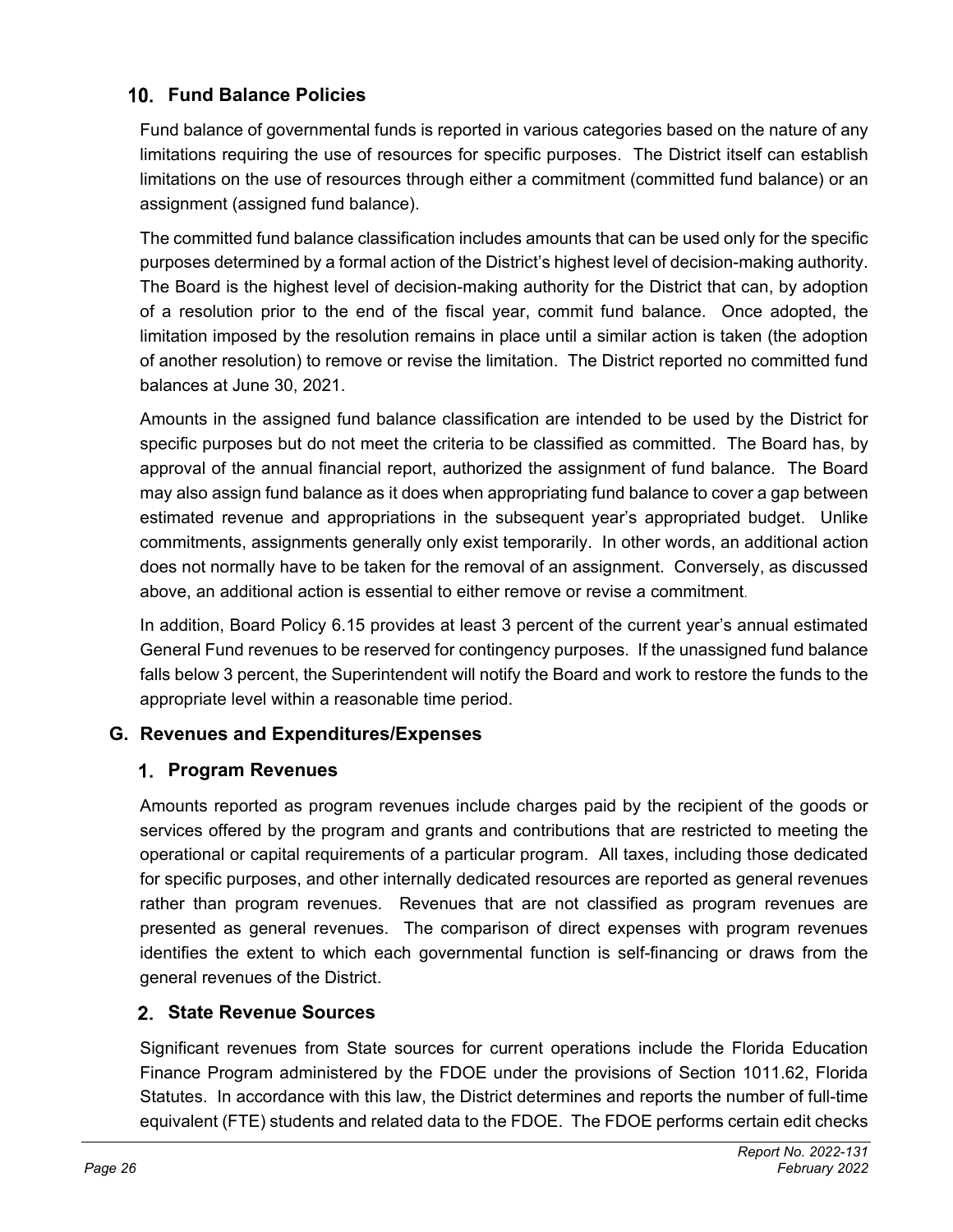on the reported number of FTE and related data and calculates the allocation of funds to the District. The District is permitted to amend its original reporting during specified time periods following the date of the original reporting. The FDOE may also adjust subsequent fiscal period allocations based upon an audit of the District's compliance in determining and reporting FTE and related data. Normally, such adjustments are treated as reductions or additions of revenue in the fiscal year when the adjustments are made.

The State provides financial assistance to administer certain educational programs. SBE rules require that revenue earmarked for certain programs be expended only for the program for which the money is provided, and require that the money not expended as of the close of the fiscal year be carried forward into the following fiscal year to be expended for the same educational programs. The FDOE generally requires that these educational program revenues be accounted for in the General Fund. A portion of the fund balance of the General Fund is restricted in the governmental fund financial statements for the balance of categorical and earmarked educational program resources.

The District received an allocation from the State under the School Hardening Grant program. The District is authorized to expend these funds only upon applying for and receiving an encumbrance authorization from the FDOE. Accordingly, the District recognizes the allocation of these funds as unearned revenue until such time as an encumbrance authorization is received.

A schedule of revenue from State sources for the current year is presented in a subsequent note.

### **District Property Taxes**

The Board is authorized by State law to levy property taxes for district school operations, capital improvements, and debt service.

Property taxes consist of ad valorem taxes on real and personal property within the District. Property values are determined by the Nassau County Property Appraiser, and property taxes are collected by the Nassau County Tax Collector.

The Board adopted the 2020 tax levy on September 10, 2020. Tax bills are mailed in October and taxes are payable between November 1 of the year assessed and March 31 of the following year at discounts of up to 4 percent for early payment.

Taxes become a lien on the property on January 1 and are delinquent on April 1 of the year following the year of assessment. State law provides for enforcement of collection of personal property taxes by seizure of the property to satisfy unpaid taxes and for enforcement of collection of real property taxes by the sale of interest-bearing tax certificates to satisfy unpaid taxes. The procedures result in the collection of essentially all taxes prior to June 30 of the year following the year of assessment.

Property tax revenues are recognized in the government-wide financial statements when the Board adopts the tax levy. Property tax revenues are recognized in the governmental fund financial statements when taxes are received by the District, except that revenue is accrued for taxes collected by the Nassau County Tax Collector at fiscal year end but not yet remitted to the District.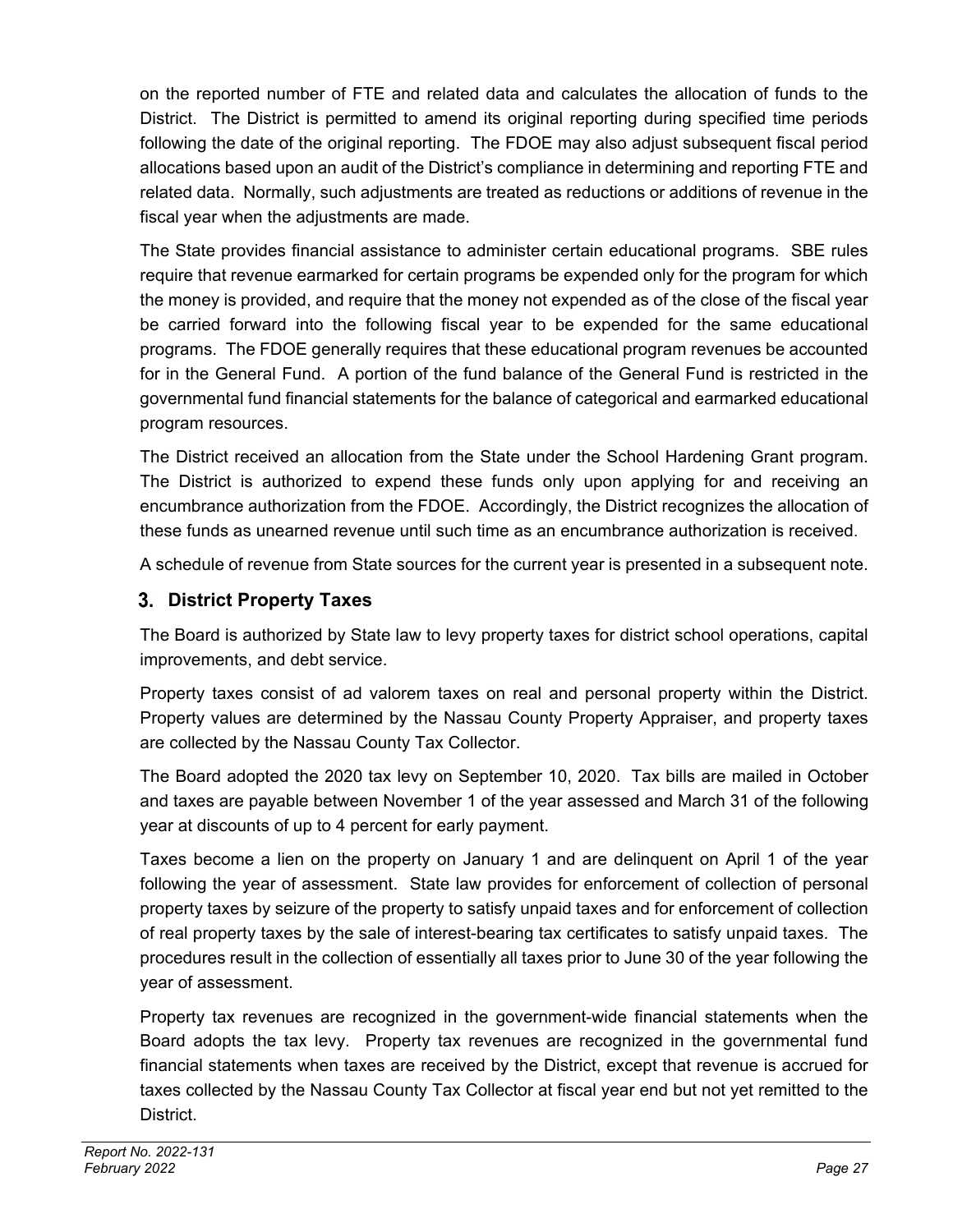Millages and taxes levied for the current year are presented in a subsequent note.

### **Educational Impact Fees**

Nassau County (County) imposes an educational impact fee based on Ordinance No. 2005-56 adopted by the County Commission in July 2005. This ordinance was most recently amended on January 8, 2018, when Ordinance 2018-001 revised the fees collected. The educational impact fee is collected for most new residential construction by the County and each municipality within the County based on an interlocal agreement. The fees are to be used solely for the purpose of providing capital improvements to the public educational system necessitated by new residential development and are not to be used for any expenditure that would be classified as a maintenance or repair expense. The authorized uses include, but are not limited to, school sites, buildings, relocatable classrooms, building contents, nonbuilding improvements, and vehicles.

### **Federal Revenue Sources**

The District receives Federal awards for the enhancement of various educational programs. Federal awards are generally received based on applications submitted to, and approved by, various granting agencies. For Federal awards in which a claim to these grant proceeds is based on incurring eligible expenditures, revenue is recognized to the extent that eligible expenditures have been incurred. The FDOE may require adjustments to subsequent fiscal period expenditures and related revenues based upon an audit of the District's compliance with applicable Federal awards requirements. Normally, such adjustments are treated as reductions of expenditures and related revenues in the fiscal year when the adjustments are made.

### **Compensated Absences**

In the government-wide financial statements, compensated absences (i.e., paid absences for employee vacation leave and sick leave) are accrued as liabilities to the extent that it is probable that the benefits will result in termination payments. A liability for these amounts is reported in the governmental fund financial statements only if it has matured, such as for occurrences of employee resignations and retirements. The liability for compensated absences includes salary-related benefits, where applicable.

### **ACCOUNTING CHANGE**

The District previously defined capital assets as those costing more than \$1,000 and, during the 2020-21 fiscal year, the District changed the capitalization threshold to \$5,000. As a result of this accounting change, the District reduced the beginning capital assets and accumulated depreciation balances by \$9,353,254.42 and \$6,611,655.08, respectively. This accounting change restates the beginning net position by \$2,529,097.35.

### **III. PRIOR PERIOD ADJUSTMENT**

In the prior year, the District implemented GASB Statement No. 84, *Fiduciary Activities*, and accounted for resources of the school internal funds, which are used to administer monies collected at several schools in connection with school, student athletic, class, and club activities as custodial funds. During the 2020-21 fiscal year, the District determined that school principals retain administrative control of these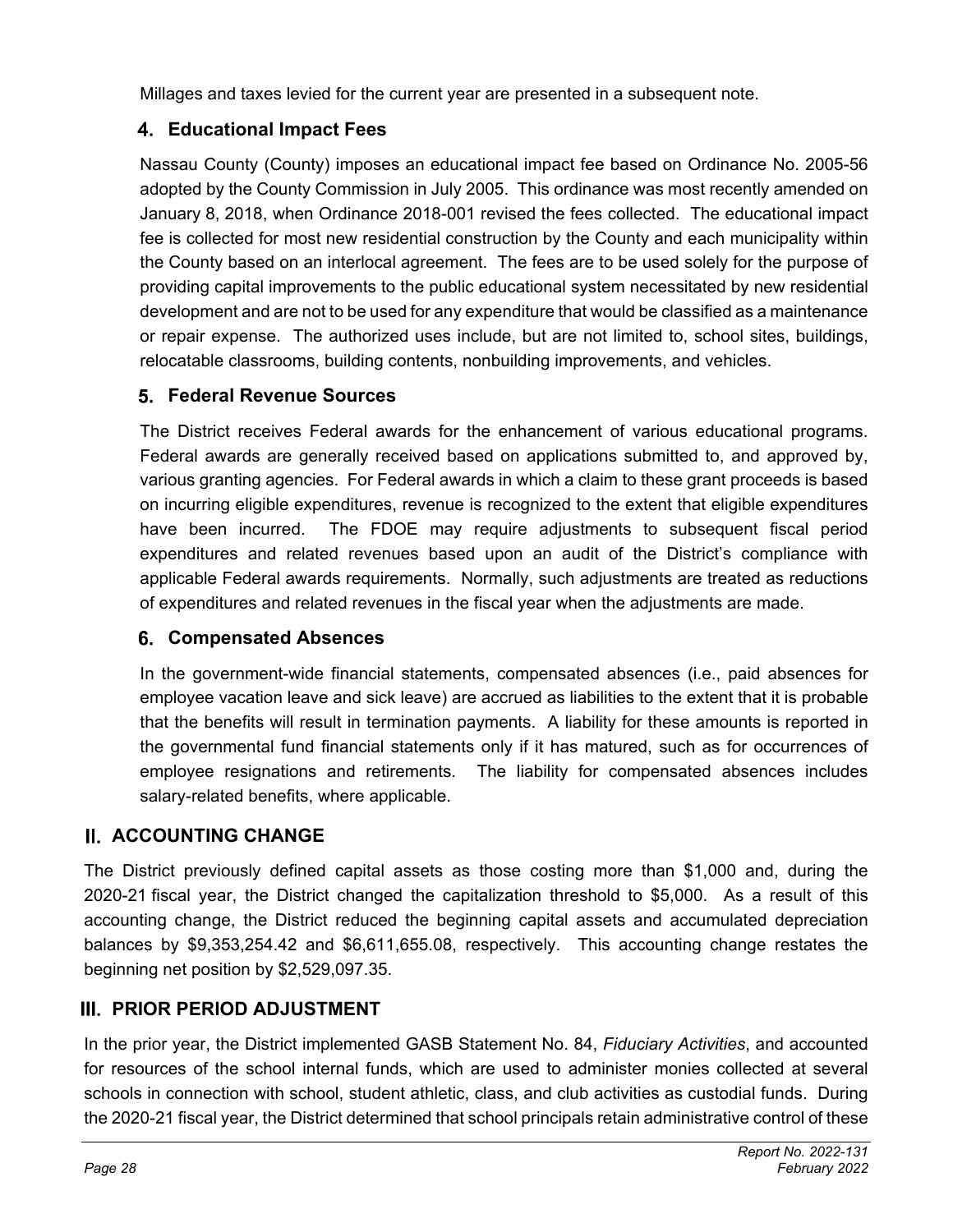funds. As a result, the District no longer considers the school internal funds to meet the criteria for reporting as fiduciary activities in the custodial funds and reclassified them to a special revenue fund. This correction increases the beginning net position and fund balance of the District's statement of activities and nonmajor governmental funds by \$1,474,529 each and affects the comparability of amounts reported for the 2020-21 fiscal year with amounts reported for the 2019-20 fiscal year.

### **DETAILED NOTES ON ALL ACTIVITIES AND FUNDS**

### **A. Cash Deposits with Financial Institutions**

**Custodial Credit Risk**. In the case of deposits, this is the risk that, in the event of the failure of a depository financial institution, the District will not be able to recover deposits or will not be able to recover collateral securities that are in the possession of an outside party. The District does not have a policy for custodial credit risk. All bank balances of the District are fully insured or collateralized as required by Chapter 280, Florida Statutes.

### **B. Investments**

The District's investments at June 30, 2021, are reported as follows:

| <b>Investments</b>                               | <b>Maturities</b> | <b>Fair Value</b> |
|--------------------------------------------------|-------------------|-------------------|
| SBA:                                             |                   |                   |
| Florida PRIME (1)                                | 50 Days           | \$1,841,529.54    |
| Dreyfus Government Cash Management Institutional |                   |                   |
| Shares Money Market Mutual Fund (1)              | 27 Days           | 68,646,111.03     |
| <b>Total Investments</b>                         |                   | 70,487,640.57     |

(1) These investments are reported as cash equivalents for financial statement reporting purposes.

### **Interest Rate Risk**

Interest rate risk is the risk that changes in interest rates will adversely affect the fair value of an investment. The District does not have a formal investment policy that limits investment maturities as a means of managing its exposure to fair value losses from increasing interest rates.

Florida PRIME and Dreyfus Government Cash Management Institutional Shares Money Market Fund use a weighted average days to maturity (WAM). A portfolio's WAM reflects the average maturity in days based on final maturity or reset date, in the case of floating rate instruments. WAM measures the sensitivity of the portfolio to interest rate changes.

For Florida PRIME, with regard to redemption gates, Section 218.409(8)(a), Florida Statutes, states, "The principal, and any part thereof, of each account constituting the trust fund is subject to payment at any time from the moneys in the trust fund. However, the executive director may, in good faith, on the occurrence of an event that has a material impact on liquidity or operations of the trust fund, for 48 hours limit contributions to or withdrawals from the trust fund to ensure that the board [State Board of Administration] can invest moneys entrusted to it in exercising its fiduciary responsibility. Such action must be immediately disclosed to all participants, the trustees, the Joint Legislative Auditing Committee, and the Investment Advisory Council. The trustees shall convene an emergency meeting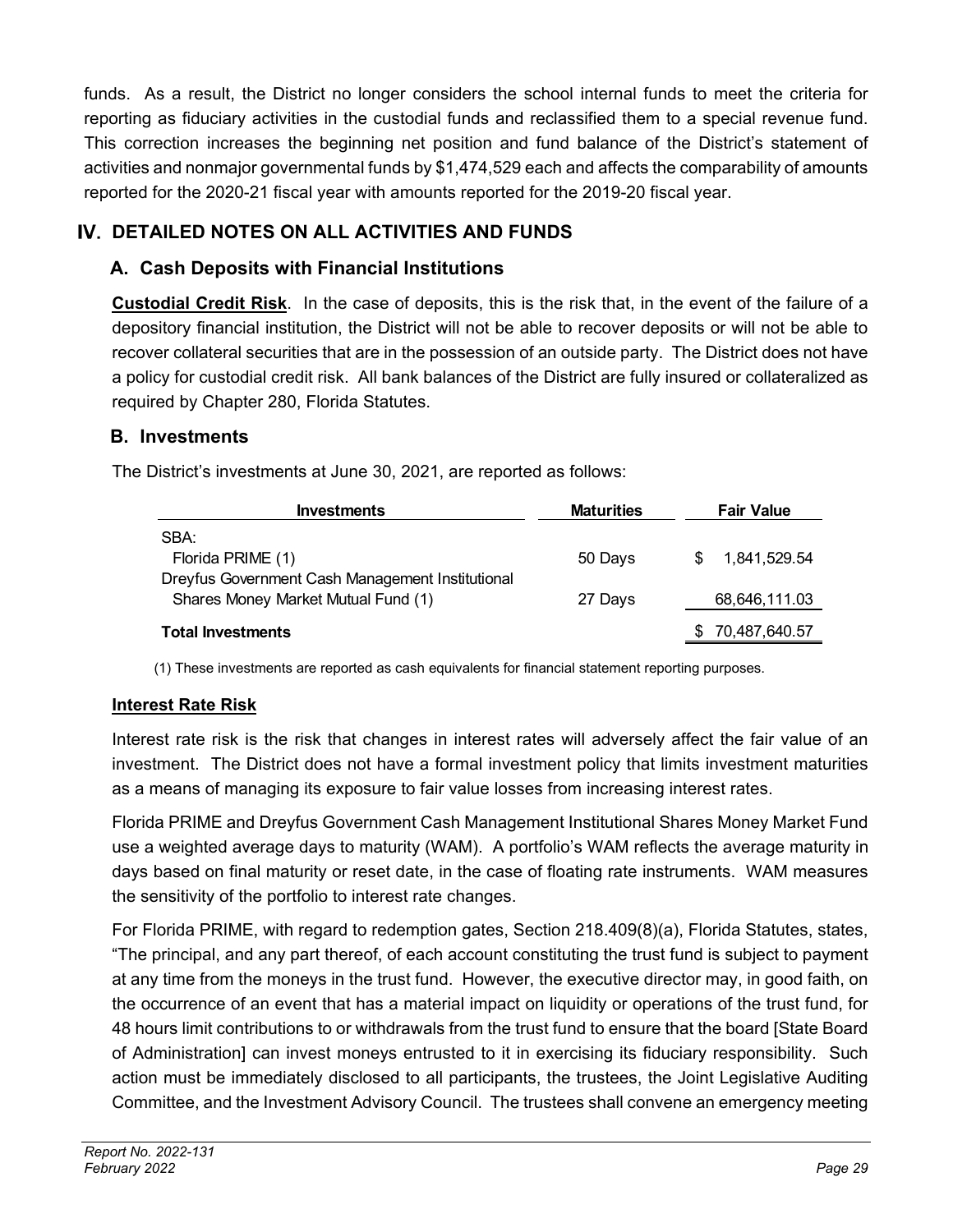as soon as practicable from the time the executive director has instituted such measures and review the necessity of those measures. If the trustees are unable to convene an emergency meeting before the expiration of the 48-hour moratorium on contributions and withdrawals, the moratorium may be extended by the executive director until the trustees are able to meet to review the necessity for the moratorium. If the trustees agree with such measures, the trustees shall vote to continue the measures for up to an additional 15 days. The trustees must convene and vote to continue any such measures before the expiration of the time limit set, but in no case may the time limit set by the trustees exceed 15 days." As of June 30, 2021, there were no redemption fees, maximum transaction amounts, or any other requirements that serve to limit a participant's daily access to 100 percent of their account value.

### **Credit Risk**

Credit risk is the risk that an issuer or other counterparty to an investment will not fulfill its obligations. Section 218.415(17), Florida Statutes, limits investments to the Local Government Surplus Funds Trust Fund [Florida PRIME], or any intergovernmental investment pool authorized pursuant to the Florida Interlocal Cooperation Act as provided in Section 163.01, Florida Statutes; Securities and Exchange Commission registered money market funds with the highest credit quality rating from a nationally recognized rating agency; interest-bearing time deposits or savings accounts in qualified public depositories, as defined in Section 280.02, Florida Statutes; and direct obligations of the United States Treasury. The District does not have a formal investment policy that further limits its investment choices.

The District's investment in Florida PRIME is rated AAAm by Standard & Poor's.

The District's investment in the Dreyfus Government Cash Management Institutional Shares Money Market Mutual Fund is rated AAAm by Standard & Poor's and Aaa-mf by Moody's Investors Service.

### **C. Capital Credits**

The District participates in the Okefenoke Rural Electric Membership Corporation, a nonprofit electric cooperative. Revenues in excess of operating expenses, unless otherwise determined by a vote of the membership, are distributed by the cooperative on a pro rata share basis to its members. Annually, the cooperative makes payments for designated prior years' capital credits. During the 2020-21 fiscal year, the District received \$1,023.12 and \$2,768.70, related to the 1991 and 1992 capital credits, respectively, and new credits of \$9,003.11. At June 30, 2021, the accumulated credits to the District's accounts were \$175,520.39.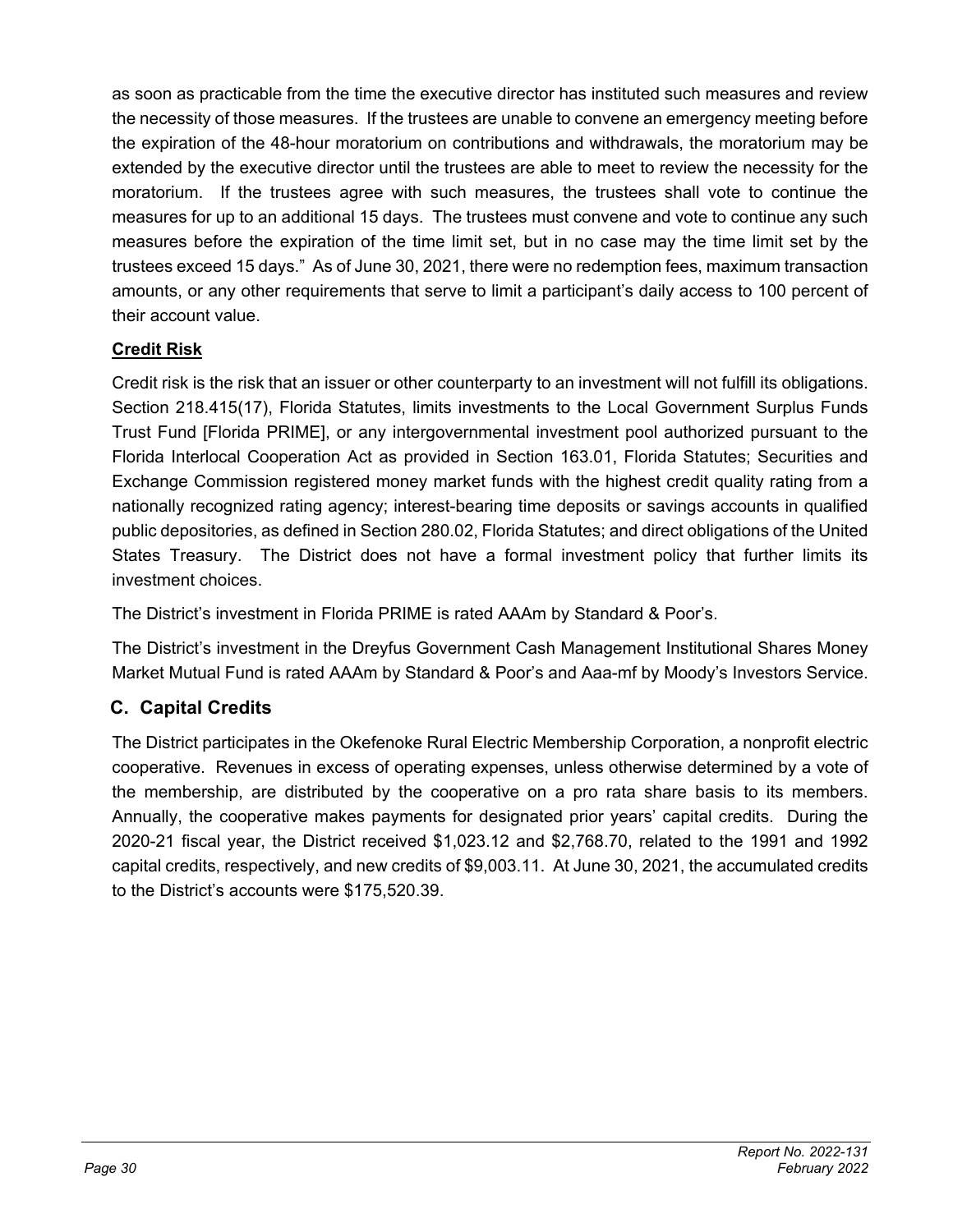### **D. Changes in Capital Assets**

Changes in capital assets are presented in the following table:

|                                                   | <b>Beginning</b><br><b>Balance</b> | <b>Additions</b>   | <b>Deletions</b>   | Ending<br><b>Balance</b>           |
|---------------------------------------------------|------------------------------------|--------------------|--------------------|------------------------------------|
| <b>GOVERNMENTAL ACTIVITIES</b>                    |                                    |                    |                    |                                    |
| Capital Assets Not Being Depreciated:             | \$<br>5,142,970.53                 | \$<br>446.652.50   | \$                 |                                    |
| Land<br><b>Construction in Progress</b>           | 1,154,958.28                       | 8,718,245.15       | 3,219,826.79       | \$<br>5,589,623.03<br>6,653,376.64 |
| <b>Total Capital Assets Not Being Depreciated</b> | 6,297,928.81                       | 9,164,897.65       | 3,219,826.79       | 12,242,999.67                      |
| Capital Assets Being Depreciated:                 |                                    |                    |                    |                                    |
| Improvements Other Than Buildings                 | 13,724,881.68                      | 2,498,207.04       |                    | 16,223,088.72                      |
| <b>Buildings and Fixed Equipment</b>              | 249,500,328.25                     | 574,847.70         |                    | 250,075,175.95                     |
| Furniture, Fixtures, and Equipment (1)            | 20,208,927.80                      | 3,323,236.70       | 8,458,589.94       | 15,073,574.56                      |
| <b>Motor Vehicles</b>                             | 13,761,422.48                      | 484,528.00         | 1,429,188.75       | 12,816,761.73                      |
| Audio Visual Materials and                        |                                    |                    |                    |                                    |
| Computer Software (1)                             |                                    |                    |                    |                                    |
| <b>Total Capital Assets Being Depreciated</b>     | 297, 195, 560. 21                  | 6,880,819.44       | 9,887,778.69       | 294,188,600.96                     |
| Less Accumulated Depreciation for:                |                                    |                    |                    |                                    |
| Improvements Other Than Buildings                 | 9.677.015.46                       | 634.146.09         |                    | 10,311,161.55                      |
| <b>Buildings and Fixed Equipment</b>              | 92,620,640.06                      | 4,453,365.07       |                    | 97,074,005.13                      |
| Furniture, Fixtures, and Equipment (1)            | 15,809,965.95                      | 1,916,199.24       | 7,372,209.28       | 10,353,955.91                      |
| <b>Motor Vehicles</b>                             | 9,920,755.69                       | 756,026.80         | 1,429,188.75       | 9,247,593.74                       |
| Audio Visual Materials and                        |                                    |                    |                    |                                    |
| Computer Software (1)                             |                                    |                    |                    |                                    |
| <b>Total Accumulated Depreciation</b>             | 128,028,377.16                     | 7,759,737.20       | 8,801,398.03       | 126,986,716.33                     |
| Total Capital Assets Being Depreciated, Net       | 169, 167, 183.05                   | (878, 917.76)      | 1,086,380.66       | 167,201,884.63                     |
| Governmental Activities Capital Assets, Net       | 175,465,111.86<br>\$               | 8,285,979.89<br>\$ | 4,306,207.45<br>\$ | 179,444,884.30<br>\$               |

(1) The beginning balance for furniture, fixtures, and equipment and computer software and the related accumulated depreciation were decreased by \$9,140,752.43 and \$6,611,655.08, respectively, for an accounting change as discussed in Note II. to the financial statements.

Depreciation expense was charged to functions as follows:

| <b>Function</b>                                      | <b>Amount</b>     |  |
|------------------------------------------------------|-------------------|--|
| <b>GOVERNMENTAL ACTIVITIES</b>                       |                   |  |
| <b>Student Transportation Services</b>               | 756.026.80<br>SS. |  |
| Unallocated                                          | 7,003,710.40      |  |
| Total Depreciation Expense - Governmental Activities | \$7,759,737.20    |  |
|                                                      |                   |  |

#### **E. Retirement Plans**

#### **FRS – Defined Benefit Pension Plans**

#### **General Information about the FRS**

The FRS was created in Chapter 121, Florida Statutes, to provide a defined benefit pension plan for participating public employees. The FRS was amended in 1998 to add the Deferred Retirement Option Program (DROP) under the defined benefit plan and amended in 2000 to provide a defined contribution plan alternative to the defined benefit plan for FRS members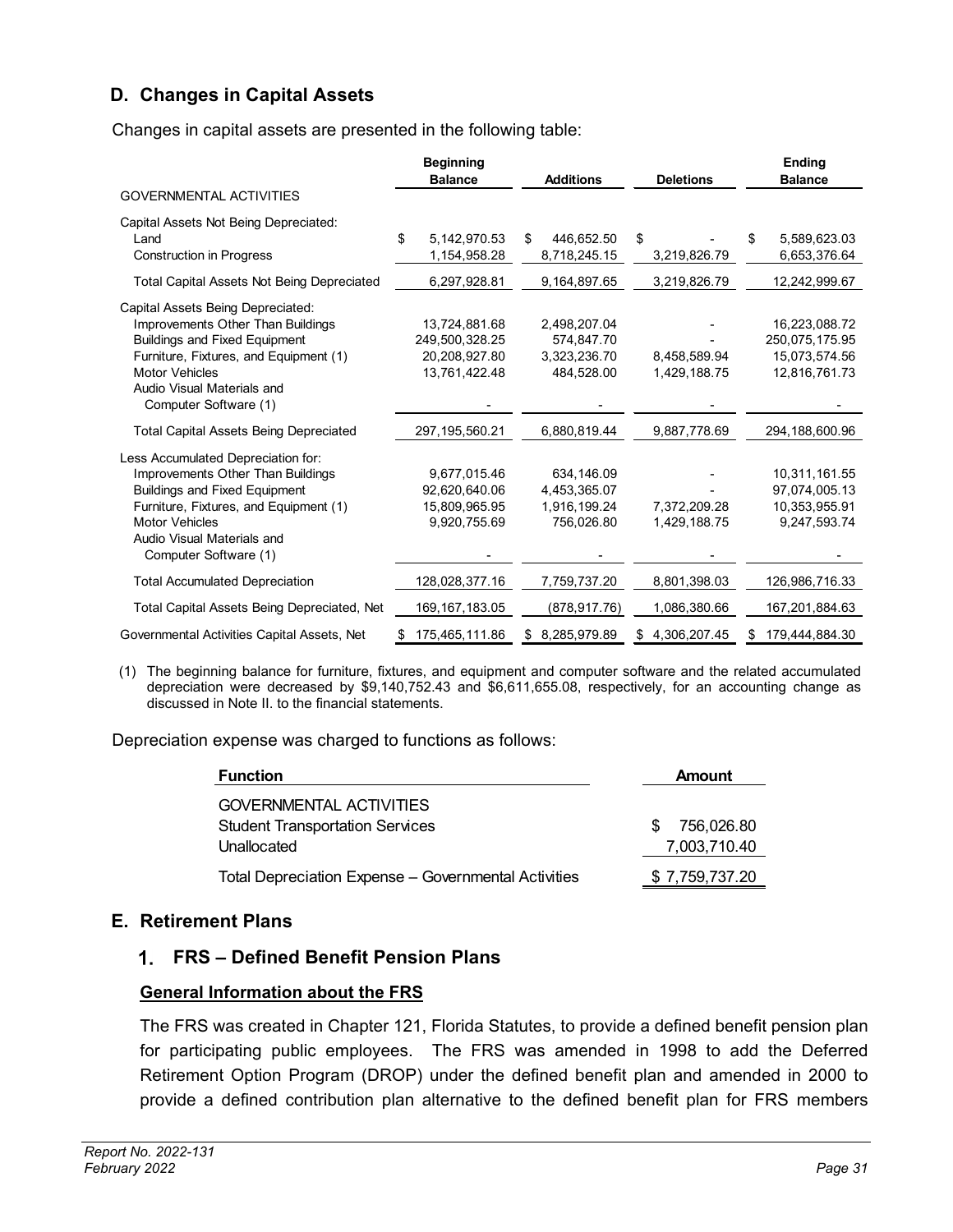effective July 1, 2002. This integrated defined contribution pension plan is the FRS Investment Plan. Chapter 112, Florida Statutes, established the Retiree HIS Program, a cost-sharing multiple-employer defined benefit pension plan, to assist retired members of any State-administered retirement system in paying the costs of health insurance.

Essentially all regular employees of the District are eligible to enroll as members of the State-administered FRS. Provisions relating to the FRS are established by Chapters 121 and 122, Florida Statutes; Chapter 112, Part IV, Florida Statutes; Chapter 238, Florida Statutes; and FRS Rules, Chapter 60S, Florida Administrative Code; wherein eligibility, contributions, and benefits are defined and described in detail. Such provisions may be amended at any time by further action from the Florida Legislature. The FRS is a single retirement system administered by the Florida Department of Management Services, Division of Retirement, and consists of the two cost-sharing multiple-employer defined benefit plans and other nonintegrated programs. A comprehensive annual financial report of the FRS, which includes its financial statements, required supplementary information, actuarial report, and other relevant information, is available from the Florida Department of Management Services Web site (www.dms.myflorida.com).

The District's FRS and HIS pension expense totaled \$13,564,476 for the fiscal year ended June 30, 2021.

#### **FRS Pension Plan**

*Plan Description*. The FRS Pension Plan (Plan) is a cost-sharing multiple-employer defined benefit pension plan, with a DROP for eligible employees. The general classes of membership are:

- *Regular* Members of the FRS who do not qualify for membership in the other classes.
- *Elected County Officers* Members who hold specified elective offices in local government.
- *Special Risk* Members who are employed as law enforcement officers and meet the criteria to qualify for this class.

Employees enrolled in the Plan prior to July 1, 2011, vest at 6 years of creditable service and employees enrolled in the Plan on or after July 1, 2011, vest at 8 years of creditable service. All vested members, enrolled prior to July 1, 2011, are eligible for normal retirement benefits at age 62 or at any age after 30 years of service, except for members classified as special risk who are eligible for normal retirement benefits at age 55 or at any age after 25 years of service. All members enrolled in the Plan on or after July 1, 2011, once vested, are eligible for normal retirement benefits at age 65 or any time after 33 years of creditable service, except for members classified as special risk who are eligible for normal retirement benefits at age 60 or at any age after 30 years of service. Employees enrolled in the Plan may include up to 4 years of credit for military service toward creditable service. The Plan also includes an early retirement provision; however, there is a benefit reduction for each year a member retires before his or her normal retirement date. The Plan provides retirement, disability, death benefits, and annual cost-of-living adjustments to eligible participants.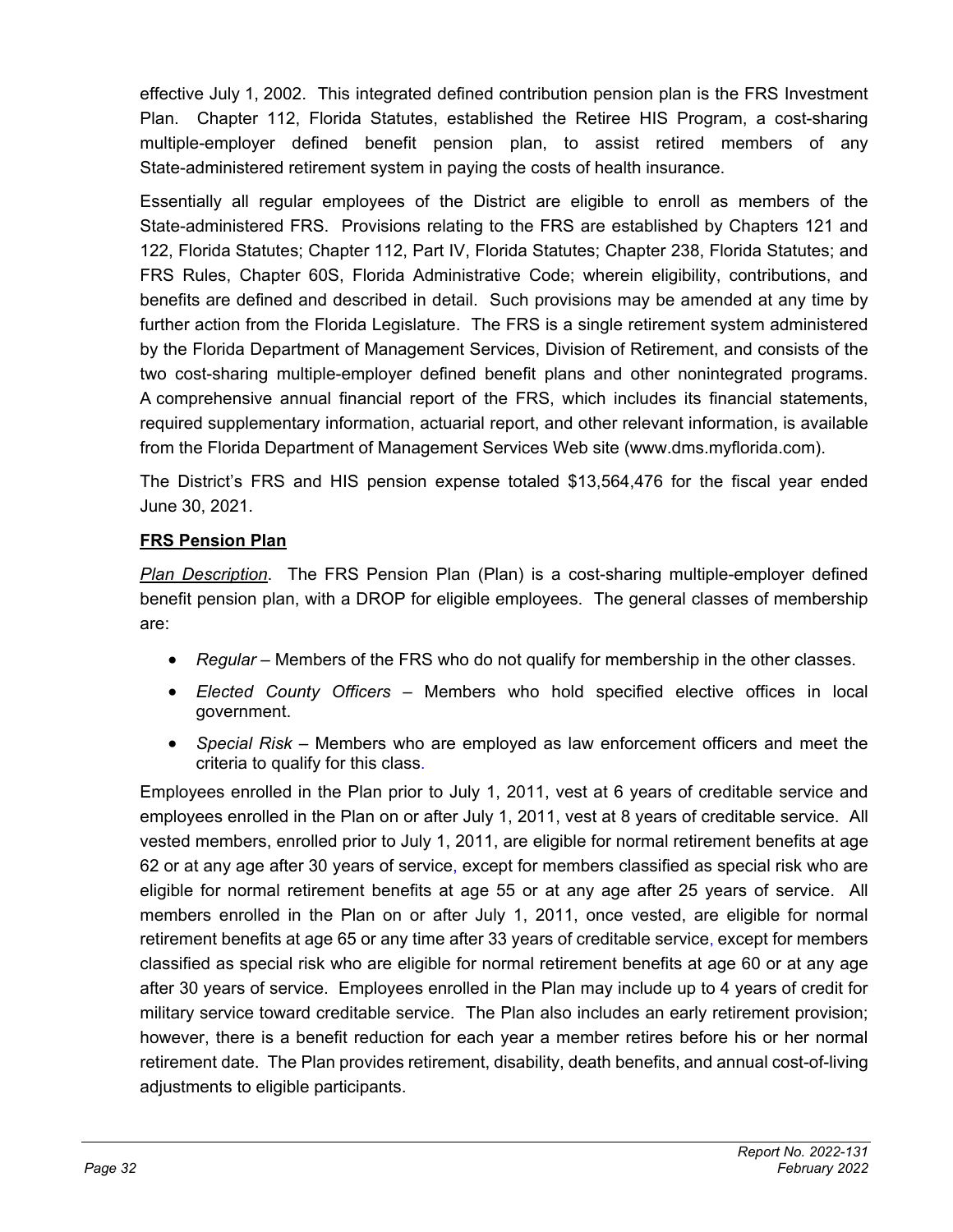The DROP, subject to provisions of Section 121.091, Florida Statutes, permits employees eligible for normal retirement under the Plan to defer receipt of monthly benefit payments while continuing employment with an FRS participating employer. An employee may participate in DROP for a period not to exceed 60 months after electing to participate, except that certain instructional personnel may participate for up to 96 months. During the period of DROP participation, deferred monthly benefits are held in the FRS Trust Fund and accrue interest. The net pension liability does not include amounts for DROP participants, as these members are considered retired and are not accruing additional pension benefits.

*Benefits Provided*. Benefits under the Plan are computed on the basis of age and/or years of service, average final compensation, and service credit. Credit for each year of service is expressed as a percentage of the average final compensation. For members initially enrolled before July 1, 2011, the average final compensation is the average of the 5 highest fiscal years' earnings; for members initially enrolled on or after July 1, 2011, the average final compensation is the average of the 8 highest fiscal years' earnings. The total percentage value of the benefit received is determined by calculating the total value of all service, which is based on the retirement class to which the member belonged when the service credit was earned. Members are eligible for in-line-of-duty or regular disability and survivors' benefits. The following table shows the percentage value for each year of service credit earned:

| Class, Initial Enrollment, and Retirement Age/Years of Service | <b>Percent Value</b> |
|----------------------------------------------------------------|----------------------|
| <b>Regular Members Initially Enrolled Before July 1, 2011</b>  |                      |
| Retirement up to age 62 or up to 30 years of service           | 1.60                 |
| Retirement at age 63 or with 31 years of service               | 1.63                 |
| Retirement at age 64 or with 32 years of service               | 1.65                 |
| Retirement at age 65 or with 33 or more years of service       | 1.68                 |
| Regular Members Initially Enrolled On or After July 1, 2011    |                      |
| Retirement up to age 65 or up to 33 years of service           | 1.60                 |
| Retirement at age 66 or with 34 years of service               | 1.63                 |
| Retirement at age 67 or with 35 years of service               | 1.65                 |
| Retirement at age 68 or with 36 or more years of service       | 1.68                 |
| <b>Elected County Officers</b>                                 | 3.00                 |
| <b>Special Risk</b>                                            | 3.00                 |

As provided in Section 121.101, Florida Statutes, if the member was initially enrolled in the Plan before July 1, 2011, and all service credit was accrued before July 1, 2011, the annual cost-of-living adjustment is 3 percent per year. If the member was initially enrolled before July 1, 2011, and has service credit on or after July 1, 2011, there is an individually calculated cost-of-living adjustment. The annual cost-of-living adjustment is a proportion of 3 percent determined by dividing the sum of the pre-July 2011 service credit by the total service credit at retirement multiplied by 3 percent. Plan members initially enrolled on or after July 1, 2011, will not have a cost-of-living adjustment after retirement.

*Contributions*. The Florida Legislature establishes contribution rates for participating employers and employees. Contribution rates during the 2020-21 fiscal year were as follows: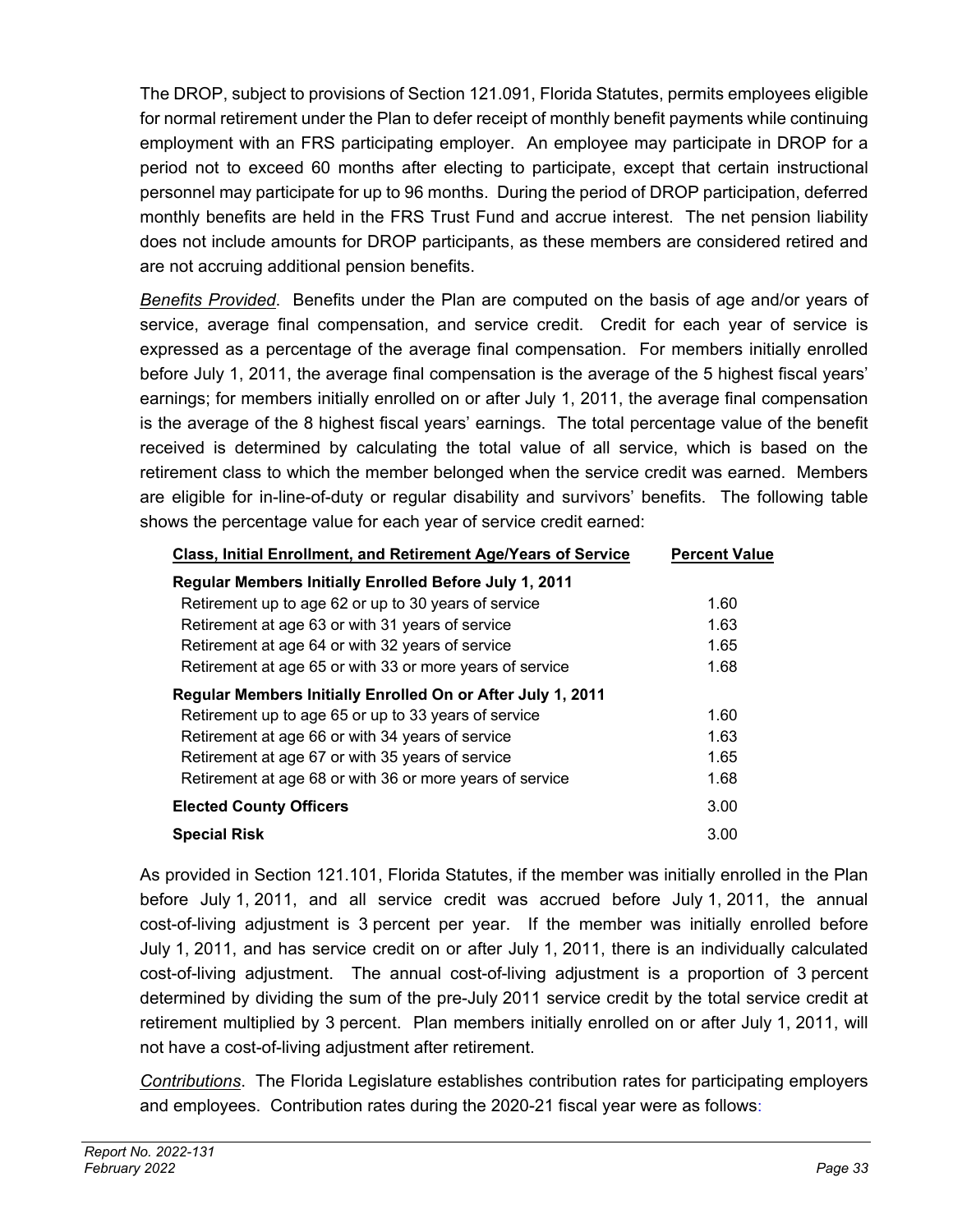|                                                               | <b>Percent of Gross Salary</b> |                |  |
|---------------------------------------------------------------|--------------------------------|----------------|--|
| <b>Class</b>                                                  | <b>Employee</b>                | Employer $(1)$ |  |
| FRS, Regular                                                  | 3.00                           | 10.00          |  |
| FRS, Elected County Officers                                  | 3.00                           | 49.18          |  |
| FRS, Special Risk                                             | 3.00                           | 24.45          |  |
| DROP - Applicable to<br>Members from All of the Above Classes | 0.00                           | 16.98          |  |
| FRS, Reemployed Retiree                                       | (2)                            | (2)            |  |

(1) Employer rates include 1.66 percent for the postemployment health insurance subsidy. Also, employer rates, other than for DROP participants, include 0.06 percent for administrative costs of the Investment Plan.

(2) Contribution rates are dependent upon retirement class in which reemployed.

The District's contributions, including employee contributions, to the Plan totaled \$5,323,956 for the fiscal year ended June 30, 2021.

*Pension Liabilities, Pension Expense, and Deferred Outflows of Resources and Deferred Inflows of Resources Related to Pensions*. At June 30, 2021, the District reported a liability of \$56,434,947 for its proportionate share of the Plan's net pension liability. The net pension liability was measured as of June 30, 2020, and the total pension liability used to calculate the net pension liability was determined by an actuarial valuation as of July 1, 2020. The District's proportionate share of the net pension liability was based on the District's 2019-20 fiscal year contributions relative to the total 2019-20 fiscal year contributions of all participating members. At June 30, 2020, the District's proportionate share was 0.130210034 percent, which was a decrease of 0.003565860 from its proportionate share measured as of June 30, 2019.

For the fiscal year ended June 30, 2021, the District recognized the Plan pension expense of \$11,480,863. In addition, the District reported deferred outflows of resources and deferred inflows of resources related to pensions from the following sources:

| <b>Description</b>                            |    | <b>Deferred Outflows</b><br>of Resources |    | <b>Deferred Inflows</b><br>of Resources |  |
|-----------------------------------------------|----|------------------------------------------|----|-----------------------------------------|--|
| Differences Between Expected and              |    |                                          |    |                                         |  |
| <b>Actual Experience</b>                      | \$ | 2,159,880                                | \$ |                                         |  |
| Change of Assumptions                         |    | 10,216,521                               |    |                                         |  |
| Net Difference Between Projected and Actual   |    |                                          |    |                                         |  |
| Earnings on FRS Pension Plan Investments      |    | 3,360,190                                |    |                                         |  |
| Changes in Proportion and Differences Between |    |                                          |    |                                         |  |
| District FRS Contributions and Proportionate  |    |                                          |    |                                         |  |
| Share of Contributions                        |    | 875,380                                  |    | 1,867,802                               |  |
| District FRS Contributions Subsequent to      |    |                                          |    |                                         |  |
| the Measurement Date                          |    | 5,323,956                                |    |                                         |  |
| Total                                         |    | 21,935,927                               |    | 1,867,802                               |  |

The deferred outflows of resources related to pensions resulting from District contributions to the Plan subsequent to the measurement date, totaling \$5,323,956, will be recognized as a reduction of the net pension liability in the fiscal year ending June 30, 2022. Other amounts reported as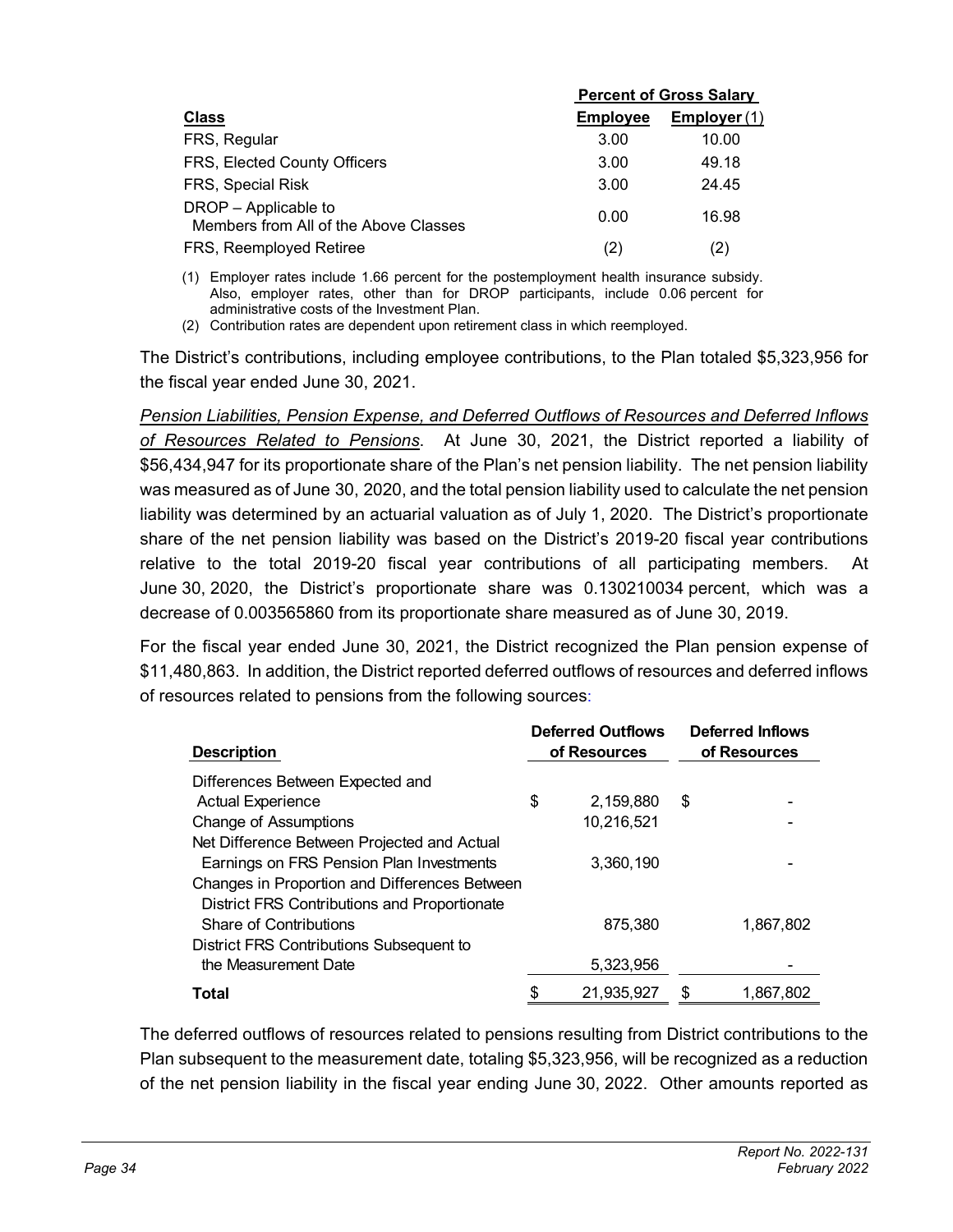deferred outflows of resources and deferred inflows of resources related to pensions will be recognized in pension expense as follows:

| <b>Fiscal Year Ending June 30</b><br><b>Amount</b> |              |
|----------------------------------------------------|--------------|
| 2022                                               | \$2,939,767  |
| 2023                                               | 4,901,792    |
| 2024                                               | 4,205,375    |
| 2025                                               | 2,324,975    |
| 2026                                               | 372,260      |
| Total                                              | \$14,744,169 |

*Actuarial Assumptions*. The total pension liability in the July 1, 2020, actuarial valuation was determined using the following actuarial assumptions, applied to all periods included in the measurement:

| Inflation        | 2.40 percent                                                           |
|------------------|------------------------------------------------------------------------|
| Salary Increases | 3.25 percent, average, including inflation                             |
|                  | Investment Rate of Return 6.80 percent, net of pension plan investment |
|                  | expense, including inflation                                           |

Mortality rates were based on the PUB-2010 base table, projected generationally with Scale MP-2018.

The actuarial assumptions used in the July 1, 2020, valuation were based on the results of an actuarial experience study for the period July 1, 2013, through June 30, 2018.

The long-term expected rate of return on pension plan investments was not based on historical returns, but instead is based on a forward-looking capital market economic model. The allocation policy's description of each asset class was used to map the target allocation to the asset classes shown below. Each asset class assumption is based on a consistent set of underlying assumptions and includes an adjustment for the inflation assumption. The target allocation and best estimates of arithmetic and geometric real rates of return for each major asset class are summarized in the following table:

| <b>Asset Class</b>           | <b>Target</b><br><b>Allocation (1)</b> | Annual<br><b>Arithmetic</b><br>Return | Compound<br>Annual<br>(Geometric)<br>Return | <b>Standard</b><br><b>Deviation</b> |
|------------------------------|----------------------------------------|---------------------------------------|---------------------------------------------|-------------------------------------|
| Cash                         | 1.0%                                   | $2.2\%$                               | $2.2\%$                                     | $1.2\%$                             |
| Fixed Income                 | 19.0%                                  | 3.0%                                  | 2.9%                                        | 3.5%                                |
| <b>Global Equity</b>         | 54.2%                                  | $8.0\%$                               | 6.7%                                        | $17.1\%$                            |
| Real Estate (Property)       | 10.3%                                  | $6.4\%$                               | 5.8%                                        | 11.7%                               |
| <b>Private Equity</b>        | 11.1%                                  | 10.8%                                 | 8.1%                                        | 25.7%                               |
| <b>Strategic Investments</b> | 4.4%                                   | 5.5%                                  | 5.3%                                        | 6.9%                                |
| <b>Total</b>                 | 100%                                   |                                       |                                             |                                     |
| Assumed inflation - Mean     |                                        |                                       | 2.4%                                        | 1.7%                                |

(1) As outlined in the Plan's investment policy.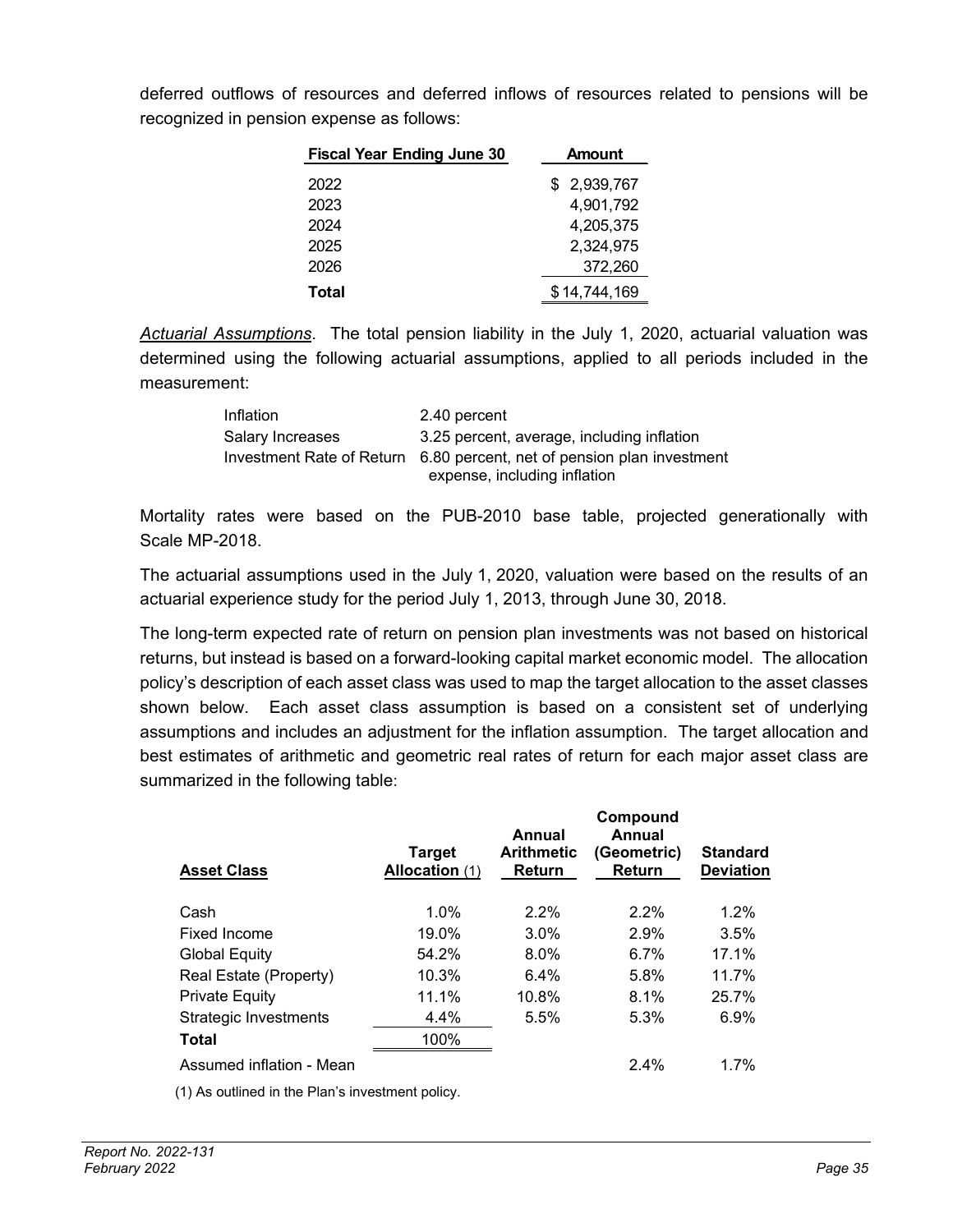*Discount Rate*. The discount rate used to measure the total pension liability was 6.8 percent. The Plan's fiduciary net position was projected to be available to make all projected future benefit payments of current active and inactive employees. Therefore, the discount rate for calculating the total pension liability is equal to the long-term expected rate of return. The discount rate used in the 2020 valuation was updated from 6.9 percent to 6.8 percent.

*Sensitivity of the District's Proportionate Share of the Net Pension Liability to Changes in the Discount Rate*. The following presents the District's proportionate share of the net pension liability calculated using the discount rate of 6.8 percent, as well as what the District's proportionate share of the net pension liability would be if it were calculated using a discount rate that is 1 percentage point lower (5.8 percent) or 1 percentage point higher (7.8 percent) than the current rate:

|                                   | $1\%$                     | <b>Current</b>                    | $1\%$                        |
|-----------------------------------|---------------------------|-----------------------------------|------------------------------|
|                                   | <b>Decrease</b><br>(5.8%) | <b>Discount Rate</b><br>$(6.8\%)$ | <b>Increase</b><br>$(7.8\%)$ |
| District's Proportionate Share of |                           |                                   |                              |
| the Net Pension Liability         | \$90,117,127              | \$56,434,947                      | \$28,303,445                 |

*Pension Plan Fiduciary Net Position*. Detailed information about the Plan's fiduciary net position is available in the separately issued FRS Pension Plan and Other State Administered Systems Comprehensive Annual Financial Report.

*Payables to the Pension Plan*. At June 30, 2021, the District reported a payable of \$781,639.80 for the outstanding amount of contributions to the Plan required for the fiscal year ended June 30, 2021.

### **HIS Pension Plan**

*Plan Description*. The HIS Pension Plan (HIS Plan) is a cost-sharing multiple-employer defined benefit pension plan established under Section 112.363, Florida Statutes, and may be amended by the Florida Legislature at any time. The benefit is a monthly payment to assist retirees of State-administered retirement systems in paying their health insurance costs and is administered by the Florida Department of Management Services, Division of Retirement.

*Benefits Provided*. For the fiscal year ended June 30, 2021, eligible retirees and beneficiaries received a monthly HIS payment of \$5 for each year of creditable service completed at the time of retirement, with a minimum HIS payment of \$30 and a maximum HIS payment of \$150 per month, pursuant to Section 112.363, Florida Statutes. To be eligible to receive a HIS Plan benefit, a retiree under a State-administered retirement system must provide proof of health insurance coverage, which may include Federal Medicare.

*Contributions*. The HIS Plan is funded by required contributions from FRS participating employers as set by the Florida Legislature. Employer contributions are a percentage of gross compensation for all active FRS members. For the fiscal year ended June 30, 2021, the contribution rate was 1.66 percent of payroll pursuant to Section 112.363, Florida Statutes. The District contributed 100 percent of its statutorily required contributions for the current and preceding 3 years.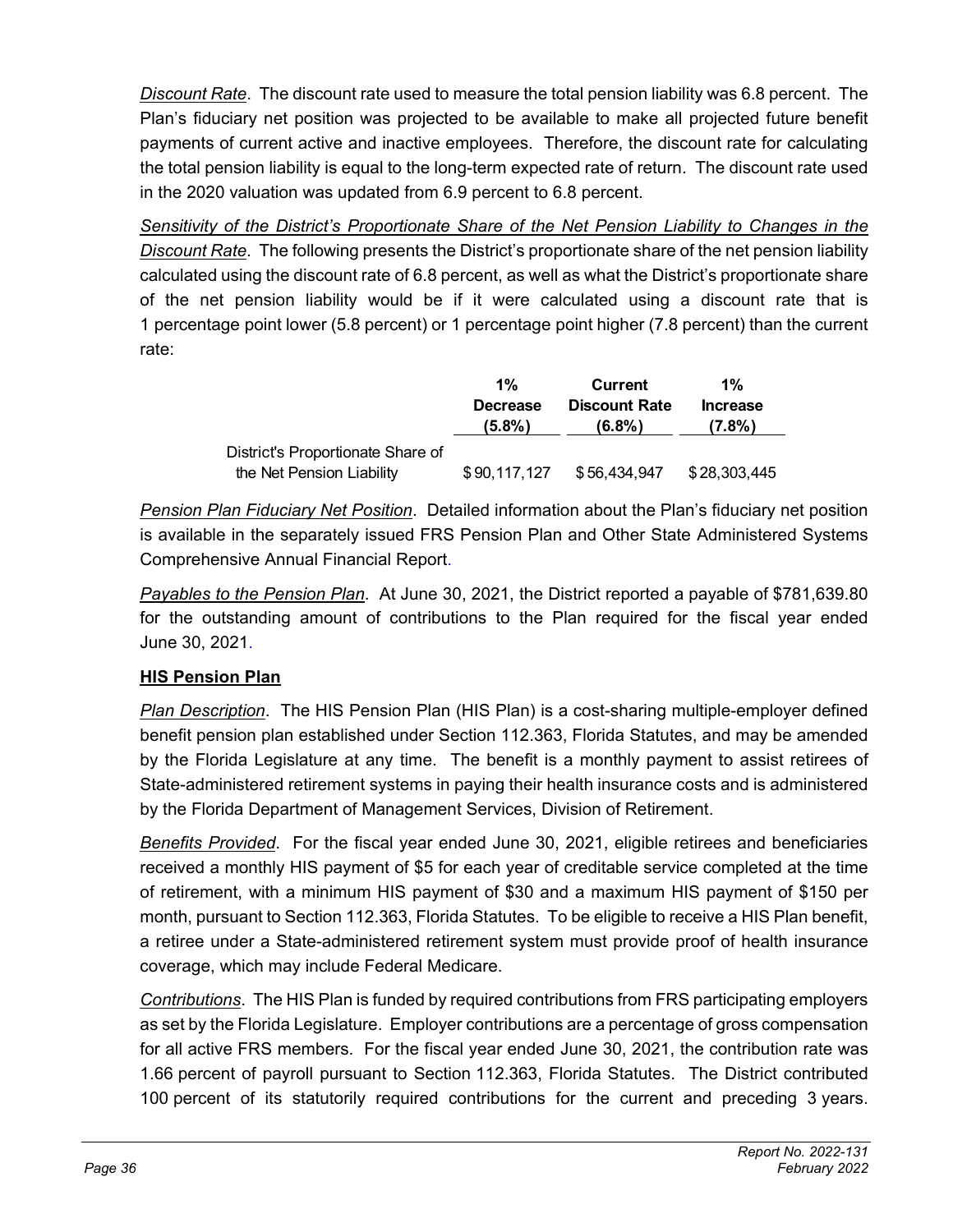HIS Plan contributions are deposited in a separate trust fund from which payments are authorized. HIS Plan benefits are not guaranteed and are subject to annual legislative appropriation. In the event the legislative appropriation or available funds fail to provide full subsidy benefits to all participants, benefits may be reduced or canceled.

The District's contributions to the HIS Plan totaled \$1,128,953 for the fiscal year ended June 30, 2021.

*Pension Liabilities, Pension Expense, and Deferred Outflows of Resources and Deferred Inflows of Resources Related to Pensions*. At June 30, 2021, the District reported a net pension liability of \$23,641,083 for its proportionate share of the HIS Plan's net pension liability. The current portion of the net pension liability is the District's proportionate share of benefit payments expected to be paid within 1 year, net of the District's proportionate share of the HIS Plan's fiduciary net position available to pay that amount. The net pension liability was measured as of June 30, 2020, and the total pension liability used to calculate the net pension liability was determined by an actuarial valuation as of July 1, 2020. The District's proportionate share of the net pension liability was based on the District's 2019-20 fiscal year contributions relative to the total 2019-20 fiscal year contributions of all participating members. At June 30, 2020, the District's proportionate share was 0.193623244 percent, which was a decrease of 0.000946199 from its proportionate share measured as of June 30, 2019.

For the fiscal year ended June 30, 2021, the District recognized the HIS Plan pension expense of \$2,083,613. In addition, the District reported deferred outflows of resources and deferred inflows of resources related to pensions from the following sources:

|                                               | <b>Deferred Outflows</b> | <b>Deferred Inflows</b> |
|-----------------------------------------------|--------------------------|-------------------------|
| <b>Description</b>                            | of Resources             | of Resources            |
| Differences Between Expected and              |                          |                         |
| <b>Actual Experience</b>                      | \$<br>967,064            | \$<br>18,238            |
| <b>Change of Assumptions</b>                  | 2,542,090                | 1,374,637               |
| Net Difference Between Projected and Actual   |                          |                         |
| Earnings on HIS Pension Plan Investments      | 18,875                   |                         |
| Changes in Proportion and Differences Between |                          |                         |
| District HIS Contributions and Proportionate  |                          |                         |
| Share of Contributions                        | 845,309                  | 319,936                 |
| District HIS Contributions Subsequent to      |                          |                         |
| the Measurement Date                          | 1,128,953                |                         |
| <b>Total</b>                                  | \$<br>5.502.291          | \$<br>1.712.811         |

The deferred outflows of resources related to pensions resulting from District contributions to the HIS Plan subsequent to the measurement date, totaling \$1,128,953, will be recognized as a reduction of the net pension liability in the fiscal year ending June 30, 2022. Other amounts reported as deferred outflows of resources and deferred inflows of resources related to pensions will be recognized in pension expense as follows: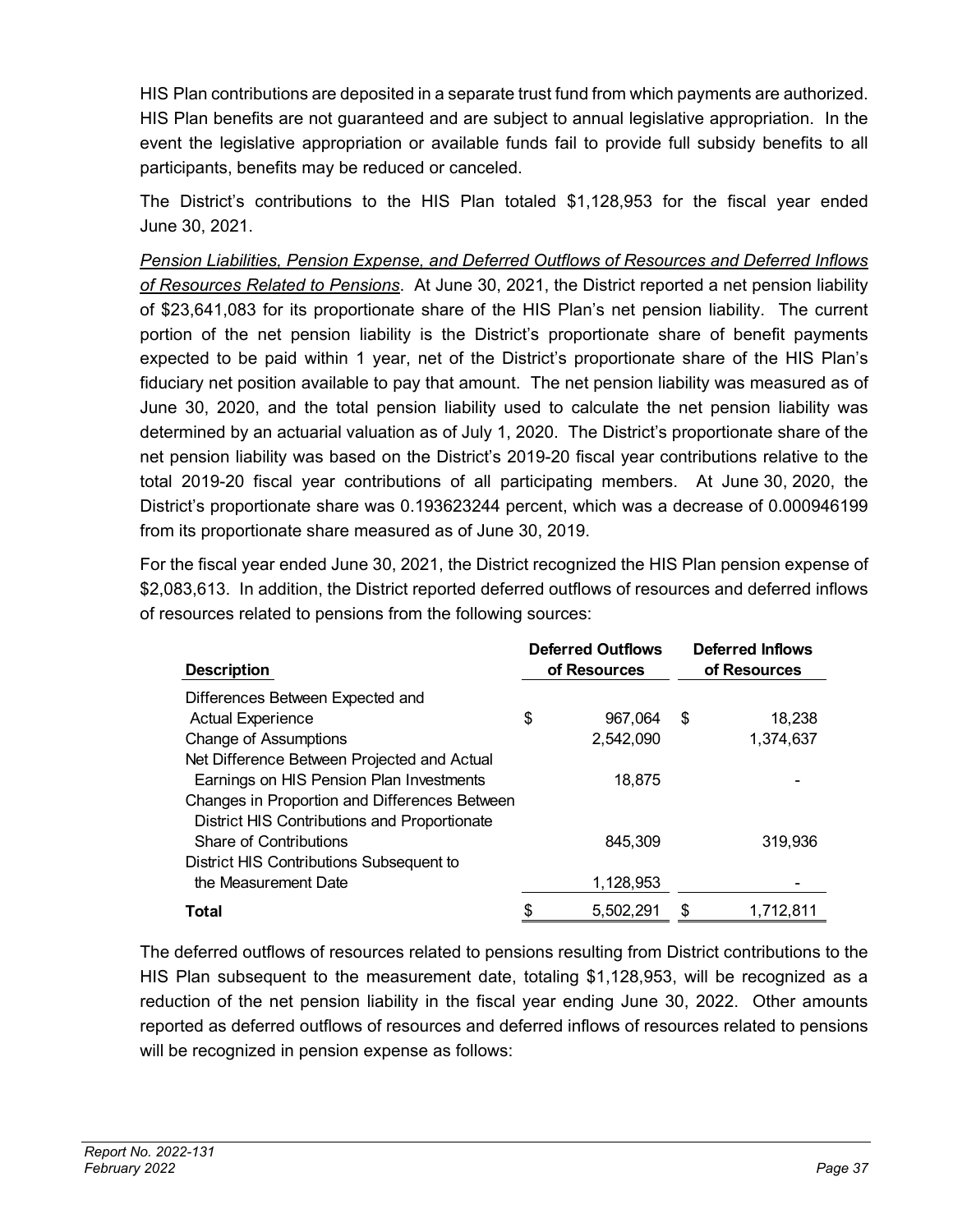| <b>Fiscal Year Ending June 30</b> |   | <b>Amount</b> |
|-----------------------------------|---|---------------|
| 2022                              | S | 713,473       |
| 2023                              |   | 590,115       |
| 2024                              |   | 278,446       |
| 2025                              |   | 409,003       |
| 2026                              |   | 364,096       |
| Thereafter                        |   | 305,394       |
| Total                             |   | 2,660,527     |

*Actuarial Assumptions*. The total pension liability in the July 1, 2020, actuarial valuation was determined using the following actuarial assumptions, applied to all periods included in the measurement:

| Inflation                  | 2.40 percent                               |
|----------------------------|--------------------------------------------|
| Salary Increases           | 3.25 percent, average, including inflation |
| <b>Municipal Bond Rate</b> | 2.21 percent                               |

Mortality rates were based on the PUB-2010 base table, projected generationally with Scale MP-2018. This is a change from the prior year mortality assumption which was based on the Generational RP-2000 with Projection Scale BB tables.

While an experience study had not been completed for the HIS Plan, the actuarial assumptions that determined the total pension liability for the HIS Plan were based on certain results of the most recent experience study for the FRS Plan.

*Discount Rate*. The discount rate used to measure the total pension liability was 2.21 percent. In general, the discount rate for calculating the total pension liability is equal to the single rate equivalent to discounting at the long-term expected rate of return for benefit payments prior to the projected depletion date. Because the HIS benefit is essentially funded on a pay-as-you-go basis, the depletion date is considered to be immediate, and the single equivalent discount rate is equal to the municipal bond rate selected by the HIS Plan sponsor. The Bond Buyer General Obligation 20-Bond Municipal Bond Index was adopted as the applicable municipal bond index. The discount rate changed from 3.5 percent to 2.21 percent.

*Sensitivity of the District's Proportionate Share of the Net Pension Liability to Changes in the Discount Rate*. The following presents the District's proportionate share of the net pension liability calculated using the discount rate of 2.21 percent, as well as what the District's proportionate share of the net pension liability would be if it were calculated using a discount rate that is 1 percentage point lower (1.21 percent) or 1 percentage point higher (3.21 percent) than the current rate:

|                                                                | $1\%$                         | <b>Current</b>                     | $1\%$                         |
|----------------------------------------------------------------|-------------------------------|------------------------------------|-------------------------------|
|                                                                | <b>Decrease</b><br>$(1.21\%)$ | <b>Discount Rate</b><br>$(2.21\%)$ | <b>Increase</b><br>$(3.21\%)$ |
| District's Proportionate Share of<br>the Net Pension Liability | \$27,327,038                  | \$23,641,083                       | \$20,623,322                  |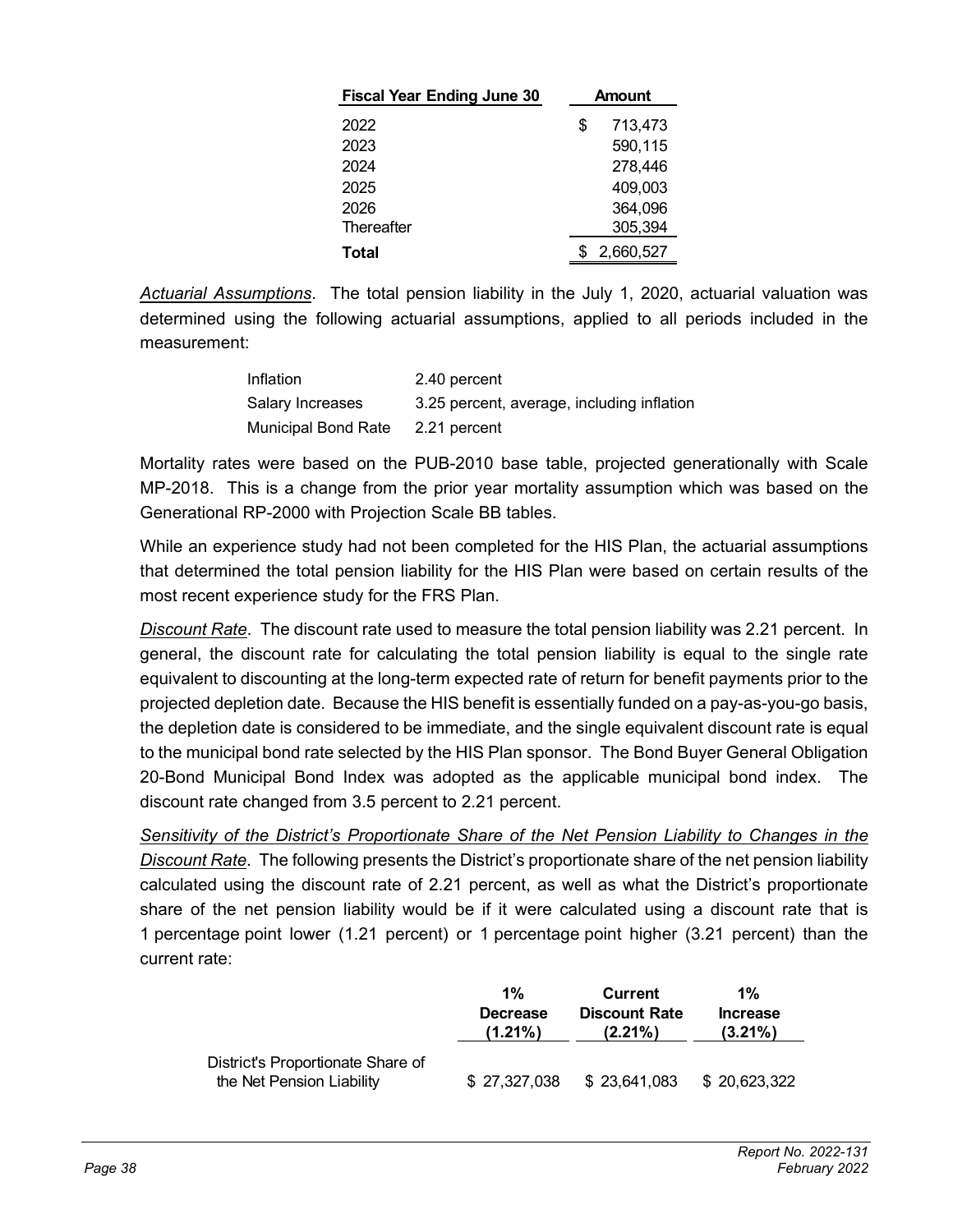*Pension Plan Fiduciary Net Position*. Detailed information about the HIS Plan's fiduciary net position is available in the separately issued FRS Pension Plan and Other State Administered Systems Comprehensive Annual Financial Report.

*Payables to the Pension Plan*. At June 30, 2021, the District reported a payable of \$148,022.22 for the outstanding amount of contributions to the HIS Plan required for the fiscal year ended June 30, 2021.

### **FRS – Defined Contribution Pension Plan**

The SBA administers the defined contribution plan officially titled the FRS Investment Plan (Investment Plan). The Investment Plan is reported in the SBA's annual financial statements and in the State's Comprehensive Annual Financial Report.

As provided in Section 121.4501, Florida Statutes, eligible FRS members may elect to participate in the Investment Plan in lieu of the FRS defined benefit plan. District employees participating in DROP are not eligible to participate in the Investment Plan. Employer and employee contributions, including amounts contributed to individual member's accounts, are defined by law, but the ultimate benefit depends in part on the performance of investment funds. Retirement benefits are based upon the value of the member's account upon retirement. Benefit terms, including contribution requirements, for the Investment Plan are established and may be amended by the Florida Legislature. The Investment Plan is funded with the same employer and employee contribution rates that are based on salary and membership class (Regular, Elected County Officers, etc.), as the FRS defined benefit plan. Contributions are directed to individual member accounts and the individual members allocate contributions and account balances among various approved investment choices. Costs of administering the Investment Plan, including the FRS Financial Guidance Program, are funded through an employer contribution of 0.06 percent of payroll and by forfeited benefits of Investment Plan members. Allocations to the Investment Plan member accounts during the 2020-21 fiscal year were as follows:

|                              | <b>Percent of</b> |
|------------------------------|-------------------|
|                              | Gross             |
| Class                        | Compensation      |
| FRS, Regular                 | 6.30              |
| FRS, Elected County Officers | 11.34             |
| FRS, Special Risk            | 14.00             |

For all membership classes, employees are immediately vested in their own contributions and are vested after 1 year of service for employer contributions and investment earnings, regardless of membership class. If an accumulated benefit obligation for service credit originally earned under the FRS Pension Plan is transferred to the Investment Plan, the member must have the years of service required for FRS Pension Plan vesting (including the service credit represented by the transferred funds) to be vested for these funds and the earnings on the funds. Nonvested employer contributions are placed in a suspense account for up to 5 years. If the employee returns to FRS-covered employment within the 5-year period, the employee will regain control over their account. If the employee does not return within the 5-year period, the employee will forfeit the accumulated account balance. For the fiscal year ended June 30, 2021, the information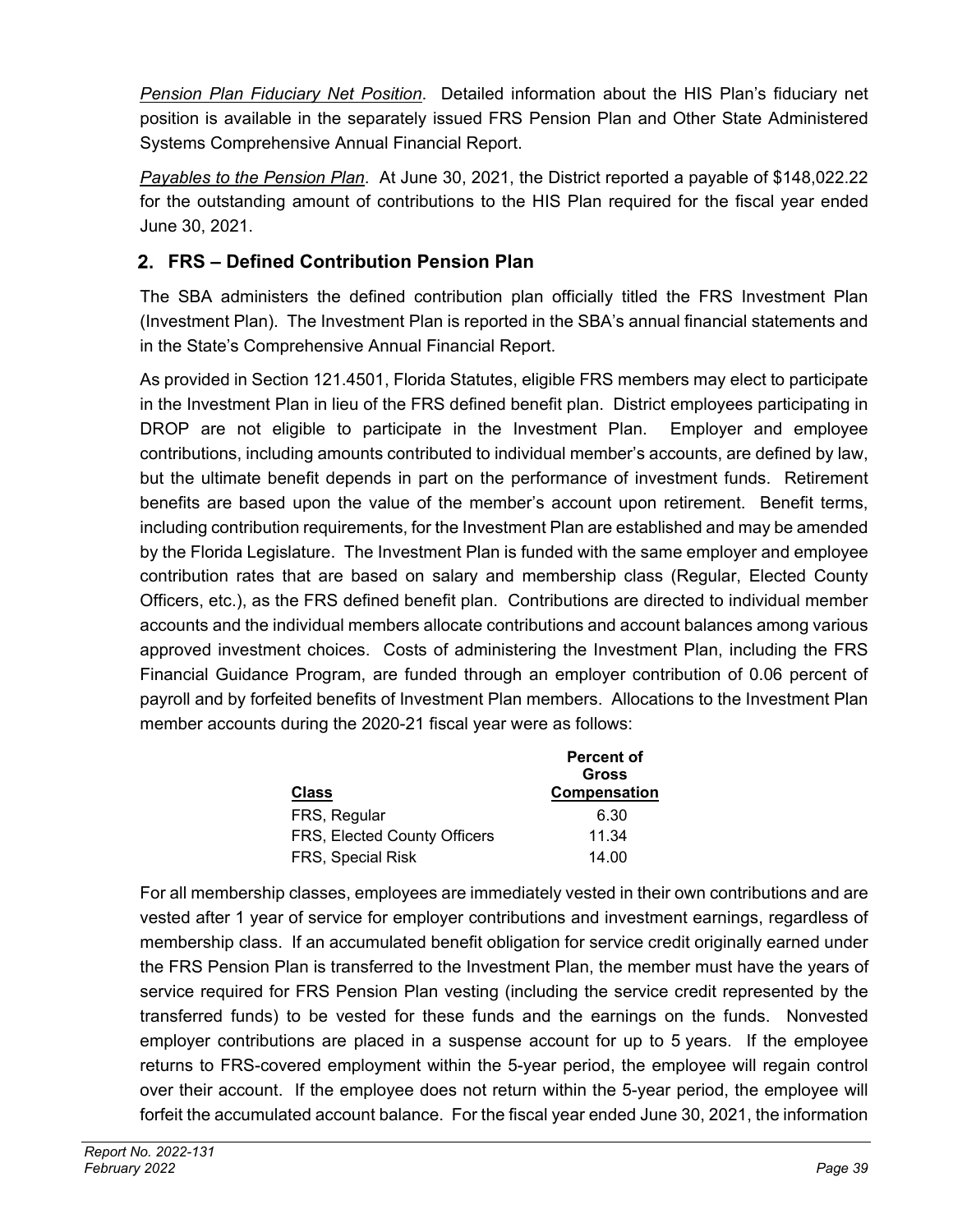for the amount of forfeitures was unavailable from the SBA; however, management believes that these amounts, if any, would be immaterial to the District.

After termination and applying to receive benefits, the member may rollover vested funds to another qualified plan, structure a periodic payment under the Investment Plan, receive a lump-sum distribution, leave the funds invested for future distribution, or any combination of these options. Disability coverage is provided in which the member may either transfer the account balance to the FRS Pension Plan when approved for disability retirement to receive guaranteed lifetime monthly benefits under the FRS Pension Plan or remain in the Investment Plan and rely upon that account balance for retirement income.

The District's Investment Plan pension expense totaled \$1,614,524.76 for the fiscal year ended June 30, 2021.

*Payables to the Investment Plan.* At June 30, 2021, the District reported a payable of \$342,906.89 for the outstanding amount of contributions to the Investment Plan required for the fiscal year ended June 30, 2021.

### **F. Other Postemployment Benefit Obligations**

*Plan Description*. The Other Postemployment Benefits Plan (OPEB Plan) is a single-employer defined benefit plan administered by the District that provides OPEB for all employees who satisfy the District's retirement eligibility provisions. Pursuant to Section 112.0801, Florida Statutes, former employees who retire from the District are eligible to participate in the District's health and hospitalization plan for medical and prescription drug coverage. Retirees and their eligible dependents shall be offered the same health and hospitalization insurance coverage as is offered to active employees at a premium cost of no more than the premium cost applicable to active employees. The District subsidizes the premium rates paid by retirees by allowing them to participate in the OPEB Plan at reduced or blended group (implicitly subsidized) premium rates for both active and retired employees. These rates provide an implicit subsidy for retirees because retiree healthcare costs are generally greater than active employee healthcare costs. The OPEB Plan contribution requirements and benefit terms of the District and the OPEB Plan members are established and may be amended through recommendations of the Insurance Committee and action from the Board. No assets are accumulated in a trust that meet the criteria in paragraph 4 of GASB Statement No. 75.

*Benefits Provided*.The OPEB Plan provides healthcare insurance benefits for retirees and their dependents. The OPEB Plan only provides an implicit subsidy as described above.

*Employees Covered by Benefit Terms*. At June 30, 2020, the following employees were covered by the benefit terms:

| Inactive Employees or Beneficiaries Currently Receiving Benefits | 39    |
|------------------------------------------------------------------|-------|
| Active Employees                                                 | 1,083 |
| Total                                                            | 1.122 |

*Total OPEB Liability*. The District's total OPEB liability of \$4,503,333 was measured as of June 30, 2020, and was determined by an actuarial valuation as of June 30, 2020.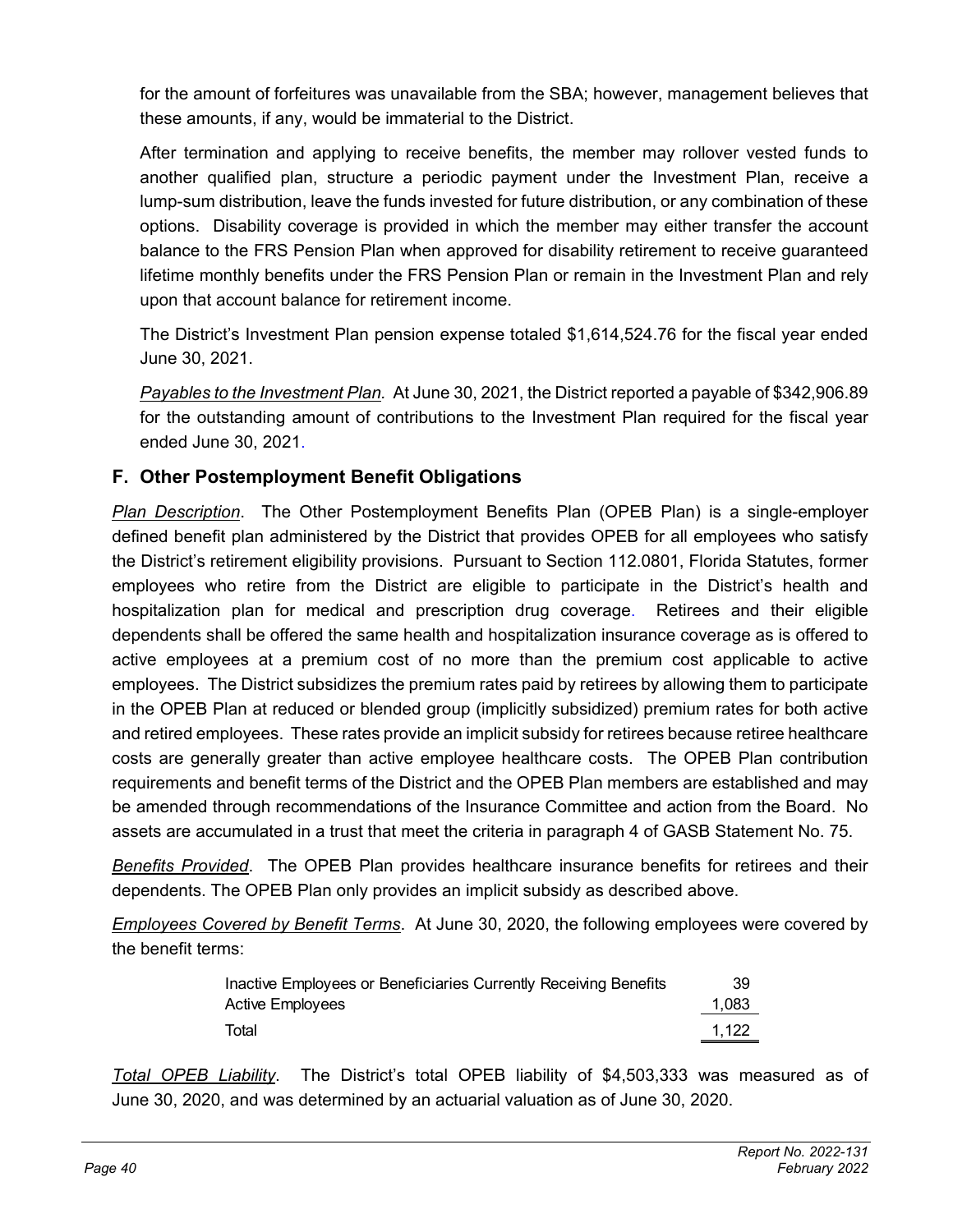*Actuarial Assumptions and Other Inputs*. The total OPEB liability was determined using the following actuarial assumptions and other inputs, applied to all periods included in the measurement, unless otherwise specified:

| Inflation                          | 2.25 percent                                                                                                                                                                                                                      |
|------------------------------------|-----------------------------------------------------------------------------------------------------------------------------------------------------------------------------------------------------------------------------------|
| Salary Increases                   | 3.4 percent – 7.8 percent, including inflation                                                                                                                                                                                    |
| Discount Rate                      | 2.45 percent                                                                                                                                                                                                                      |
| <b>Healthcare Cost Trend Rates</b> | Starting with a trend rate of 0 percent for 2020 (based<br>on actual premiums) followed by 6.25 percent for 2021,<br>and gradually decreasing according to the Getzen<br>Model to an ultimate trend rate of 3.99 percent in 2040. |
| <b>Aging Factors</b>               | Based on the 2013 SOA Study "Health Care<br>Costs – From Birth to Death."                                                                                                                                                         |
| <b>Expenses</b>                    | Administrative expenses are included in the per capita<br>health costs.                                                                                                                                                           |

The discount rate was based on the daily rate of Fidelity's 20-Year Municipal General Obligation AA Index closest to but not later than the measurement date.

Demographic assumptions employed in the actuarial valuation were the same as those employed in the July 1, 2020, actuarial valuation of the FRS Defined Benefit Pension Plan. These demographic assumptions were developed by FRS from an actuarial experience study, and therefore are appropriate for use in the OPEB Plan actuarial valuation. These include assumed rates of future termination, mortality, disability, and retirement. In addition, salary increase assumptions (for development of the pattern of the normal cost increases) were the same as those used in the July 1, 2020, actuarial valuation of the FRS Defined Benefit Pension Plan. Assumptions used in valuation of benefits for participants of the FRS Investment Plan are the same as for similarly situated participants of the FRS Defined Benefit Pension Plan.

#### *Changes in the Total OPEB Liability*.

|                                                    | <b>Amount</b> |
|----------------------------------------------------|---------------|
| Balance at June 30, 2020                           | 4,485,166     |
| Changes for the year:                              |               |
| Service Cost                                       | 249,625       |
| Interest                                           | 145,654       |
| Differences Between Expected and Actual Experience | 641,622       |
| Changes of Assumptions or Other Inputs             | (856, 146)    |
| <b>Benefit Payments</b>                            | (162, 588)    |
| Net Changes                                        | 18,167        |
| Balance at June 30, 2021                           | 4.503.333     |

The changes of assumptions or other inputs was based on the following:

- The discount rate was changed from 3.13 percent as of the beginning of the measurement period to 2.45 percent as of June 30, 2020.
- The medical claims costs and premiums were updated based on actual premium information provided for the valuation.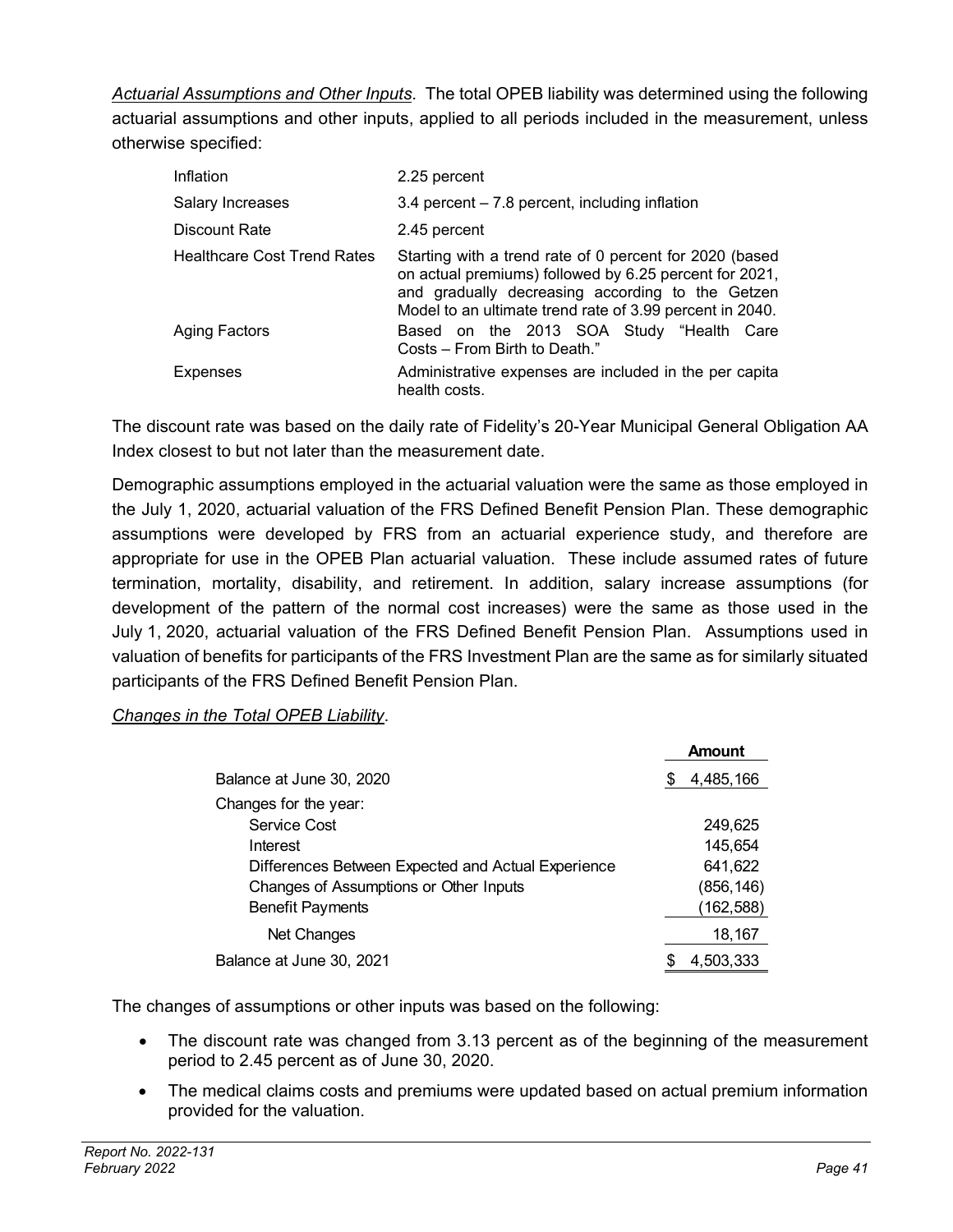- The healthcare cost trend assumption was revised to reflect a lower inflation assumption (from 2.5 percent to 2.25 percent) and the assumed load to model the excise tax was removed, as it was repealed in December 2019.
- Rates of salary increases were changed to be based on revised inflation and individual member pay increases used in the July 1, 2020, FRS Actuarial Valuation.
- Retirement and mortality rates have been separated between instructional and noninstructional employees.

*Sensitivity of the Total OPEB Liability to Changes in the Discount Rate*. The following table presents the total OPEB liability of the District, as well as what the District's total OPEB liability would be if it were calculated using a discount rate that is 1 percentage point lower (1.45 percent) or 1 percentage point higher (3.45 percent) than the current rate:

|                      | $1\%$                         | <b>Current</b>                     | $1\%$                         |  |  |
|----------------------|-------------------------------|------------------------------------|-------------------------------|--|--|
|                      | <b>Decrease</b><br>$(1.45\%)$ | <b>Discount Rate</b><br>$(2.45\%)$ | <b>Increase</b><br>$(3.45\%)$ |  |  |
| Total OPEB Liability | \$ 5.058.875                  | \$4,503,333                        | \$4,028,607                   |  |  |

*Sensitivity of the Total OPEB Liability to Changes in the Healthcare Cost Trend Rates*. The following table presents the total OPEB liability of the District, as well as what the District's total OPEB liability would be if it were calculated using healthcare cost trend rates that are 1 percentage point lower (- 1 percent increasing to 2.99 percent) or 1 percentage point higher (1 percent increasing to 4.99 percent) than the current healthcare cost trend rates:

|                      |                 | <b>Healthcare</b> |                 |
|----------------------|-----------------|-------------------|-----------------|
|                      | $1\%$           | <b>Cost Trend</b> | $1\%$           |
|                      | <b>Decrease</b> | <b>Rates</b>      | <b>Increase</b> |
| Total OPEB Liability | \$ 3.810.123    | \$4,503,333       | \$ 5.399.612    |

*OPEB Expense and Deferred Outflows of Resources and Deferred Inflows of Resources Related to OPEB*. For the fiscal year ended June 30, 2021, the District recognized OPEB expense of \$44,919. At June 30, 2021, the District reported deferred outflows of resources and deferred inflows of resources related to OPEB from the following sources:

| <b>Description</b>                     |    | <b>Deferred Outflows</b><br>of Resources |    | <b>Deferred Inflows</b><br>of Resources |
|----------------------------------------|----|------------------------------------------|----|-----------------------------------------|
| Differences Between Expected and       |    |                                          |    |                                         |
| <b>Actual Experience</b>               | S  | 587,704                                  | S  | 510,284                                 |
| Changes of Assumptions or Other Inputs |    | 163,173                                  |    | 3,015,410                               |
| Benefits Paid Subsequent to the        |    |                                          |    |                                         |
| Measurement Date                       |    | 219,914                                  |    |                                         |
| Total                                  | \$ | 970,791                                  | \$ | 3,525,694                               |

The deferred outflows of resources related to OPEB resulting from benefits paid subsequent to the measurement date, totaling \$219,914, will be recognized as a reduction of the total OPEB liability in the fiscal year ending June 30, 2022. Other amounts reported as deferred outflows of resources and deferred inflows of resources related to OPEB will be recognized in OPEB expense as follows: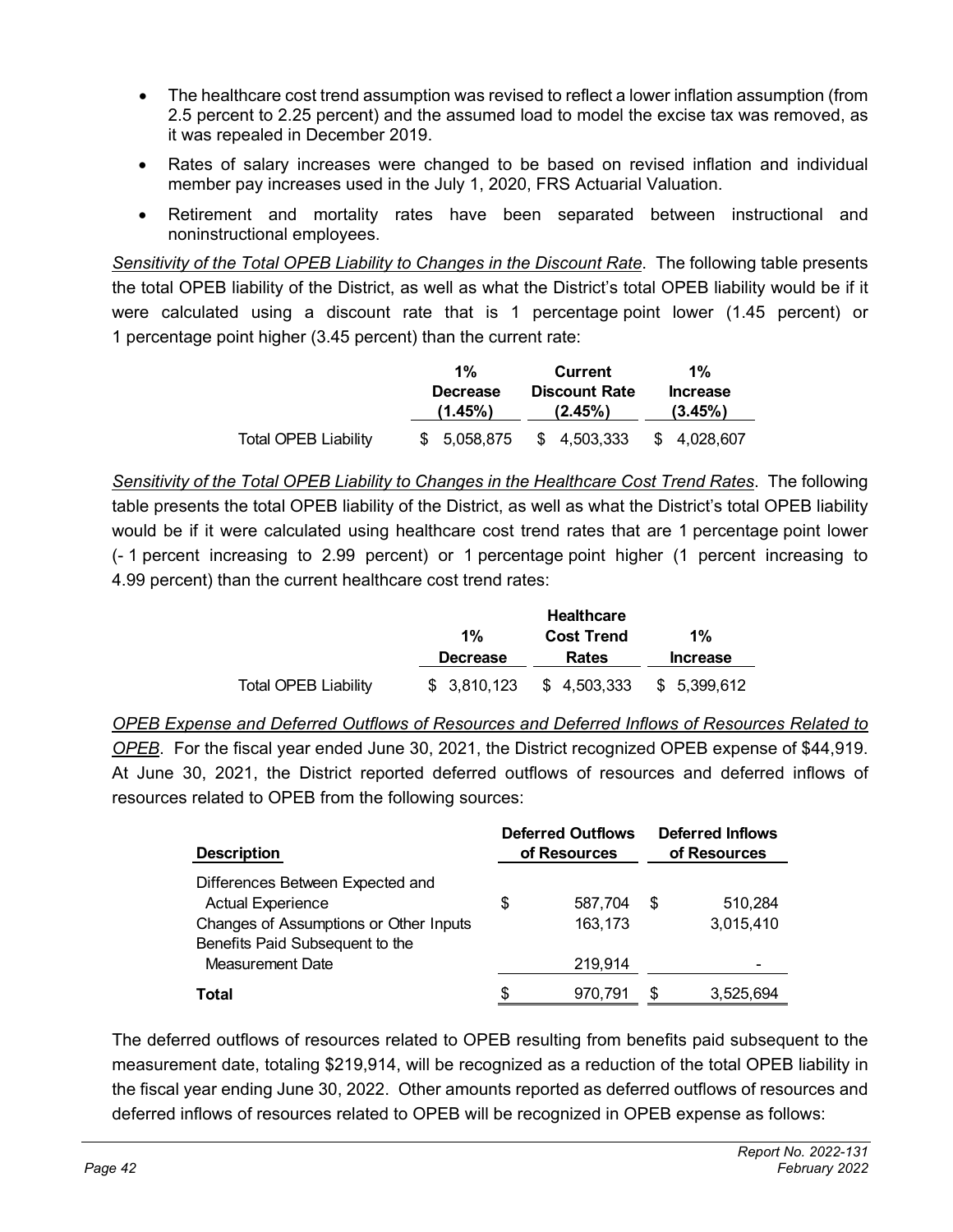| <b>Fiscal Year Ending June 30</b> | Amount           |
|-----------------------------------|------------------|
| 2022                              | \$<br>(350, 360) |
| 2023                              | (350, 360)       |
| 2024                              | (350, 360)       |
| 2025                              | (350, 360)       |
| 2026                              | (350, 360)       |
| Thereafter                        | (1,023,017)      |
| Total                             | (2,774,817)      |

### **G. Construction and Other Significant Commitments**

**Construction Contracts**. The following is a schedule of major construction contract commitments at June 30, 2021:

| Project                                                                                                  | <b>Contract</b><br>Amount                              | Completed<br>to Date                             | <b>Balance</b><br><b>Committed</b>        |
|----------------------------------------------------------------------------------------------------------|--------------------------------------------------------|--------------------------------------------------|-------------------------------------------|
| <b>Wildlight Elementary Additional Classrooms:</b><br>Architect<br>Contractor<br><b>Direct Purchases</b> | \$<br>440,150.40<br>4,808,346.75<br>1,544,321.92       | \$<br>335,786.36<br>3,709,878.10<br>1,544,321.92 | \$<br>104,364.04<br>1,098,468.65          |
| Total                                                                                                    | 6,792,819.07                                           | 5,589,986.38                                     | 1,202,832.69                              |
| Yulee High Additional Classrooms:<br>Architect<br><b>Direct Purchases</b><br>Total                       | 965,828.79<br>2,750.65<br>968,579.44                   | 435,720.00<br>2,750.65<br>438,470.65             | 530,108.79<br>530,108.79                  |
| Yulee Middle Additional Classrooms:<br>Architect<br><b>Direct Purchases</b><br>Total                     | 488,056.98<br>3,336.34<br>491,393.32                   | 363,179.75<br>3,336.34<br>366,516.09             | 124,877.23<br>124,877.23                  |
| Yulee High Plumbing Repairs:<br>Architect<br>Contractor<br>Total                                         | 51,250.00<br>75,000.00<br>126,250.00                   | 47,192.50<br>47,192.50                           | 4,057.50<br>75,000.00<br>79,057.50        |
| <b>FBHS Mechanical Upgrades:</b><br>Architect<br>Contractor<br><b>Direct Purchases</b><br>Total          | 153,000.00<br>1,312,500.00<br>5,567.97<br>1,471,067.97 | 122,410.00<br>5,567.97<br>127,977.97             | 30,590.00<br>1,312,500.00<br>1,343,090.00 |
| <b>Chiller Replacements:</b><br>Contractor<br><b>Direct Purchases</b><br>Total                           | 119,548.00<br>5,698.56<br>125,246.56                   | 5,698.56<br>5,698.56                             | 119,548.00<br>119,548.00                  |
| Yulee Middle Roofing Replacement:<br>Contractor                                                          | 280,039.69                                             | 77,027.04                                        | 203,012.65                                |
| Yulee Primary Cafeteria/Classrooms:<br>Architect<br><b>Direct Purchases</b>                              | 736,393.26<br>1,281.48                                 | 41,048.00<br>1,281.48                            | 695,345.26                                |
| Total                                                                                                    | 737,674.74                                             | 42,329.48                                        | 695,345.26                                |
| <b>Total Construction Contracts</b>                                                                      | \$10,993,070.79                                        | \$6,695,198.67                                   | \$4,297,872.12                            |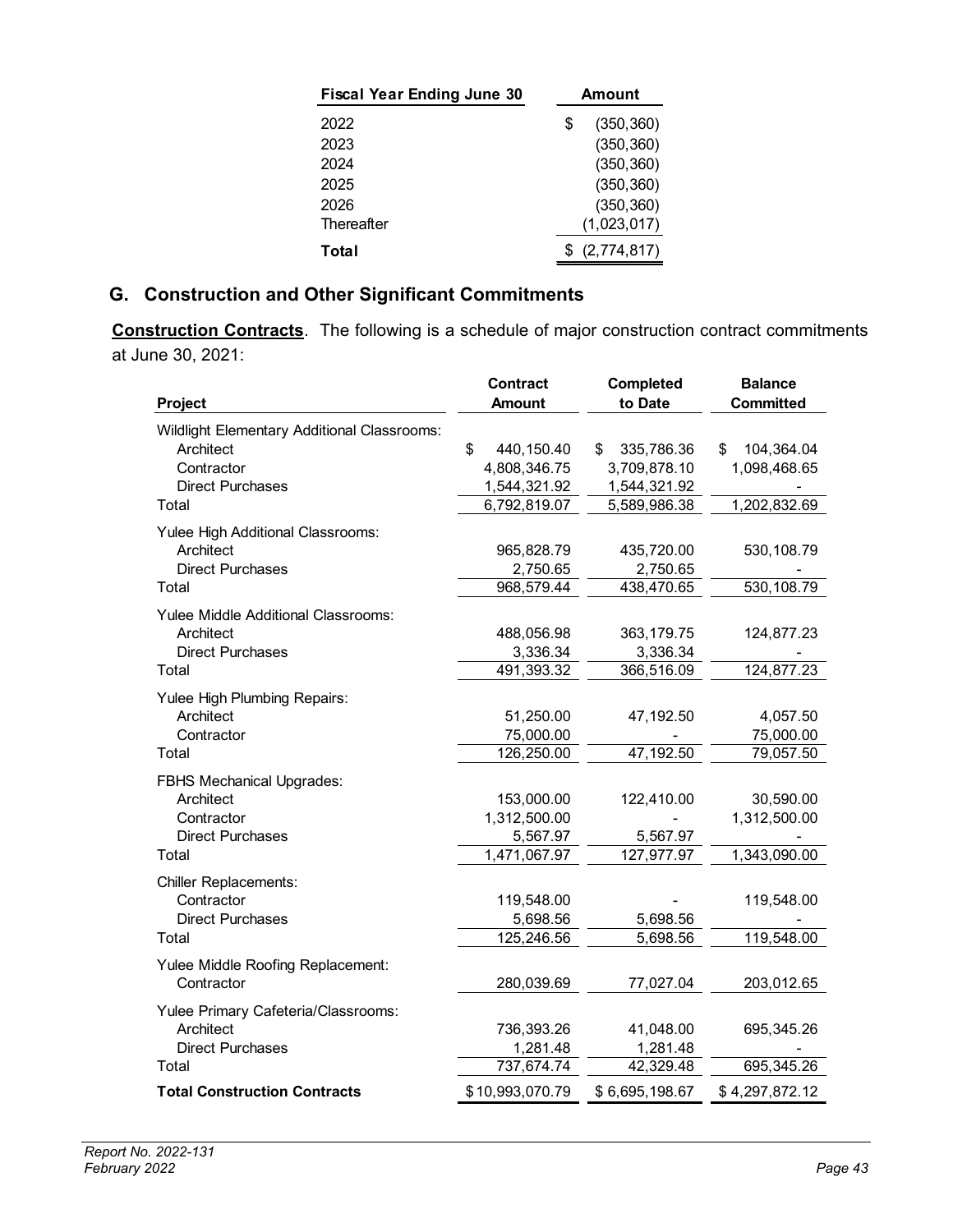**Encumbrances**. Appropriations in governmental funds are encumbered upon issuance of purchase orders for goods and services. Even though appropriations lapse at the end of the fiscal year, unfilled purchase orders of the current year are carried forward and the next fiscal year's appropriations are likewise encumbered.

|                | <b>Major Funds</b>   |                      |              |               |    |              |
|----------------|----------------------|----------------------|--------------|---------------|----|--------------|
|                | <b>Special</b>       |                      |              |               |    |              |
|                | Revenue -            | Capital              |              |               |    |              |
|                | Federal              | Projects -           | Capital      | Nonmajor      |    | <b>Total</b> |
|                | <b>Education</b>     | <b>Local Capital</b> | Projects -   | Governmental  |    | Governmental |
| General        | <b>Stabilization</b> | <b>Improvement</b>   | <b>Other</b> | <b>Funds</b>  |    | <b>Funds</b> |
| \$<br>,557,482 | 1,133,635            | 4,497,735            | 1,831,008    | \$<br>496.951 | S. | 9,516,811    |

The following is a schedule of encumbrances at June 30, 2021:

#### **H. Risk Management Programs**

The District is exposed to various risks of loss related to torts; theft of, damage to, and destruction of assets; errors and omissions; injuries to employees; and natural disasters. The Nassau County District School Board is a member of the North East Florida Educational Risk Management Consortium (Consortium) under which several district school boards have established a combined limited self-insurance program for property protection, general liability, automobile liability, workers' compensation, money and securities, employee fidelity and faithful performance, boiler and machinery, and other coverage deemed necessary by the members of the Consortium. Section 1001.42(12)(k), Florida Statutes, provides the authority for the District to enter into such a risk management program. The Consortium is self-sustaining through member assessments (premiums), and purchases coverage through commercial companies for claims in excess of specified amounts. The Board of Directors for the Consortium is composed of superintendents of all participating districts. The Putnam County District School Board serves as fiscal agent for the Consortium.

The District's group health insurance plans are being provided through a minimum premium commercial insurance program administered by an insurance company. Premiums are established annually by the insurance company based on the District's claims experience, and the program is governed by an accounting and retention agreement. The agreement provides that when earned premiums are less than the sum of incurred claims less claims in excess of the pooling point, capitation charges, pooling charges, and administrative charges, the deficit is retained by the insurance company; when earned premiums are more than the sum of incurred claims less claims in excess of the pooling point, capitation charges, pooling charges, and administrative charges, 50 percent of the excess is returned to the District; and, if the District cancels the agreement prior to completion of the settlement accounting to be provided within 120 days after September 30, 2021, any excess earned premiums will not be available for return to the District. The District has experienced favorable claims experience, resulting in refunds for every agreement period (1 or 2 years depending on the agreement) from October 1, 2007, the balance of which is reported as assigned fund balance in the General Fund.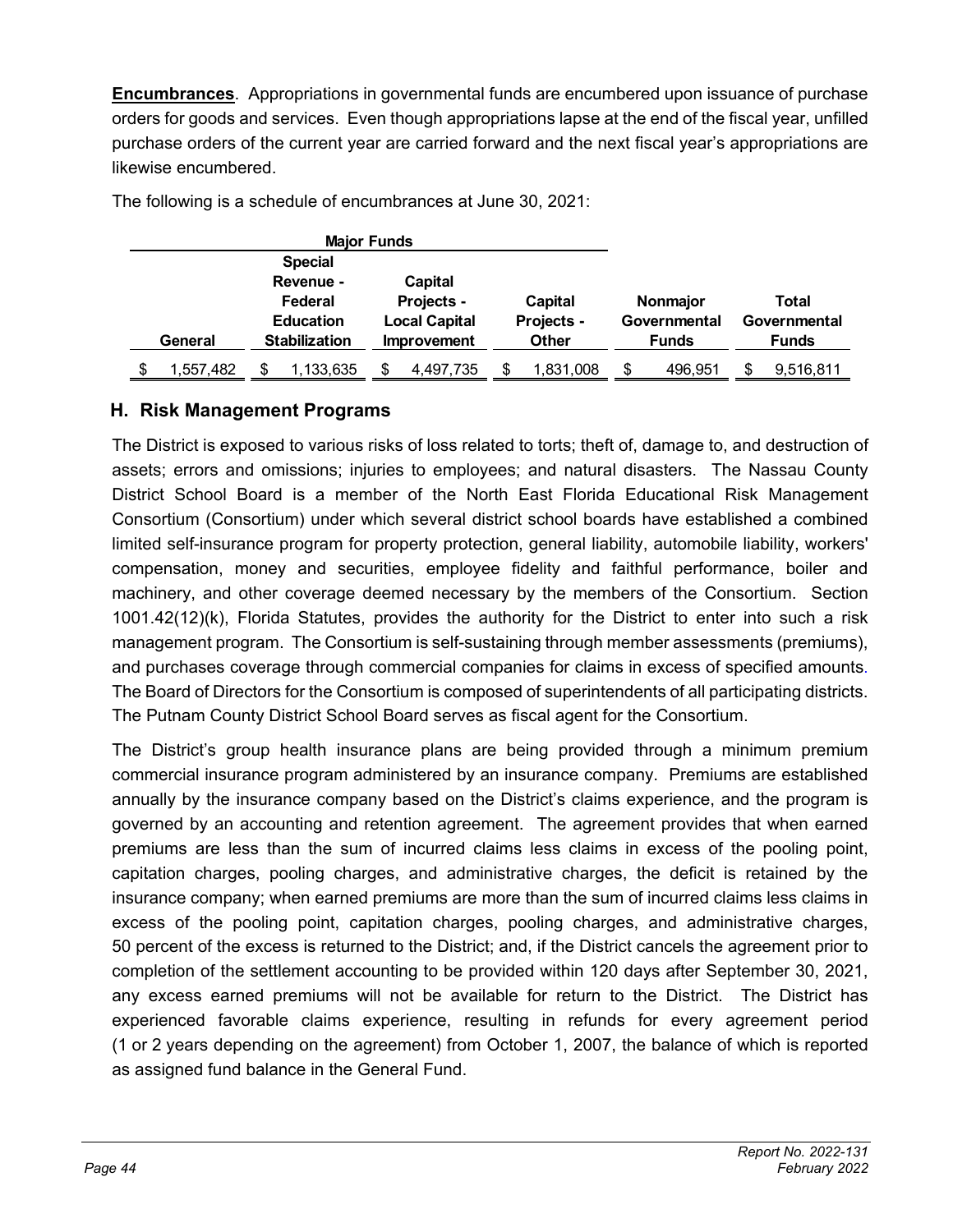Settled claims resulting from these risks have not exceeded commercial coverage in any of the past 3 fiscal years.

### **I. Long-Term Liabilities**

### **Bonds Payable**

Bonds payable at June 30, 2021, are as follows:

| <b>Bond Type</b>        | <b>Amount</b><br>Outstanding | <b>Interest</b><br>Rate<br>(Percent) | Annual<br><b>Maturity</b><br>Τo |
|-------------------------|------------------------------|--------------------------------------|---------------------------------|
| District Revenue Bonds: |                              |                                      |                                 |
| Series 2012             | \$1,456,415.21               | -3.18                                | 2031                            |

District Revenue Bonds were issued to finance capital outlay projects of the District. The following is a description of the bonded debt issues:

### **District Revenue Bonds**

These bonds are authorized by Chapter 80-550, Laws of Florida, and a resolution adopted by the Board on April 12, 2012. These bonds are secured by pari-mutuel replacement (sales tax) revenues distributed annually to Nassau County from the State pursuant to Section 212.20(6)(d)6.a., Florida Statutes, as a replacement for moneys distributed under Section 550.135, Florida Statutes, prior to July 1, 2000. As required by the bond resolution, the District has established the sinking fund and reserve account and has accumulated and maintained adequate resources in the sinking fund and reserve account.

The District has pledged a total of \$1,712,023.04 of sales tax revenues in connection with the District Revenue Bonds, Series 2012. During the 2020-21 fiscal year, the District recognized sales tax revenues totaling \$223,250 and expended \$171,152.82 (77 percent) of these revenues for debt service directly collateralized by these revenues. The pledged sales tax revenues are committed until final maturity of the debt on July 1, 2031. Approximately 77 percent of this revenue stream has been pledged in connection with debt service on the revenue bonds.

Annual requirements to amortize all bonded debt outstanding as of June 30, 2021, are as follows:

| <b>Fiscal Year Ending June 30</b>   |   | Total          | Principal |                |     | <b>Interest</b> |  |
|-------------------------------------|---|----------------|-----------|----------------|-----|-----------------|--|
| District Revenue Bonds:             |   |                |           |                |     |                 |  |
| 2022                                | S | 171,152.82     | S         | 125,820.13     | S   | 45,332.69       |  |
| 2023                                |   | 171,152.82     |           | 129,853.02     |     | 41,299.80       |  |
| 2024                                |   | 171,152.82     |           | 133,916.34     |     | 37,236.48       |  |
| 2025                                |   | 171,152.82     |           | 138,307.57     |     | 32,845.25       |  |
| 2026                                |   | 171,152.82     |           | 142,740.71     |     | 28,412.11       |  |
| 2027-2031                           |   | 856,258.94     |           | 785,777.44     |     | 70,481.50       |  |
| <b>Total District Revenue Bonds</b> |   | \$1,712,023.04 |           | \$1,456,415.21 | \$. | 255,607.83      |  |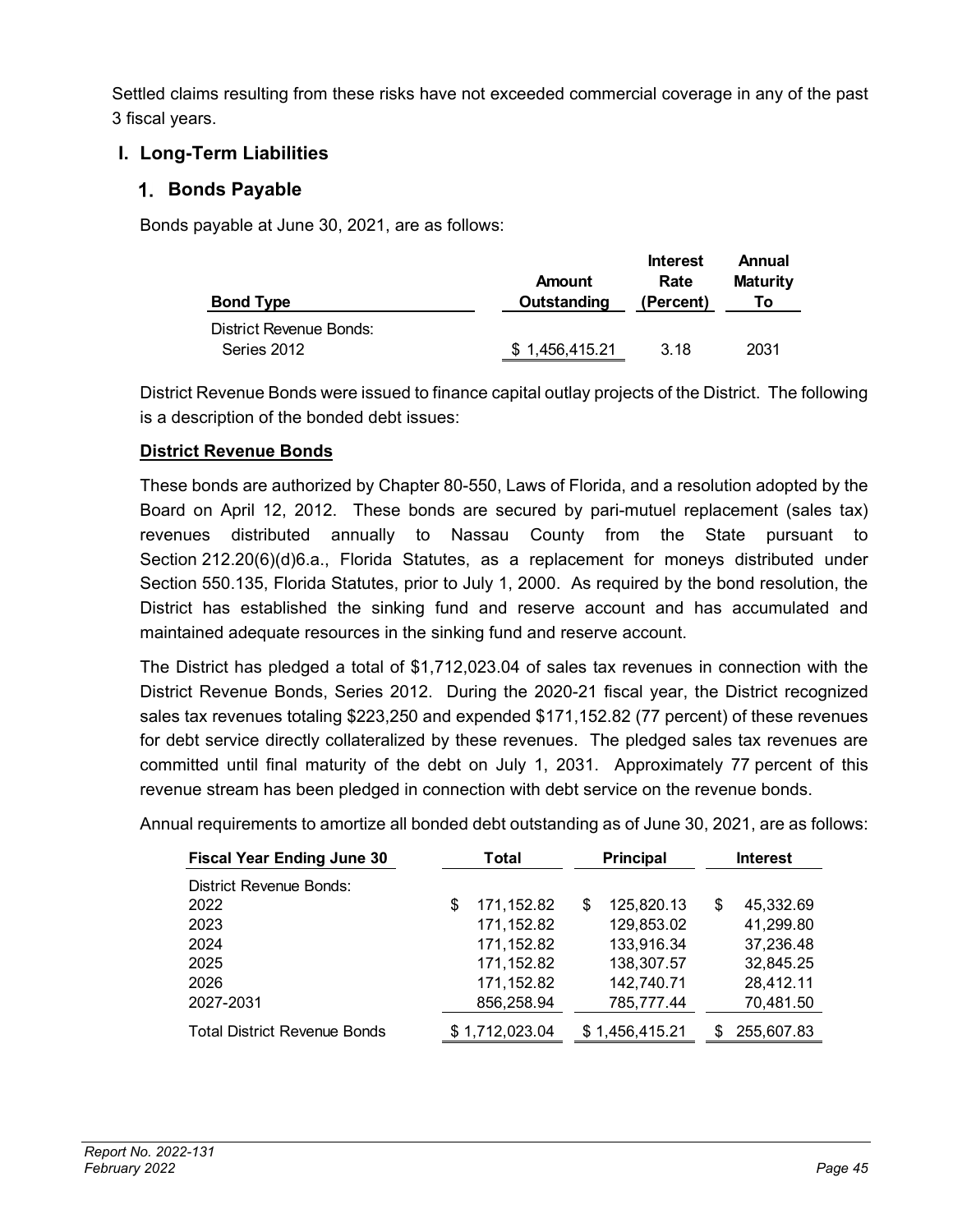### **Obligations Under Capital Lease**

Fifty-five school buses with a total cost of \$6,251,724, which will be delivered in the 2021-22 fiscal year, are being acquired under a capital lease agreement at a stated interest rate of 1.837 percent. Future minimum capital lease payments and the present value of the minimum capital lease payments as of June 30 are as follows:

| <b>Fiscal Year Ending June 30</b>   | Total          | <b>Principal</b> | <b>Interest</b> |
|-------------------------------------|----------------|------------------|-----------------|
| 2022                                | \$1,144,991.84 | \$1,087,385.67   | 57,606.17<br>\$ |
| 2023                                | 1,144,991.84   | 1,049,818.80     | 95, 173.04      |
| 2024                                | 1,144,991.84   | 1,069,165.80     | 75,826.04       |
| 2025                                | 1,144,991.84   | 1,088,869.34     | 56,122.50       |
| 2026                                | 1,144,991.84   | 1,108,936.00     | 36,055.84       |
| 2027                                | 848,850.00     | 847,548.39       | 1,301.61        |
| <b>Total Minimum Lease Payments</b> | \$6,573,809.20 | \$6,251,724.00   | \$322,085.20    |

### **Changes in Long-Term Liabilities**

The following is a summary of changes in long-term liabilities:

| <b>Description</b>                     | <b>Beginning</b><br><b>Balance</b> | <b>Additions</b> | <b>Deductions</b> | Ending<br><b>Balance</b> | Due In<br><b>One Year</b> |
|----------------------------------------|------------------------------------|------------------|-------------------|--------------------------|---------------------------|
| <b>GOVERNMENTAL ACTIVITIES</b>         |                                    |                  |                   |                          |                           |
| Bonds Payable from Direct Placements   | \$1,578,317.55                     | \$.<br>۰         | 121,902.34<br>S   | \$1.456.415.21           | 125.820.13<br>S           |
| <b>Obligations under Capital Lease</b> | -                                  | 6.251.724.00     | ۰                 | 6.251.724.00             | 1.087.385.67              |
| <b>Compensated Absences Payable</b>    | 5.298.640.60                       | 845.332.98       | 736.726.69        | 5.407.246.89             | 736.726.69                |
| Net Pension Liability                  | 67.840.930.00                      | 38.623.789.00    | 26.388.689.00     | 80.076.030.00            | 246.458.92                |
| Other Postemployment Benefits Payable  | 4,485,166.00                       | 1,036,901.00     | 1,018,734.00      | 4.503.333.00             | 219,914.00                |
| <b>Total Governmental Activities</b>   | \$79.203.054.15                    | \$46,757,746.98  | \$28.266.052.03   | \$97.694.749.10          | \$2.416.305.41            |

The District's outstanding bonds from direct placements totaled \$1,456,415.21. Information related to securities pledged as collateral for these bonds are discussed in Note IV.I.1.

For the governmental activities, compensated absences, pensions, and other postemployment benefits are generally liquidated with resources of the General Fund.

### **J. Fund Balance Reporting**

In addition to committed and assigned fund balance categories discussed in Note I.F.10., fund balances may be classified as follows:

- **Nonspendable Fund Balance**. Nonspendable fund balance is the net current financial resources that cannot be spent because they are either not in spendable form or are legally or contractually required to be maintained intact. Generally, not in spendable form means that an item is not expected to be converted to cash.
- **Restricted Fund Balance**. Restricted fund balance is the portion of fund balance on which constraints have been placed by creditors, grantors, contributors, laws or regulations of other governments, constitutional provisions, or enabling legislation. Restricted fund balance places the most binding level of constraint on the use of fund balance.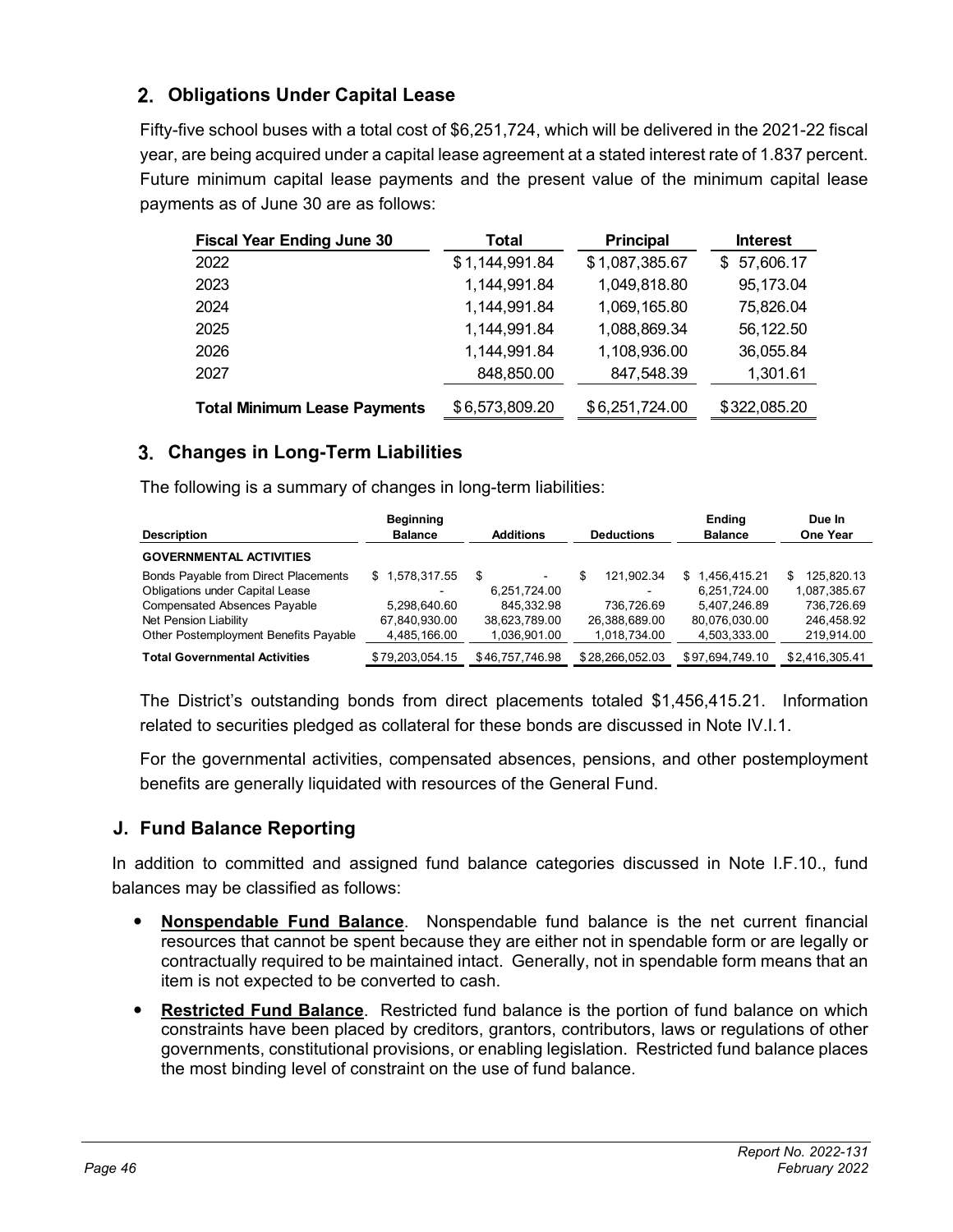**Unassigned Fund Balance**. The unassigned fund balance is the portion of fund balance that is the residual classification for the General Fund. This balance represents amounts that have not been assigned to other funds and that have not been restricted, committed, or assigned for specific purposes.

### **K. Interfund Receivables and Payables**

The following is a summary of interfund receivables and payables reported in the fund financial statements:

|                                        | <b>Interfund</b>   |                 |  |  |  |
|----------------------------------------|--------------------|-----------------|--|--|--|
| <b>Funds</b>                           | <b>Receivables</b> | <b>Payables</b> |  |  |  |
| Major:                                 |                    |                 |  |  |  |
| General                                | \$1,096,319.07     | S               |  |  |  |
| Special Revenue:                       |                    |                 |  |  |  |
| <b>Federal Education Stabilization</b> |                    | 757,529.63      |  |  |  |
| Nonmajor Governmental                  |                    | 338,789.44      |  |  |  |
| <b>Total</b>                           | \$1,096,319.07     | \$1,096,319.07  |  |  |  |

Interfund balances generally arise due to expenditures being adjusted between funds. The interfund amounts represent temporary loans from one fund to another and are expected to be repaid within a year.

#### **L. Revenues**

### **Schedule of State Revenue Sources**

The following is a schedule of the District's State revenue sources for the 2020-21 fiscal year:

| <b>Source</b>                                               | <b>Amount</b>   |
|-------------------------------------------------------------|-----------------|
| Florida Education Finance Program                           | \$35,423,751.00 |
| Categorical Educational Program - Class Size Reduction      | 13,566,272.00   |
| Workforce Development Program                               | 646,119.00      |
| Motor Vehicle License Tax (Capital Outlay and Debt Service) | 421,320.00      |
| Miscellaneous                                               | 646,301.63      |
| Total                                                       | \$50,703,763.63 |

Accounting policies relating to certain State revenue sources are described in Note I.G.2.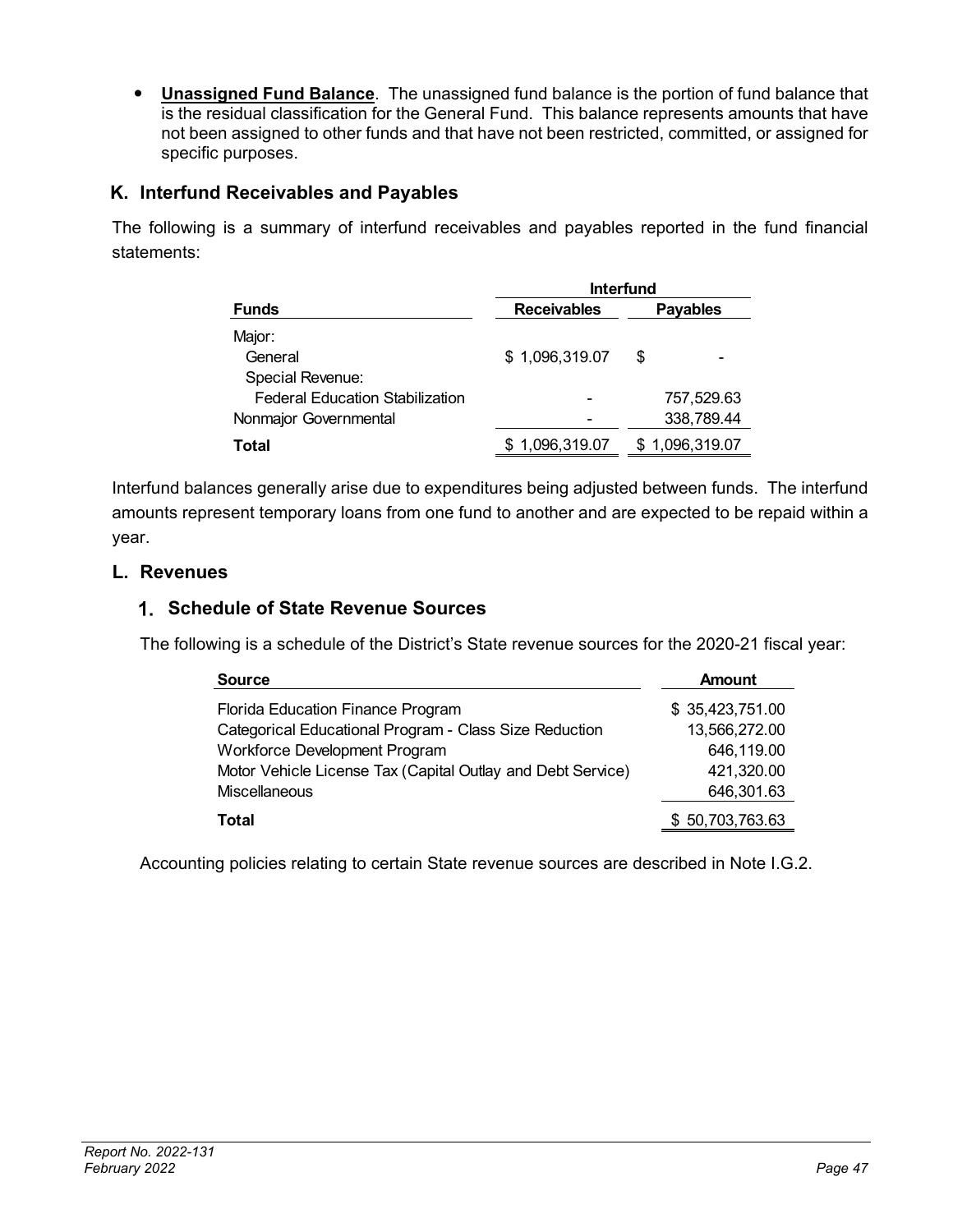### **Property Taxes**

The following is a summary of millages and taxes levied on the 2020 tax roll for the 2020-21 fiscal year:

|                                                          | <b>Millages</b> |   | <b>Taxes Levied</b> |
|----------------------------------------------------------|-----------------|---|---------------------|
| <b>General Fund</b>                                      |                 |   |                     |
| Nonvoted School Tax:                                     |                 |   |                     |
| Required Local Effort                                    | 3.716           | S | 40,801,410          |
| <b>Basic Discretionary Local Effort</b>                  | 0.748           |   | 8,212,986           |
| <b>Capital Projects - Local Capital Improvement Fund</b> |                 |   |                     |
| Nonvoted Tax:                                            |                 |   |                     |
| Local Capital Improvements                               | 1.500           |   | 16,469,891          |
| Total                                                    | 5.964           |   | 65,484,287          |

#### **M. Interfund Transfers**

The following is a summary of interfund transfers reported in the fund financial statements:

|                                        | <b>Interfund</b>    |                      |  |  |
|----------------------------------------|---------------------|----------------------|--|--|
| <b>Funds</b>                           | <b>Transfers In</b> | <b>Transfers Out</b> |  |  |
| Major:                                 |                     |                      |  |  |
| General                                | \$2,890,585.32      | S                    |  |  |
| Special Revenue:                       |                     |                      |  |  |
| <b>Federal Education Stabilization</b> |                     | 71,628.62            |  |  |
| Capital Projects:                      |                     |                      |  |  |
| <b>Local Capital Improvement</b>       |                     | 2,446,356.70         |  |  |
| Other                                  |                     | 372,600.00           |  |  |
| Total                                  | \$2,890,585.32      | \$2,890,585.32       |  |  |

Interfund transfers represent permanent transfers of money between funds. The transfers out of the Capital Projects – Local Capital Improvement Fund were to reimburse property insurance expenditures, costs associated with renovation and repair of existing school plants, and lease payments on portables to the General Fund. The transfer out of the Capital Projects – Other Fund was to reimburse the General Fund for lease payments on portables. The transfer out of the Special Revenue – Federal Education Stabilization Fund was to reimburse the General Fund for overtime charges in the 2019-20 fiscal year for essential workers that worked at the District's facilities during the COVID-19 lockdown.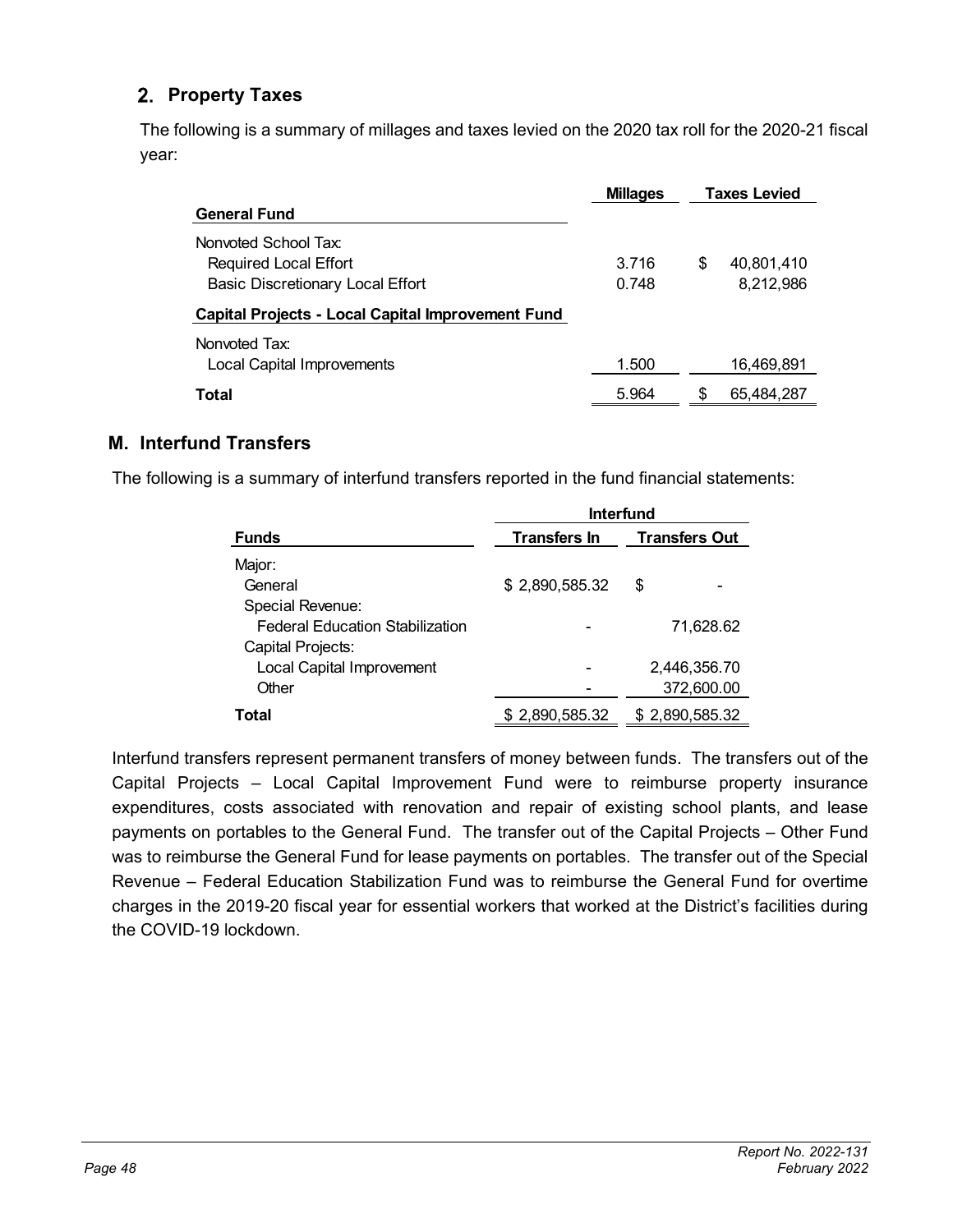THIS PAGE INTENTIONALLY LEFT BLANK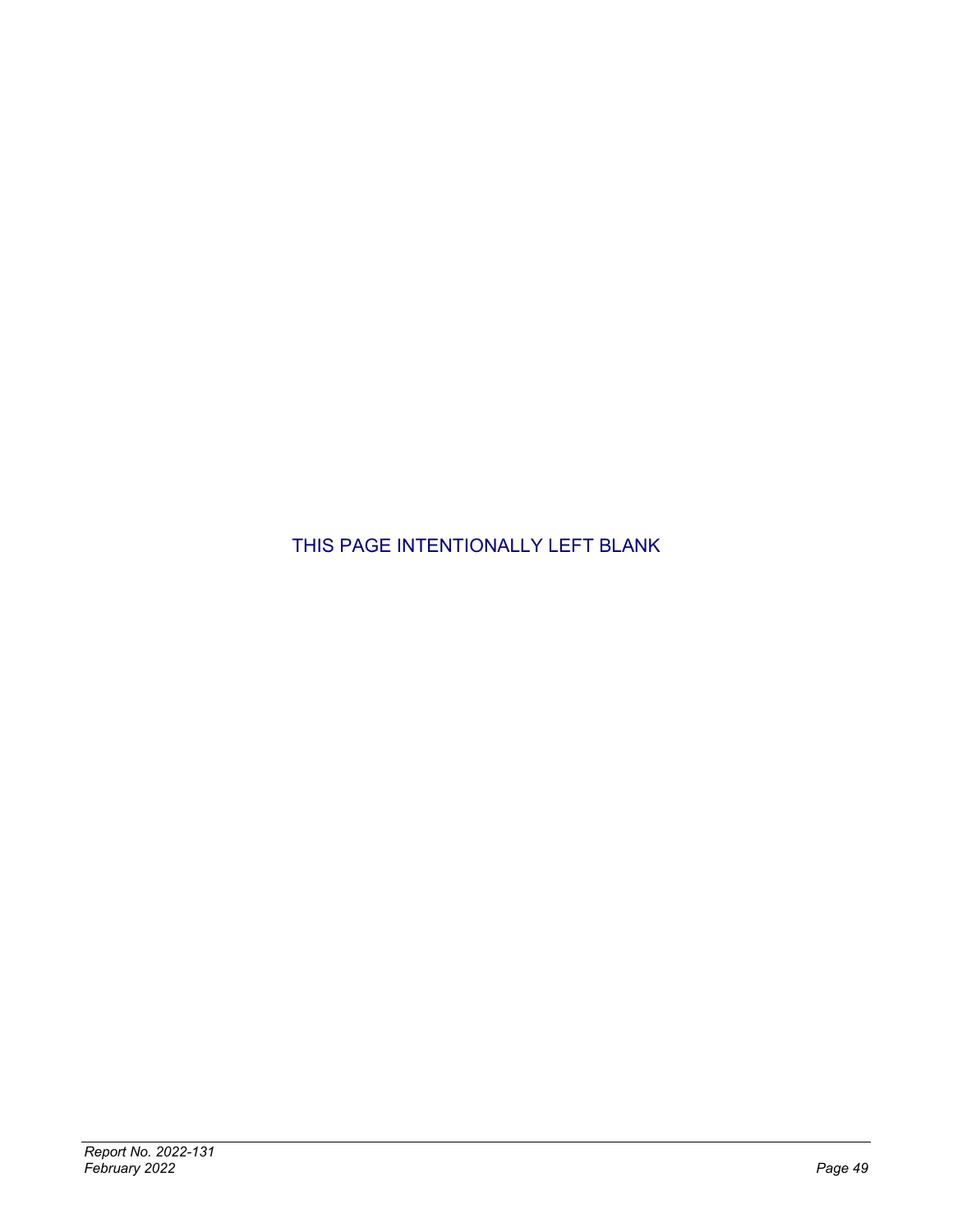## <span id="page-55-0"></span>*OTHER REQUIRED SUPPLEMENTARY INFORMATION*

#### **Budgetary Comparison Schedule General and Major Special Revenue Funds For the Fiscal Year Ended June 30, 2021**

|                                                              | <b>General Fund</b>       |                               |    |                               |        |                              |    |                                                                  |
|--------------------------------------------------------------|---------------------------|-------------------------------|----|-------------------------------|--------|------------------------------|----|------------------------------------------------------------------|
|                                                              | Original<br><b>Budget</b> |                               |    | Final<br><b>Budget</b>        | Actual |                              |    | Variance with<br>Final Budget -<br><b>Positive</b><br>(Negative) |
| <b>Revenues</b>                                              |                           |                               |    |                               |        |                              |    |                                                                  |
| Intergovernmental:                                           |                           |                               |    |                               |        |                              |    |                                                                  |
| <b>Federal Direct</b>                                        | \$                        | 65,000.00                     | \$ | 65,000.00                     | \$     | 73,770.75                    | \$ | 8,770.75                                                         |
| Federal Through State and Local                              |                           |                               |    | 19,120.34                     |        | 633,559.19                   |    | 614,438.85                                                       |
| State                                                        |                           | 51,744,107.60                 |    | 50,026,187.39                 |        | 49,994,479.17                |    | (31,708.22)                                                      |
| Local:                                                       |                           |                               |    |                               |        |                              |    |                                                                  |
| <b>Property Taxes</b>                                        |                           | 47,231,296.00                 |    | 47,231,296.00                 |        | 47,129,611.25                |    | (101, 684.75)                                                    |
| Miscellaneous                                                |                           | 667,746.96                    |    | 1,395,694.37                  |        | 1,653,203.09                 |    | 257,508.72                                                       |
| <b>Total Local Revenues</b>                                  |                           | 47,899,042.96                 |    | 48,626,990.37                 |        | 48,782,814.34                |    | 155,823.97                                                       |
| <b>Total Revenues</b>                                        |                           | 99,708,150.56                 |    | 98,737,298.10                 |        | 99,484,623.45                |    | 747,325.35                                                       |
| <b>Expenditures</b>                                          |                           |                               |    |                               |        |                              |    |                                                                  |
| Current - Education:                                         |                           |                               |    |                               |        |                              |    |                                                                  |
| Instruction                                                  |                           | 69,452,013.93                 |    | 69, 131, 386. 75              |        | 60,555,660.06                |    | 8,575,726.69                                                     |
| <b>Student Support Services</b>                              |                           | 5,292,173.41                  |    | 5,266,208.89                  |        | 4,866,252.76                 |    | 399,956.13                                                       |
| <b>Instructional Media Services</b>                          |                           | 956,523.35                    |    | 946,773.61                    |        | 801,572.33                   |    | 145,201.28                                                       |
| Instruction and Curriculum Development Services              |                           | 1,895,905.41                  |    | 1,964,747.58                  |        | 1,813,690.16                 |    | 151,057.42                                                       |
| <b>Instructional Staff Training Services</b>                 |                           | 1,259,007.13                  |    | 1,623,689.65                  |        | 1,421,315.79                 |    | 202,373.86                                                       |
| Instruction-Related Technology                               |                           | 1,772,857.40                  |    | 1,667,774.90                  |        | 1,640,088.26                 |    | 27,686.64                                                        |
| Board                                                        |                           | 559,428.04                    |    | 608,344.54                    |        | 582,848.81                   |    | 25,495.73                                                        |
| <b>General Administration</b>                                |                           | 854,160.59                    |    | 865,523.19                    |        | 663,370.17                   |    | 202,153.02                                                       |
| School Administration                                        |                           | 6,129,204.08                  |    | 6,151,812.66                  |        | 5,812,874.61                 |    | 338,938.05                                                       |
| Facilities Acquisition and Construction                      |                           | 668,663.87                    |    | 639,103.87                    |        | 593,440.41                   |    | 45,663.46                                                        |
| <b>Fiscal Services</b>                                       |                           | 609,655.38                    |    | 628,196.13                    |        | 611,936.36                   |    | 16,259.77                                                        |
| <b>Food Services</b>                                         |                           | 35,991.29                     |    | 66,923.71                     |        | 63,149.18                    |    | 3,774.53                                                         |
| <b>Central Services</b>                                      |                           | 829,989.61                    |    | 828,946.40                    |        | 685,291.37                   |    | 143,655.03                                                       |
| <b>Student Transportation Services</b><br>Operation of Plant |                           | 5,608,421.89<br>10,775,615.54 |    | 5,661,179.95<br>10,879,976.61 |        | 4,746,413.84<br>9,847,210.32 |    | 914,766.11<br>1,032,766.29                                       |
| Maintenance of Plant                                         |                           | 3,700,466.57                  |    | 3,627,758.09                  |        | 3,110,333.29                 |    | 517,424.80                                                       |
| <b>Administrative Technology Services</b>                    |                           | 1,114,737.82                  |    | 1,175,049.93                  |        | 1,124,343.88                 |    | 50,706.05                                                        |
| <b>Community Services</b>                                    |                           | 444,263.32                    |    | 461,079.29                    |        | 190,395.81                   |    | 270,683.48                                                       |
| Fixed Capital Outlay:                                        |                           |                               |    |                               |        |                              |    |                                                                  |
| Facilities Acquisition and Construction                      |                           | 6,477.32                      |    | 6,977.32                      |        | 1,122.60                     |    | 5,854.72                                                         |
| Other Capital Outlay                                         |                           | 512,794.25                    |    | 573,358.54                    |        | 66,903.16                    |    | 506,455.38                                                       |
| <b>Total Expenditures</b>                                    |                           | 112,478,350.20                |    | 112,774,811.61                |        | 99, 198, 213. 17             |    | 13,576,598.44                                                    |
| <b>Excess (Deficiency) of Revenues Over Expenditures</b>     |                           | (12, 770, 199.64)             |    | (14,037,513.51)               |        | 286,410.28                   |    | 14,323,923.79                                                    |
| <b>Other Financing Sources (Uses)</b>                        |                           |                               |    |                               |        |                              |    |                                                                  |
|                                                              |                           |                               |    |                               |        |                              |    |                                                                  |
| Transfers In<br>Sale of Capital Assets                       |                           | 3,409,899.00                  |    | 3,409,899.00                  |        | 2,890,585.32<br>61,692.49    |    | (519, 313.68)<br>61,692.49                                       |
| <b>Loss Recoveries</b>                                       |                           |                               |    |                               |        | 16,950.13                    |    | 16,950.13                                                        |
| <b>Transfers Out</b>                                         |                           |                               |    |                               |        |                              |    |                                                                  |
| <b>Total Other Financing Sources (Uses)</b>                  |                           | 3,409,899.00                  |    | 3,409,899.00                  |        | 2,969,227.94                 |    | (440, 671.06)                                                    |
|                                                              |                           |                               |    |                               |        |                              |    |                                                                  |
| <b>Net Change in Fund Balances</b>                           |                           | (9,360,300.64)                |    | (10,627,614.51)               |        | 3,255,638.22                 |    | 13,883,252.73                                                    |
| Fund Balances, Beginning                                     |                           | 14, 103, 416. 73              |    | 14, 103, 416. 73              |        | 14, 103, 416. 73             |    |                                                                  |
| <b>Fund Balances, Ending</b>                                 | \$                        | 4,743,116.09                  | \$ | 3,475,802.22                  | \$     | 17,359,054.95                | \$ | 13,883,252.73                                                    |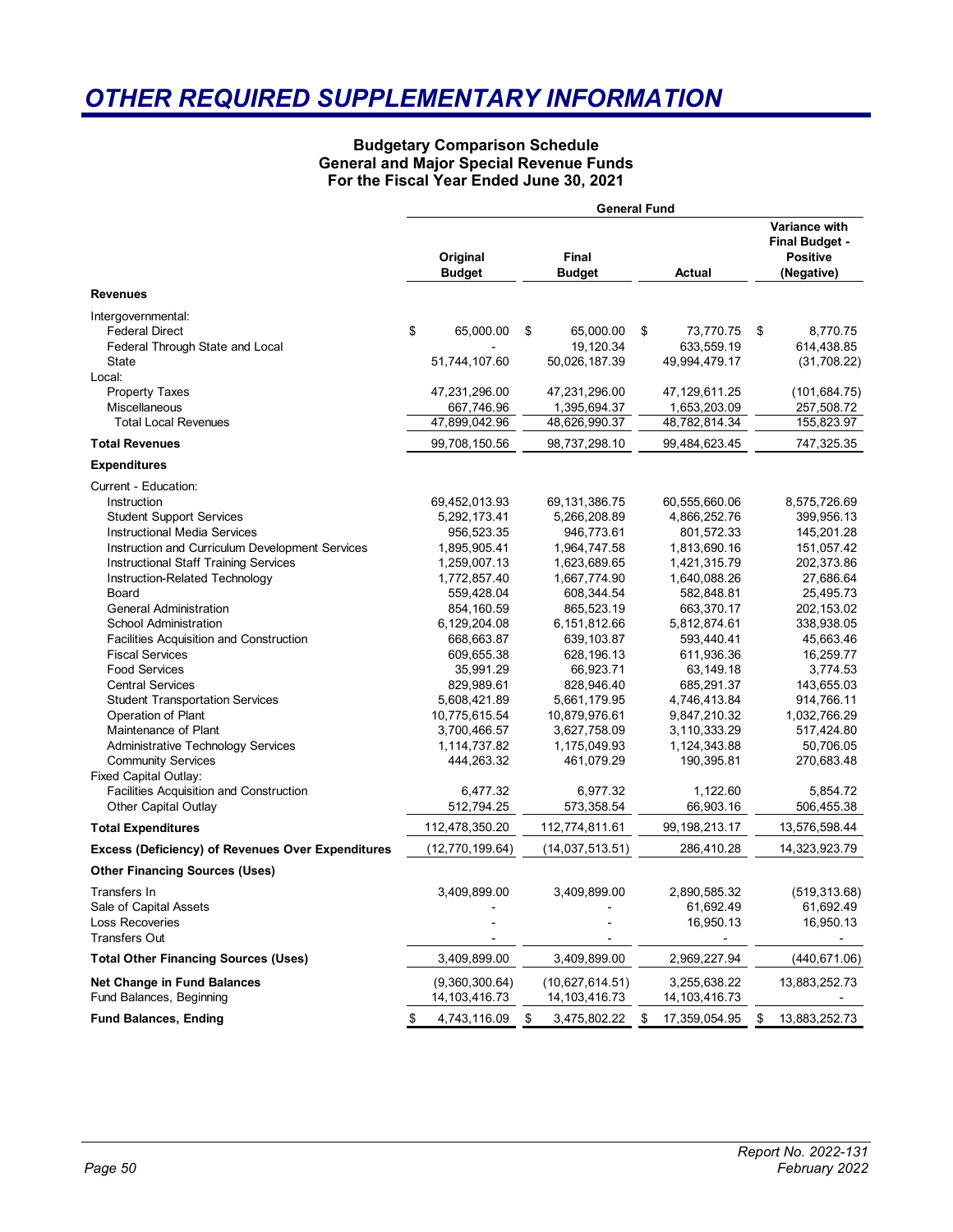| Original<br><b>Budget</b> | Final<br><b>Budget</b>     | Special Revenue - Federal Education Stabilization Fund<br><b>Actual</b> | Variance with<br>Final Budget -<br><b>Positive</b><br>(Negative) |
|---------------------------|----------------------------|-------------------------------------------------------------------------|------------------------------------------------------------------|
| \$<br>1,513,090.03        | \$<br>4,274,402.52         | \$<br>3,558,136.87                                                      | \$<br>(716, 265.65)                                              |
|                           |                            |                                                                         |                                                                  |
|                           |                            |                                                                         |                                                                  |
|                           |                            |                                                                         |                                                                  |
| 1,513,090.03              | 4,274,402.52               | 3,558,136.87                                                            | (716, 265.65)                                                    |
|                           |                            |                                                                         |                                                                  |
| 853,693.94<br>173,780.00  | 1,833,465.42<br>177,979.42 | 1,612,667.73<br>166,131.93                                              | 220,797.69<br>11,847.49                                          |
|                           | 79.20                      | 79.20                                                                   |                                                                  |
| 18,620.27                 | 91,070.50                  | 85,283.76                                                               | 5,786.74                                                         |
| 270,666.00                | 353,250.30                 | 249,816.43                                                              | 103,433.87                                                       |
| 150,000.00                | 172,080.00                 | 157,140.00                                                              | 14,940.00                                                        |
|                           | 39,882.05                  | 39,882.05                                                               |                                                                  |
| 626.60                    | 65,358.58                  | 65,358.58                                                               |                                                                  |
|                           |                            |                                                                         |                                                                  |
|                           |                            |                                                                         |                                                                  |
|                           | 124,939.47                 | 90,215.78                                                               | 34,723.69                                                        |
|                           |                            |                                                                         |                                                                  |
| 11,117.93                 | 50,865.34                  | 11,565.34                                                               | 39,300.00                                                        |
| 15,595.29                 | 267,408.70                 | 243,647.60                                                              | 23,761.10                                                        |
|                           |                            |                                                                         |                                                                  |
|                           |                            |                                                                         |                                                                  |
|                           | 200,000.00                 |                                                                         | 200,000.00                                                       |
| 18,990.00                 | 826,394.92                 | 764,719.85                                                              | 61,675.07                                                        |
| 1,513,090.03              | 4,202,773.90               | 3,486,508.25                                                            | 716,265.65                                                       |
|                           | 71,628.62                  | 71,628.62                                                               |                                                                  |
|                           |                            |                                                                         |                                                                  |
|                           |                            |                                                                         |                                                                  |
|                           |                            |                                                                         |                                                                  |
|                           | (71,628.62)                | (71,628.62)                                                             |                                                                  |
|                           | (71, 628.62)               | (71,628.62)                                                             |                                                                  |
|                           |                            |                                                                         |                                                                  |
|                           |                            |                                                                         |                                                                  |
| \$<br>0.00                | \$<br>0.00                 | \$<br>0.00                                                              | \$<br>0.00                                                       |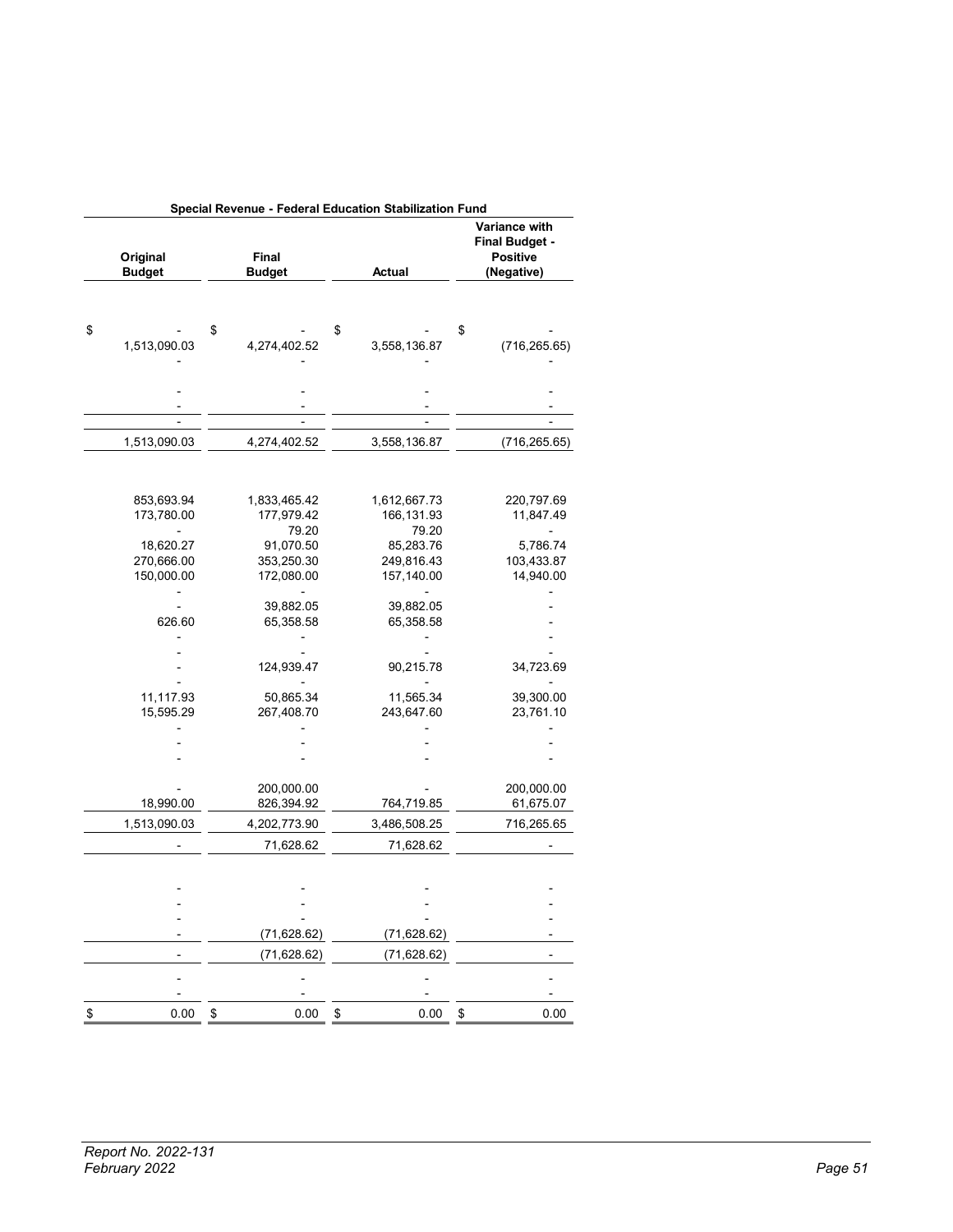#### **Schedule of Changes in the District's Total OPEB Liability and Related Ratios**

<span id="page-57-0"></span>

|                                                                            | 2021 |            | 2020 |            | 2019 |               | 2018 |            |
|----------------------------------------------------------------------------|------|------------|------|------------|------|---------------|------|------------|
| <b>Total OPEB Liability</b>                                                |      |            |      |            |      |               |      |            |
| Service Cost                                                               | \$   | 249,625    | \$   | 212,237    | \$   | 347.213       | \$   | 394,902    |
| Interest                                                                   |      | 145,654    |      | 153,034    |      | 260,388       |      | 216,919    |
| Differences Between Expected and                                           |      |            |      |            |      |               |      |            |
| <b>Actual Experience</b>                                                   |      | 641,622    |      |            |      | (704, 063)    |      |            |
| Changes of Assumptions or Other Inputs                                     |      | (856, 146) |      | 199,841    |      | (2, 595, 477) |      | (541, 911) |
| <b>Benefit Payments</b>                                                    |      | (162, 588) |      | (190, 311) |      | (329, 531)    |      | (338, 684) |
| <b>Net Change in Total OPEB Liability</b>                                  |      | 18,167     |      | 374,801    |      | (3,021,470)   |      | (268, 774) |
| <b>Total OPEB Liability - Beginning</b>                                    |      | 4,485,166  |      | 4,110,365  |      | 7,131,835     |      | 7,400,609  |
| <b>Total OPEB Liability - Ending</b>                                       |      | 4,503,333  | S    | 4,485,166  | \$   | 4,110,365     | \$   | 7,131,835  |
| Covered-Employee Payroll                                                   | \$   | 48,418,341 | \$   | 44,616,715 | \$.  | 43,317,199    | \$   | 38,517,263 |
| <b>Total OPEB Liability as a Percentage</b><br>of Covered-Employee Payroll |      | 9.30%      |      | 10.05%     |      | 9.49%         |      | 18.52%     |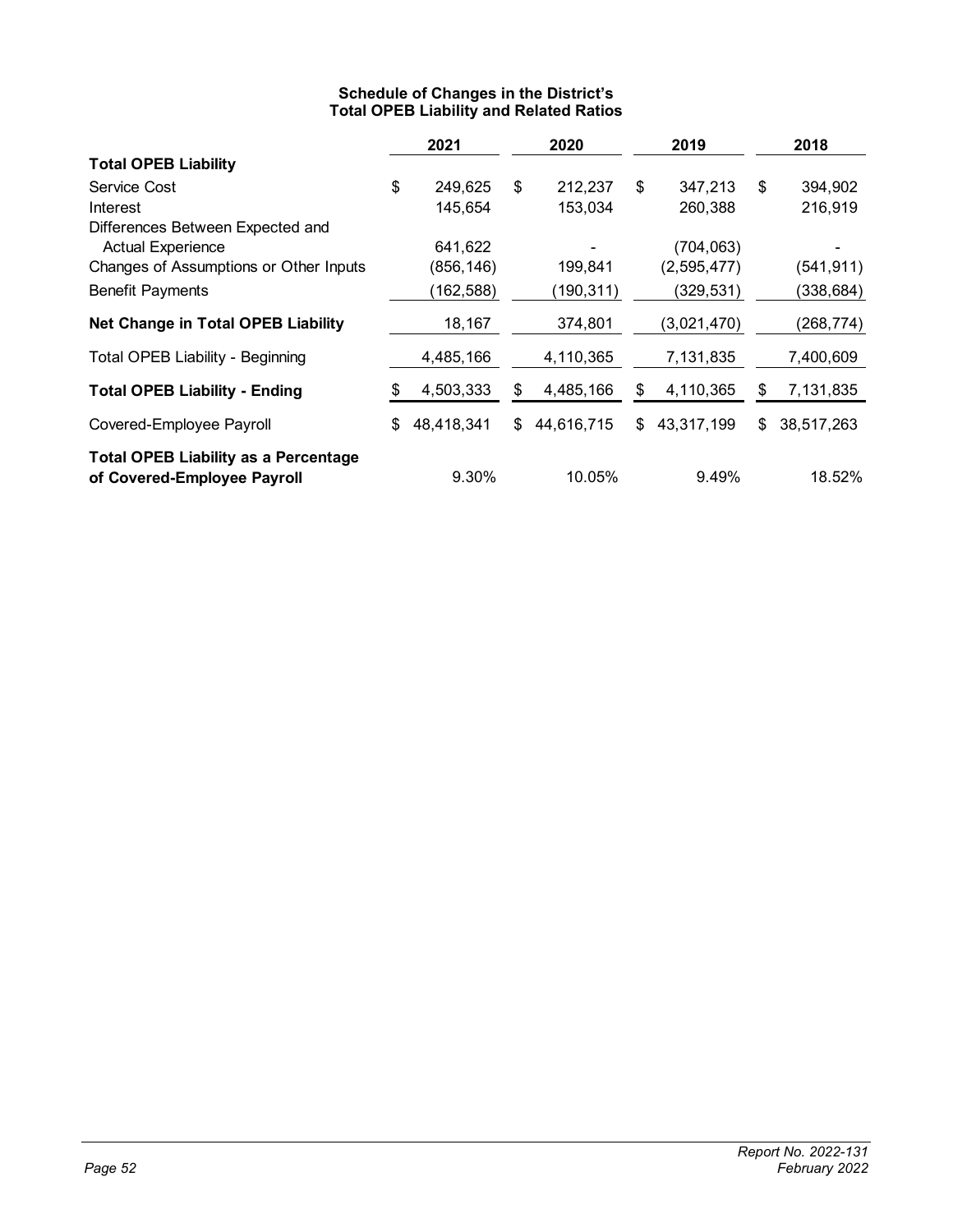#### **Schedule of the District's Proportionate Share of the Net Pension Liability – Florida Retirement System Pension Plan** (1)

<span id="page-58-0"></span>

| <b>Fiscal Year</b>       | District's<br><b>Proportion of the</b> |     | District's<br><b>Proportionate Share</b>   |                                      | District's<br><b>Proportionate Share</b><br>of the FRS Net<br>Pension Liability as a | <b>FRS Plan Fiduciary</b><br>Net Position as a<br>Percentage of the |
|--------------------------|----------------------------------------|-----|--------------------------------------------|--------------------------------------|--------------------------------------------------------------------------------------|---------------------------------------------------------------------|
| <b>Ending</b><br>June 30 | <b>FRS Net Pension</b><br>Liability    |     | of the FRS Net<br><b>Pension Liability</b> | District's<br><b>Covered Payroll</b> | Percentage of its<br><b>Covered Payroll</b>                                          | <b>Total Pension</b><br>Liability                                   |
| 2013                     | 0.141777871%                           | -\$ | 24,406,282                                 | \$<br>53,470,525                     | 45.64%                                                                               | 88.54%                                                              |
| 2014                     | 0.143543691%                           |     | 8,758,276                                  | 55, 132, 674                         | 15.89%                                                                               | 96.09%                                                              |
| 2015                     | 0.138869376%                           |     | 17,936,842                                 | 55,274,650                           | 32.45%                                                                               | 92.00%                                                              |
| 2016                     | 0.129815756%                           |     | 32,778,580                                 | 56,496,509                           | 58.02%                                                                               | 84.88%                                                              |
| 2017                     | 0.131089229%                           |     | 38,775,314                                 | 58,909,792                           | 65.82%                                                                               | 83.89%                                                              |
| 2018                     | 0.139549023%                           |     | 42,032,889                                 | 64, 182, 620                         | 65.49%                                                                               | 84.26%                                                              |
| 2019                     | 0.133775894%                           |     | 46.070.556                                 | 65.104.091                           | 70.76%                                                                               | 82.61%                                                              |
| 2020                     | 0.130210034%                           |     | 56.434.947                                 | 67,211,253                           | 83.97%                                                                               | 78.85%                                                              |

(1) The amounts presented for each fiscal year were determined as of June 30.

#### **Schedule of District Contributions – Florida Retirement System Pension Plan** (1)

| <b>Fiscal</b><br><b>Year Ending</b><br>June 30 | Contractually<br><b>Required</b><br><b>FRS Contribution</b> | <b>FRS Contributions</b><br>in Relation to the<br>Contractually<br><b>Required</b><br><b>Contribution</b> | <b>FRS</b><br><b>Contribution</b><br><b>Deficiency (Excess)</b> | District's<br><b>Covered Payroll</b> | <b>FRS</b><br><b>Contributions</b><br>as a Percentage of<br><b>Covered Payroll</b> |
|------------------------------------------------|-------------------------------------------------------------|-----------------------------------------------------------------------------------------------------------|-----------------------------------------------------------------|--------------------------------------|------------------------------------------------------------------------------------|
| 2014                                           | \$<br>3,144,216                                             | \$<br>(3, 144, 216)                                                                                       | \$<br>$\overline{\phantom{0}}$                                  | \$<br>55, 132, 674                   | 5.70%                                                                              |
| 2015                                           | 3,385,753                                                   | (3,385,753)                                                                                               |                                                                 | 55,274,650                           | 6.13%                                                                              |
| 2016                                           | 3, 165, 764                                                 | (3, 165, 764)                                                                                             |                                                                 | 56,496,509                           | 5.60%                                                                              |
| 2017                                           | 3,412,575                                                   | (3, 412, 575)                                                                                             |                                                                 | 58,909,792                           | 5.79%                                                                              |
| 2018                                           | 3,977,035                                                   | (3,977,035)                                                                                               |                                                                 | 64,182,620                           | 6.20%                                                                              |
| 2019                                           | 4,148,018                                                   | (4,148,018)                                                                                               |                                                                 | 65,104,091                           | 6.37%                                                                              |
| 2020                                           | 4,326,302                                                   | (4,326,302)                                                                                               |                                                                 | 67.211.253                           | 6.44%                                                                              |
| 2021                                           | 5,323,956                                                   | (5,323,956)                                                                                               |                                                                 | 68.040.611                           | 7.82%                                                                              |

(1) The amounts presented for each fiscal year were determined as of June 30.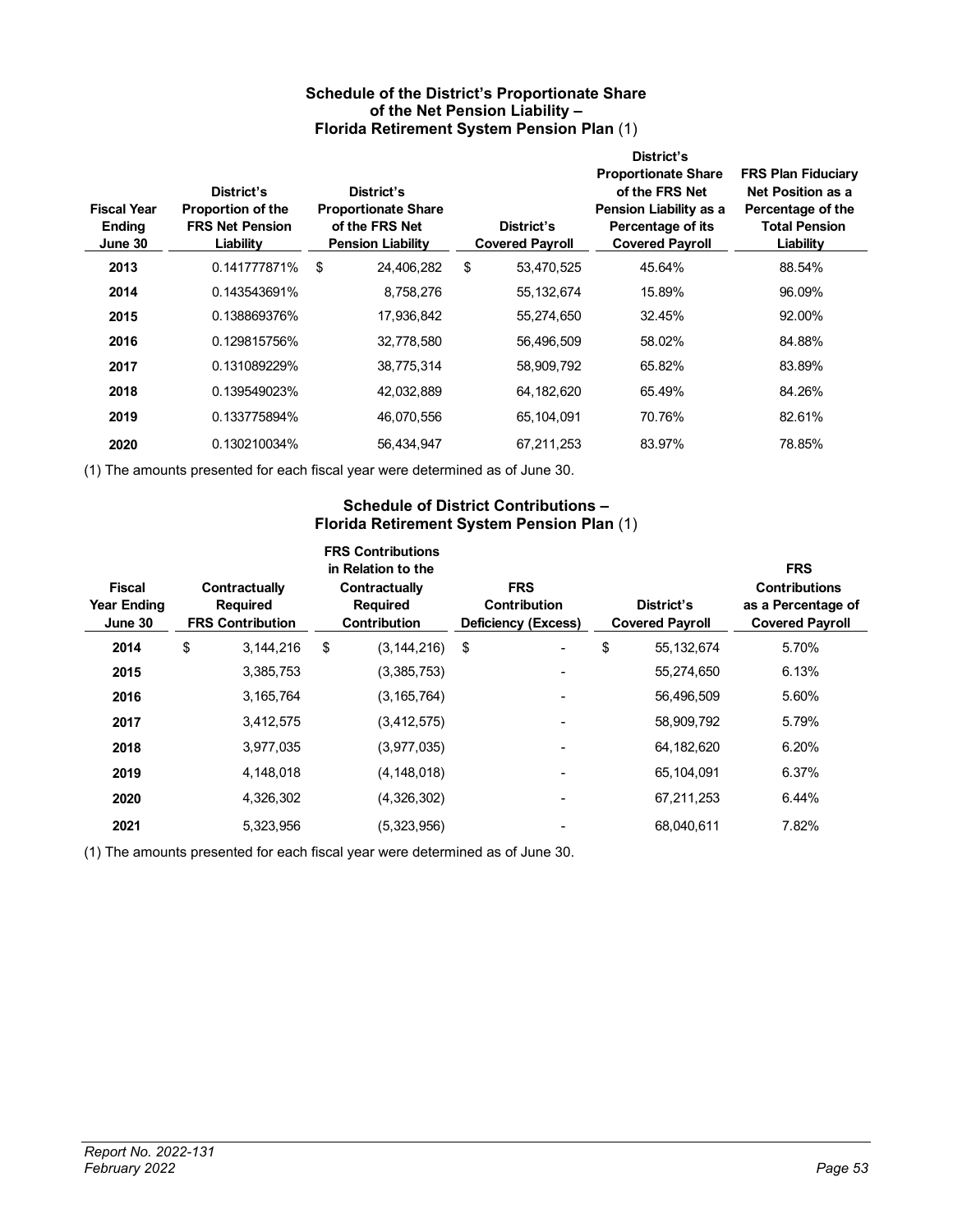#### **Schedule of the District's Proportionate Share of the Net Pension Liability – Health Insurance Subsidy Pension Plan** (1)

<span id="page-59-0"></span>

| <b>Fiscal</b><br><b>Year Ending</b><br>June 30 | District's<br><b>Proportion of the</b><br><b>HIS Net Pension</b><br>Liability | District's<br><b>Proportionate Share</b><br>of the HIS Net<br><b>Pension Liability</b> | District's<br><b>Covered Payroll</b> | District's<br><b>Proportionate Share</b><br>of the HIS Net<br>Pension Liability as a<br>Percentage of its<br><b>Covered Payroll</b> | <b>HIS Plan Fiduciary</b><br>Net Position as a<br>Percentage of the<br><b>Total Pension</b><br>Liability |
|------------------------------------------------|-------------------------------------------------------------------------------|----------------------------------------------------------------------------------------|--------------------------------------|-------------------------------------------------------------------------------------------------------------------------------------|----------------------------------------------------------------------------------------------------------|
| 2013                                           | 0.183767199%                                                                  | \$<br>15,999,351                                                                       | \$<br>53,470,525                     | 29.92%                                                                                                                              | 1.78%                                                                                                    |
| 2014                                           | 0.185360671%                                                                  | 17,331,675                                                                             | 55, 132, 674                         | 31.44%                                                                                                                              | 0.99%                                                                                                    |
| 2015                                           | 0.182057079%                                                                  | 18,566,958                                                                             | 55,274,650                           | 33.59%                                                                                                                              | 0.50%                                                                                                    |
| 2016                                           | 0.182189840%                                                                  | 21,233,471                                                                             | 56,496,509                           | 37.58%                                                                                                                              | 0.97%                                                                                                    |
| 2017                                           | 0.184698727%                                                                  | 19.748.840                                                                             | 58,909,792                           | 33.52%                                                                                                                              | 1.64%                                                                                                    |
| 2018                                           | 0.197015614%                                                                  | 20,852,354                                                                             | 64, 182, 620                         | 32.49%                                                                                                                              | 2.15%                                                                                                    |
| 2019                                           | 0.194569443%                                                                  | 21.770.374                                                                             | 65.104.091                           | 33.44%                                                                                                                              | 2.63%                                                                                                    |
| 2020                                           | 0.193623244%                                                                  | 23.641.083                                                                             | 67,211,253                           | 35.17%                                                                                                                              | 3.00%                                                                                                    |

(1) The amounts presented for each fiscal year were determined as of June 30.

#### **Schedule of District Contributions – Health Insurance Subsidy Pension Plan** (1)

| <b>Fiscal</b><br><b>Year Ending</b><br>June 30 | Contractually<br><b>Required</b><br><b>HIS Contribution</b> | <b>HIS Contributions</b><br>in Relation to the<br>Contractually<br><b>Required</b><br><b>Contribution</b> | <b>HIS</b><br><b>Contribution</b><br><b>Deficiency (Excess)</b> | District's<br><b>Covered Payroll</b> | <b>HIS</b><br><b>Contributions</b><br>as a Percentage of<br><b>Covered Payroll</b> |
|------------------------------------------------|-------------------------------------------------------------|-----------------------------------------------------------------------------------------------------------|-----------------------------------------------------------------|--------------------------------------|------------------------------------------------------------------------------------|
| 2014                                           | \$<br>634.983                                               | \$<br>(634, 983)                                                                                          | \$<br>$\blacksquare$                                            | \$<br>55.132.674                     | 1.15%                                                                              |
| 2015                                           | 695,935                                                     | (695, 935)                                                                                                |                                                                 | 55,274,650                           | 1.26%                                                                              |
| 2016                                           | 933,839                                                     | (933, 839)                                                                                                |                                                                 | 56,496,509                           | 1.65%                                                                              |
| 2017                                           | 977,479                                                     | (977,479)                                                                                                 |                                                                 | 58,909,792                           | 1.66%                                                                              |
| 2018                                           | 1,068,421                                                   | (1,068,421)                                                                                               |                                                                 | 64, 182, 620                         | 1.66%                                                                              |
| 2019                                           | 1,080,425                                                   | (1,080,425)                                                                                               |                                                                 | 65.104.091                           | 1.66%                                                                              |
| 2020                                           | 1,115,760                                                   | (1, 115, 760)                                                                                             |                                                                 | 67,211,253                           | 1.66%                                                                              |
| 2021                                           | 1.128.953                                                   | (1, 128, 953)                                                                                             |                                                                 | 68.040.611                           | 1.66%                                                                              |

(1) The amounts presented for each fiscal year were determined as of June 30.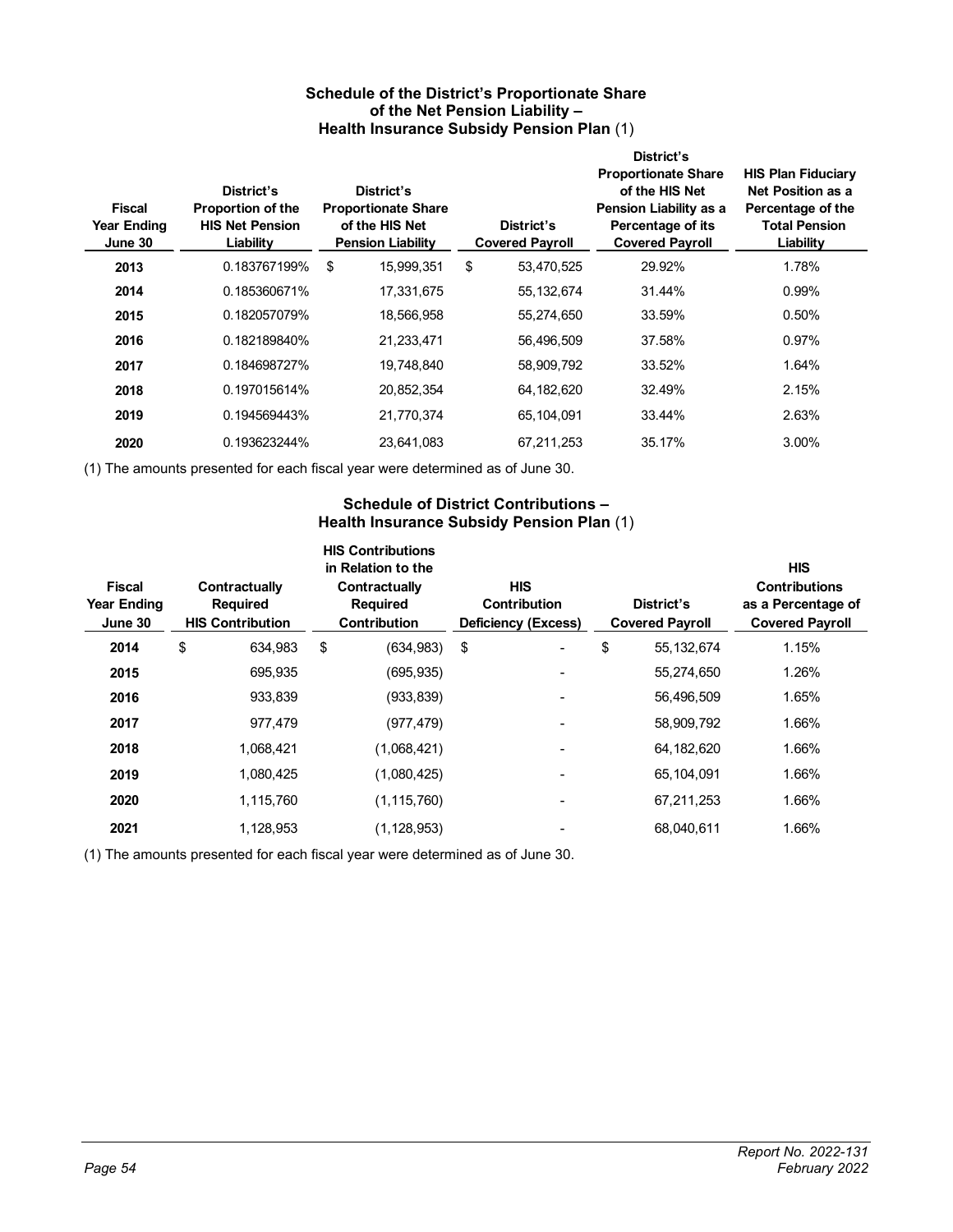#### NOTES TO REQUIRED SUPPLEMENTARY INFORMATION

#### <span id="page-60-0"></span>**1. Budgetary Basis of Accounting**

The Board follows procedures established by State law and State Board of Education (SBE) rules in establishing budget balances for governmental funds, as described below:

- Budgets are prepared, public hearings are held, and original budgets are adopted annually for all governmental fund types in accordance with procedures and time intervals prescribed by State law and SBE rules.
- Appropriations are controlled at the object level (e.g., salaries, purchased services, and capital outlay) within each activity (e.g., instruction, student transportation services, and school administration) and may be amended by resolution at any Board meeting prior to the due date for the annual financial report.
- Budgets are prepared using the same modified accrual basis as is used to account for governmental funds.
- Budgetary information is integrated into the accounting system and, to facilitate budget control, budget balances are encumbered when purchase orders are issued. Appropriations lapse at fiscal year end and encumbrances outstanding are honored from the subsequent year's appropriations.

#### **2. Schedule of Changes in the District's Total Other Postemployment Benefits Liability and Related Ratios**

No assets are accumulated in a trust that meet the criteria in paragraph 4 of GASB Statement No. 75 to pay related benefits.

#### *Changes of Assumptions.*

- The discount rate was changed from 3.13 percent as of the beginning of the measurement period to 2.45 percent as of June 30, 2020.
- The medical claims costs and premiums were updated based on actual premium information provided for the valuation.
- The healthcare cost trend assumption was revised to reflect a lower inflation assumption (from 2.5 percent to 2.25 percent) and the assumed load to model the excise tax was removed, as it was repealed in December 2019.
- The salary increase rates were changed to be based on revised inflation and individual member pay increases used in the July 1, 2020, FRS Actuarial Valuation.
- The retirement and mortality rates were separated between instructional and noninstructional employees.

#### **3. Schedule of Net Pension Liability and Schedule of Contributions – Florida Retirement System Pension Plan**

*Changes of Assumptions.* In 2020, the long-term expected rate of return was decreased from 6.9 percent to 6.8 percent.

#### **4. Schedule of Net Pension Liability and Schedule of Contributions – Health Insurance Subsidy Pension Plan**

*Changes of Assumptions.* In 2020, the municipal bond rate used to determine total pension liability was decreased from 3.5 percent to 2.21 percent, and the mortality assumption was updated.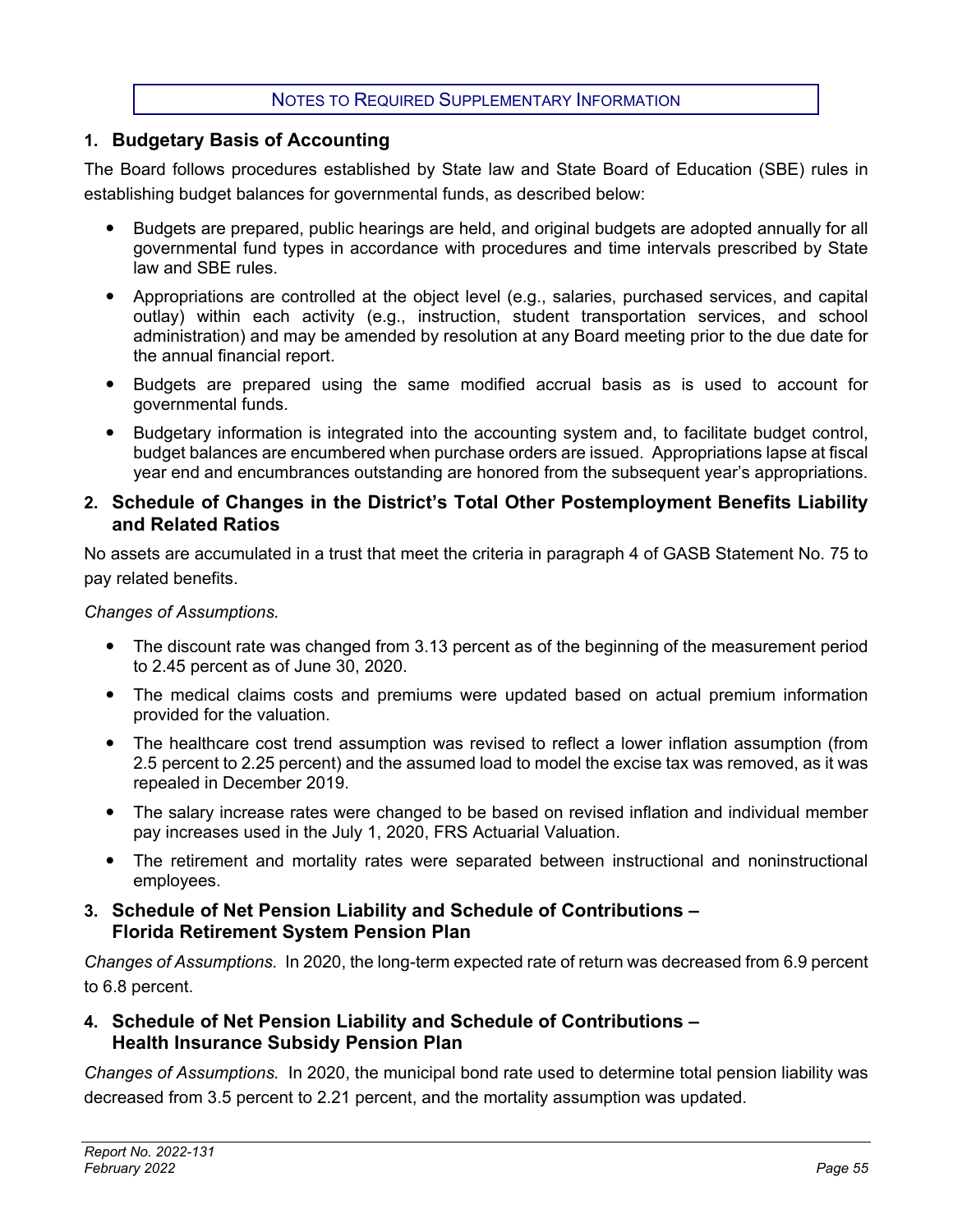## <span id="page-61-0"></span>*SCHEDULE OF EXPENDITURES OF FEDERAL AWARDS*

#### **Nassau County District School Board Schedule of Expenditures of Federal Awards For the Fiscal Year Ended June 30, 2021**

| Federal Grantor/Pass-Through Grantor/<br><b>Program or Cluster</b>                                                                                                                               | Federal<br><b>Assistance Listing</b><br><b>Number</b> | Pass - Through<br><b>Entity Identifying</b><br><b>Number</b> | <b>Total</b><br><b>Expenditures</b> |
|--------------------------------------------------------------------------------------------------------------------------------------------------------------------------------------------------|-------------------------------------------------------|--------------------------------------------------------------|-------------------------------------|
| <b>Clustered</b>                                                                                                                                                                                 |                                                       |                                                              |                                     |
| <b>Child Nutrition Cluster</b><br>United States Department of Agriculture:<br>Florida Department of Agriculture and Consumer Services:                                                           |                                                       |                                                              |                                     |
| School Breakfast Program                                                                                                                                                                         | 10.553                                                | 21002                                                        | \$<br>20,740.78                     |
| National School Lunch Program                                                                                                                                                                    | 10.555                                                | 21001, 21003                                                 | 543,606.61                          |
| COVID-19 National School Lunch Program<br><b>Total National School Lunch Program</b>                                                                                                             | COVID-19, 10.555                                      | 21001, 21003                                                 | 42,801.73<br>586,408.34             |
| Summer Food Service Program for Children                                                                                                                                                         | 10.559                                                | 20006, 20007, 21006, 21007                                   | 6,243,220.78                        |
| <b>Total Child Nutrition Cluster</b>                                                                                                                                                             |                                                       |                                                              | 6,850,369.90                        |
| <b>Special Education Cluster</b>                                                                                                                                                                 |                                                       |                                                              |                                     |
| United States Department of Education:<br>Special Education - Grants to States:<br>Florida Department of Education                                                                               | 84.027                                                | 263                                                          | 2,426,028.31                        |
| University of South Florida                                                                                                                                                                      |                                                       | None                                                         | 11,293.21                           |
| Total Special Education - Grants to States                                                                                                                                                       | 84.027                                                |                                                              | 2,437,321.52                        |
| Special Education - Preschool Grants:                                                                                                                                                            |                                                       | 267                                                          |                                     |
| Florida Department of Education                                                                                                                                                                  | 84.173                                                |                                                              | 101,209.33                          |
| <b>Total Special Education Cluster</b>                                                                                                                                                           |                                                       |                                                              | 2,538,530.85                        |
| <b>Child Care and Development Fund Cluster</b><br>United States Department of Health and Human Services:<br>Early Learning Coalition of North Florida:<br>Child Care and Development Block Grant | COVID-19, 93.575                                      | None                                                         | 67.590.96                           |
| <b>Not Clustered</b>                                                                                                                                                                             |                                                       |                                                              |                                     |
| <b>United States Department of Defense</b><br>Air Force Junior Reserve Officers Training Corps                                                                                                   | <b>12.UNK</b>                                         | N/A                                                          | 73,770.75                           |
| <b>United States Department of Justice</b><br>Florida Office of the Attorney General:<br>Crime Victim Assistance                                                                                 | 16.575                                                | 2020-00526                                                   | 88,514.18                           |
| United States Department of the Treasury                                                                                                                                                         |                                                       |                                                              |                                     |
| Nassau County Board of County Commissioners:<br><b>Coronavirus Relief Fund</b>                                                                                                                   | COVID-19, 21.019                                      | None                                                         | 1,183,452.00                        |
| <b>United States Department of Education</b><br>Florida Department of Education:                                                                                                                 |                                                       |                                                              |                                     |
| Adult Education - Basic Grants to States                                                                                                                                                         | 84.002                                                | 191                                                          | 166,027.04                          |
| Title I Grants to Local Educational Agencies                                                                                                                                                     | 84.010                                                | 212                                                          | 1,578,512.68                        |
| Career and Technical Education - Basic Grants to States                                                                                                                                          | 84.048                                                | 161                                                          | 188,808.78                          |
| Education for Homeless Children and Youth                                                                                                                                                        | 84.196                                                | 127                                                          | 96,815.38                           |
| <b>English Language Acquisition State Grants</b><br>Supporting Effective Instruction State Grants                                                                                                | 84.365<br>84.367                                      | 102<br>224                                                   | 24,595.87<br>316,378.21             |
| Student Support and Academic Enrichment Program                                                                                                                                                  | 84.424                                                | 241                                                          | 113,024.31                          |
| <b>Education Stabilization Fund:</b>                                                                                                                                                             | 84.425                                                |                                                              |                                     |
| Governor's Emergency Education Relief Fund                                                                                                                                                       | COVID-19, 84.425C                                     | 123                                                          | 306,080.94                          |
| Elementary and Secondary School Emergency Relief Fund                                                                                                                                            | COVID-19, 84.425D                                     | 124                                                          | 2,001,012.97                        |
| <b>Total Education Stabilization Fund</b>                                                                                                                                                        | 84.425                                                |                                                              | 2,307,093.91                        |
| <b>Total United States Department of Education</b>                                                                                                                                               |                                                       |                                                              | 4,791,256.18                        |
| <b>Total Expenditures of Federal Awards</b>                                                                                                                                                      |                                                       |                                                              | \$15,593,484.82                     |

The accompanying notes are an integral part of this Schedule.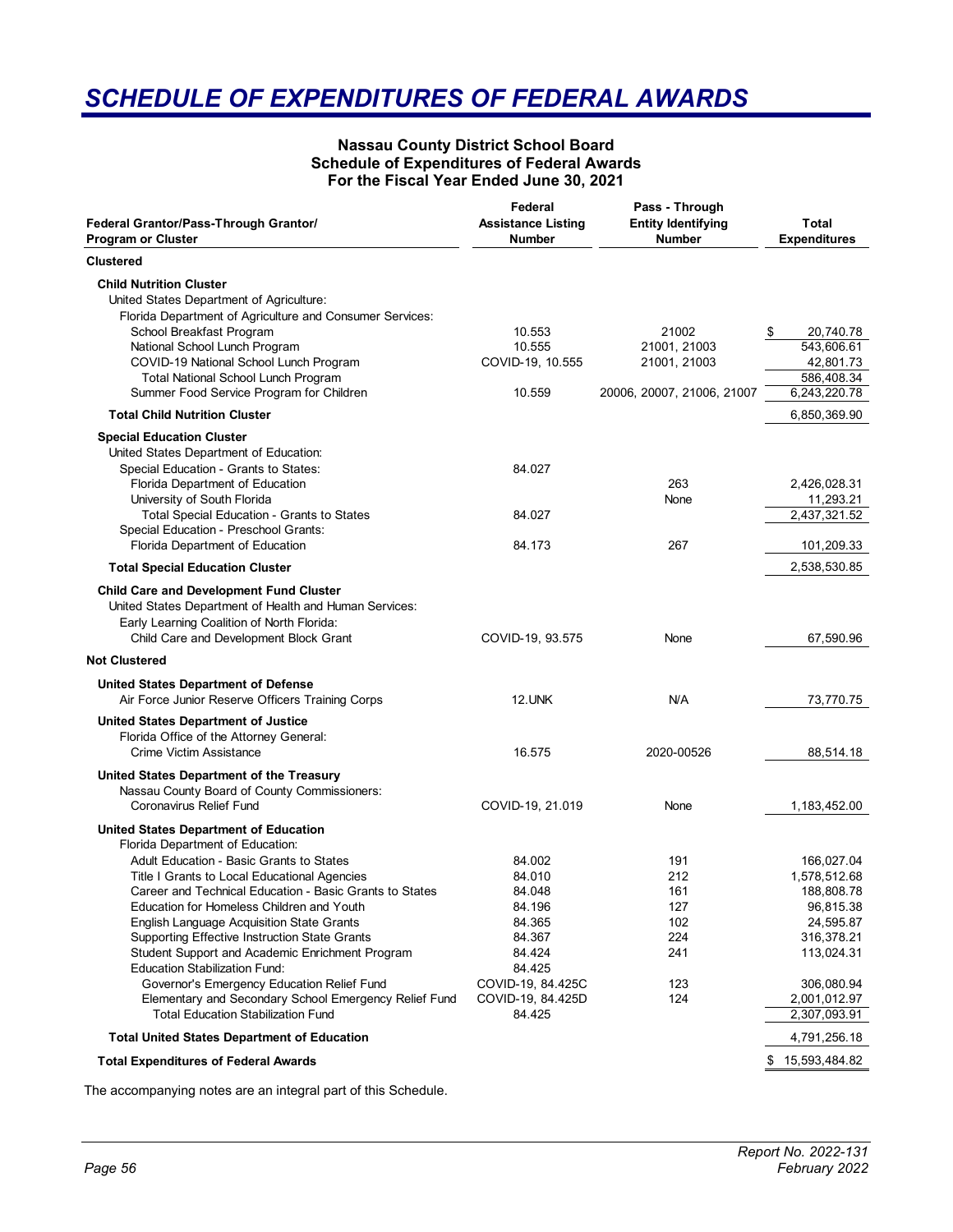- Notes: (1) Basis of Presentation. The accompanying Schedule of Expenditures of Federal Awards (Schedule) includes the Federal award activity of the Nassau County District School Board under programs of the Federal Government for the fiscal year ended June 30, 2021. The information in this Schedule is presented in accordance with the requirements of Title 2 U.S. *Code of Federal Regulations* Part 200, *Uniform Administrative Requirements, Cost Principles, and Audit Requirements for Federal Awards* (Uniform Guidance). Because the Schedule presents only a selected portion of the operations of the District, it is not intended to and does not present the financial position, changes in net position.
	- (2) Summary of Significant Accounting Policies. Expenditures reported on the Schedule are reported on the modified accrual basis of accounting. Such expenditures are recognized following the cost principles contained in the Uniform Guidance, wherein certain types of expenditures are not allowable or are limited as to reimbursement.
	- (3) Indirect Cost Rate. The District has not elected to use the 10 percent de minimis cost rate allowed under the Uniform Guidance.
	- (4) Noncash Assistance National School Lunch Program. Includes \$449,181.93 of donated food received during the fiscal year. Donated foods are valued at fair value as determined at the time of donation.
	- (5) COVID-19 National School Lunch Program. The District incurred \$42,801.73 in expenditures for the National School Lunch Program in the 2019-20 fiscal year.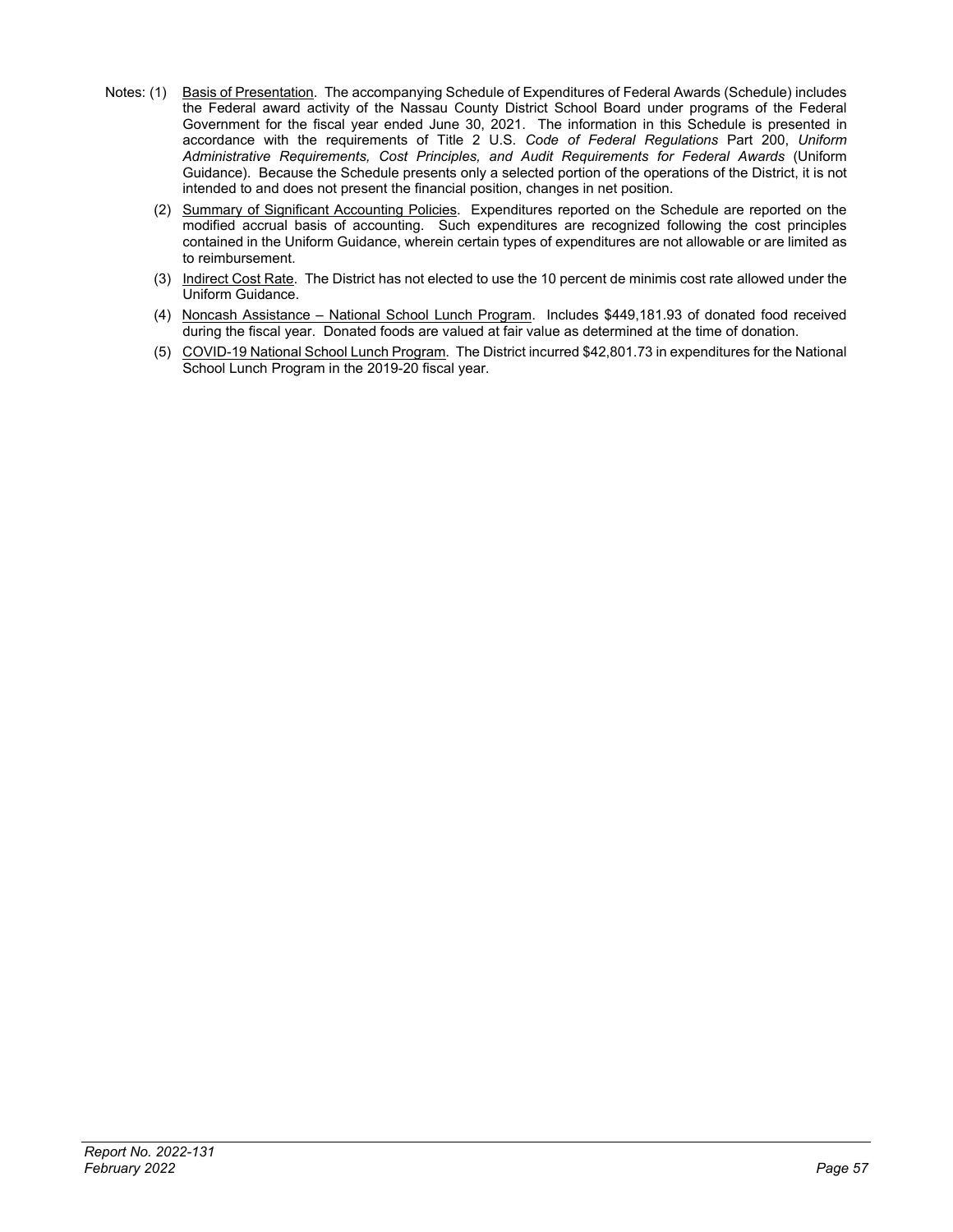<span id="page-63-0"></span>

Sherrill F. Norman, CPA Auditor General

# **AUDITOR GENERAL STATE OF FLORIDA**

Claude Denson Pepper Building, Suite G74 111 West Madison Street Tallahassee, Florida 32399-1450



Phone: (850) 412-2722 Fax: (850) 488-6975

The President of the Senate, the Speaker of the House of Representatives, and the Legislative Auditing Committee

### **INDEPENDENT AUDITOR'S REPORT ON INTERNAL CONTROL OVER FINANCIAL REPORTING AND ON COMPLIANCE AND OTHER MATTERS BASED ON AN AUDIT OF FINANCIAL STATEMENTS PERFORMED IN ACCORDANCE WITH** *GOVERNMENT AUDITING STANDARDS*

We have audited, in accordance with the auditing standards generally accepted in the United States of America and the standards applicable to financial audits contained in *Government Auditing Standards* issued by the Comptroller General of the United States, the financial statements of the governmental activities, each major fund, and the aggregate remaining fund information of the Nassau County District School Board as of and for the fiscal year ended June 30, 2021, and the related notes to the financial statements, which collectively comprise the District's basic financial statements, and have issued our report thereon dated February 22, 2022, included under the heading **INDEPENDENT AUDITOR'S REPORT**. Our report includes a reference to other auditors who audited the financial statements of the school internal funds, as described in our report on the District's financial statements. This report does not include the results of the other auditors' testing of internal control over financial reporting or compliance and other matters that are reported on separately by those auditors.

### **Internal Control Over Financial Reporting**

In planning and performing our audit of the financial statements, we considered the District's internal control over financial reporting (internal control) as a basis for designing audit procedures that are appropriate in the circumstances for the purpose of expressing our opinions on the financial statements, but not for the purpose of expressing an opinion on the effectiveness of the District's internal control. Accordingly, we do not express an opinion on the effectiveness of the District's internal control.

A *deficiency in internal control* exists when the design or operation of a control does not allow management or employees, in the normal course of performing their assigned functions, to prevent, or detect and correct, misstatements on a timely basis. A *material weakness* is a deficiency, or a combination of deficiencies, in internal control such that there is a reasonable possibility that a material misstatement of the District's financial statements will not be prevented, or detected and corrected on a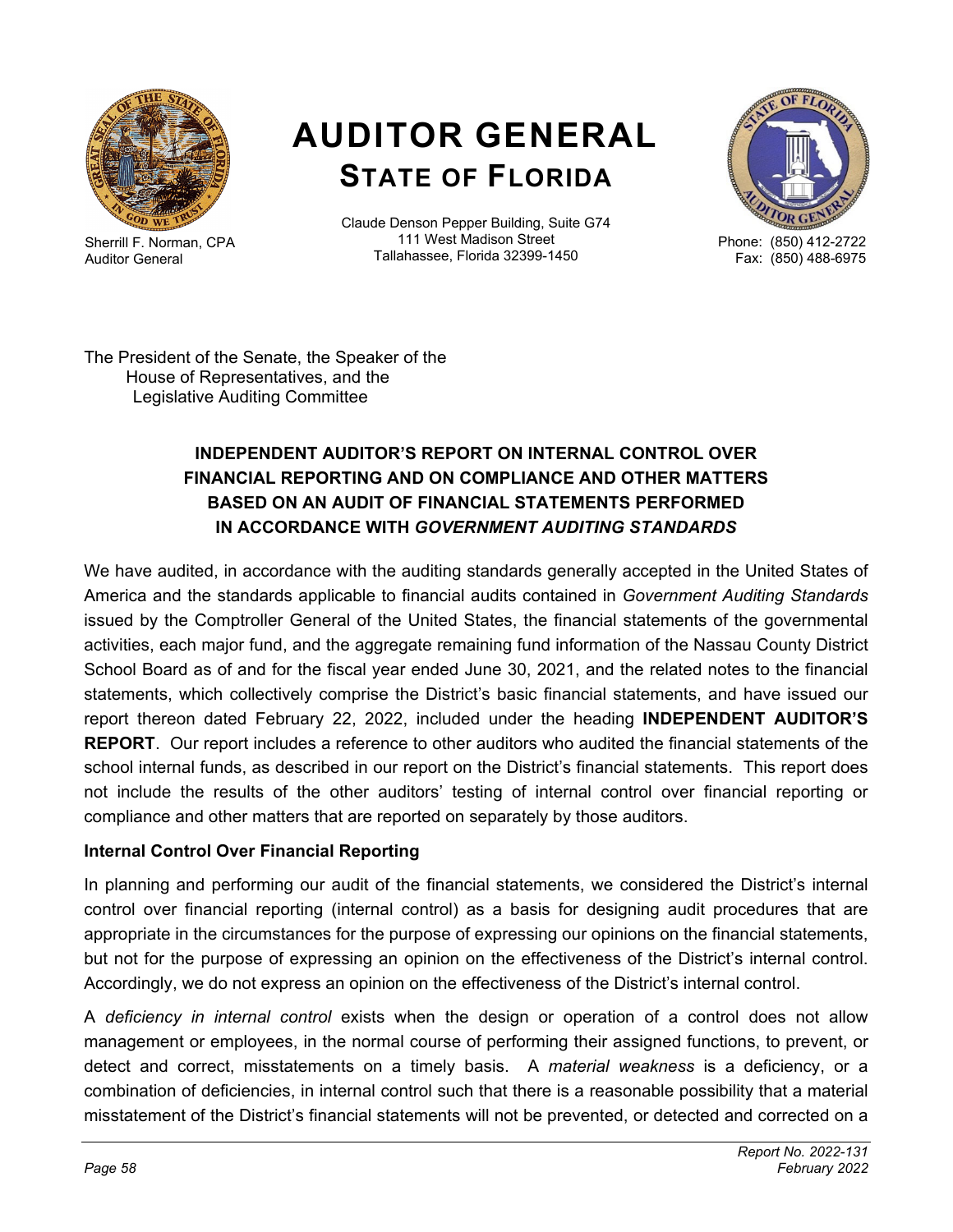timely basis. A *significant deficiency* is a deficiency, or a combination of deficiencies, in internal control that is less severe than a material weakness, yet important enough to merit attention by those charged with governance.

Our consideration of internal control was for the limited purpose described in the first paragraph of this section and was not designed to identify all deficiencies in internal control that might be material weaknesses or significant deficiencies. Given these limitations, during our audit we did not identify any deficiencies in internal control that we consider to be material weaknesses. However, material weaknesses may exist that have not been identified.

#### **Compliance and Other Matters**

As part of obtaining reasonable assurance about whether the District's financial statements are free from material misstatement, we performed tests of its compliance with certain provisions of laws, rules, regulations, contracts, and grant agreements, noncompliance with which could have a direct and material effect on the financial statements. However, providing an opinion on compliance with those provisions was not an objective of our audit and, accordingly, we do not express such an opinion. The results of our tests disclosed no instances of noncompliance or other matters that are required to be reported under *Government Auditing Standards*.

#### **Purpose of this Report**

The purpose of this report is solely to describe the scope of our testing of internal control and compliance and the results of that testing, and not to provide an opinion on the effectiveness of the District's internal control or on compliance. This report is an integral part of an audit performed in accordance with *Government Auditing Standards* in considering the District's internal control and compliance. Accordingly, this communication is not suitable for any other purpose.

Respectfully submitted,

Sherrill F. Norman, CPA Tallahassee, Florida February 22, 2022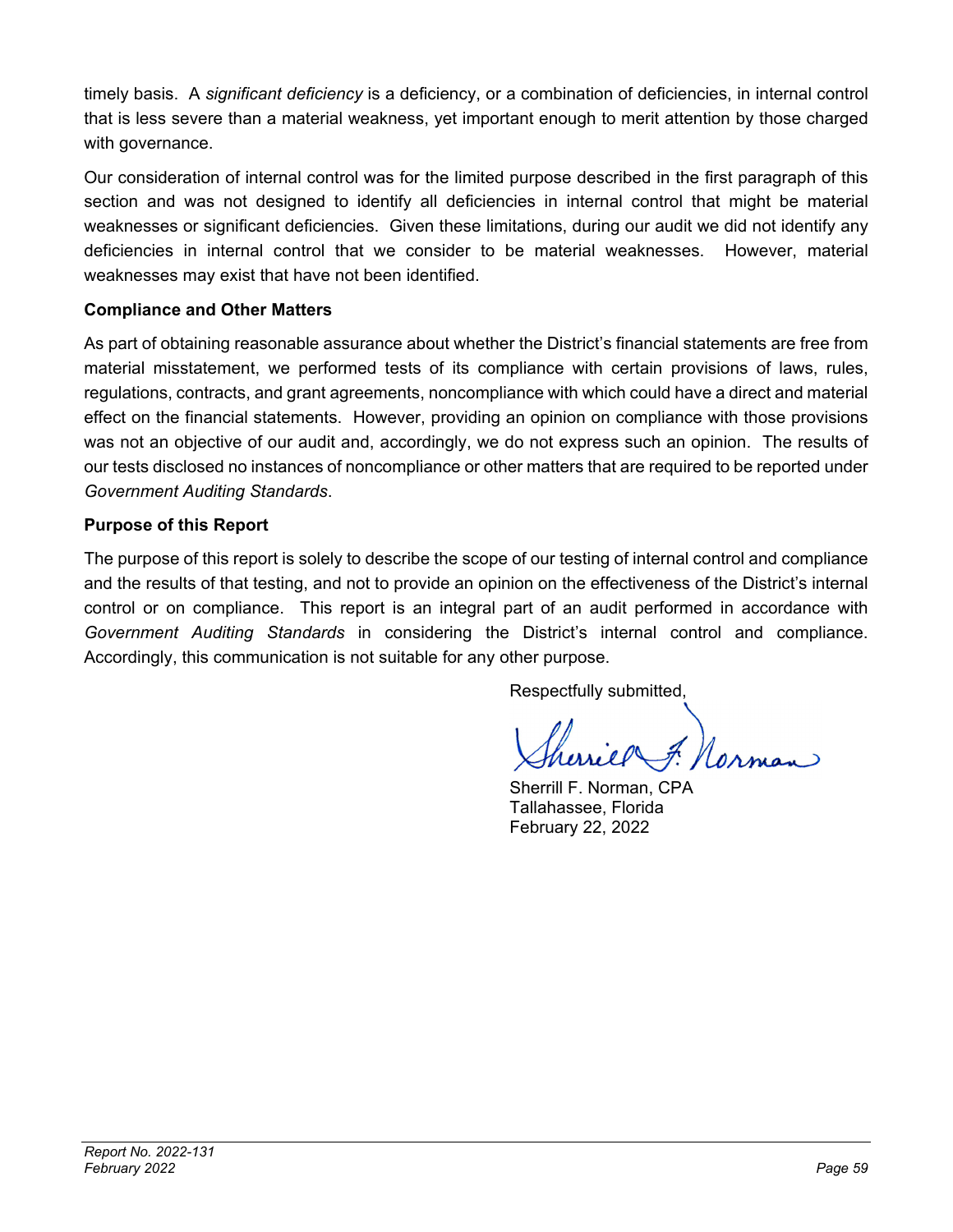<span id="page-65-0"></span>

Sherrill F. Norman, CPA Auditor General

# **AUDITOR GENERAL STATE OF FLORIDA**

Claude Denson Pepper Building, Suite G74 111 West Madison Street Tallahassee, Florida 32399-1450



Phone: (850) 412-2722 Fax: (850) 488-6975

The President of the Senate, the Speaker of the House of Representatives, and the Legislative Auditing Committee

### **INDEPENDENT AUDITOR'S REPORT ON COMPLIANCE FOR EACH MAJOR FEDERAL PROGRAM AND REPORT ON INTERNAL CONTROL OVER COMPLIANCE REQUIRED BY THE UNIFORM GUIDANCE**

### **Report on Compliance for Each Major Federal Program**

We have audited the Nassau County District School Board's compliance with the types of compliance requirements described in the *OMB Compliance Supplement* that could have a direct and material effect on each of the District's major Federal programs for the fiscal year ended June 30, 2021. The District's major Federal programs are identified in **SECTION I – SUMMARY OF AUDITOR'S RESULTS** of the accompanying **SCHEDULE OF FINDINGS AND QUESTIONED COSTS**.

#### *Management's Responsibility*

Management is responsible for compliance with Federal statutes, regulations, and the terms and conditions of its Federal awards applicable to its Federal programs.

#### *Auditor's Responsibility*

Our responsibility is to express an opinion on compliance for each of the District's major Federal programs based on our audit of the types of compliance requirements referred to above. We conducted our audit of compliance in accordance with auditing standards generally accepted in the United States of America; the standards applicable to financial audits contained in *Government Auditing Standards*, issued by the Comptroller General of the United States; and the audit requirements of Title 2 U.S. *Code of Federal Regulations* Part 200, *Uniform Administrative Requirements, Cost Principles, and Audit Requirements for Federal Awards* (Uniform Guidance). Those standards and the Uniform Guidance require that we plan and perform the audit to obtain reasonable assurance about whether noncompliance with the types of compliance requirements referred to above that could have a direct and material effect on a major Federal program occurred. An audit includes examining, on a test basis, evidence about the District's compliance with those requirements and performing such other procedures as we considered necessary in the circumstances.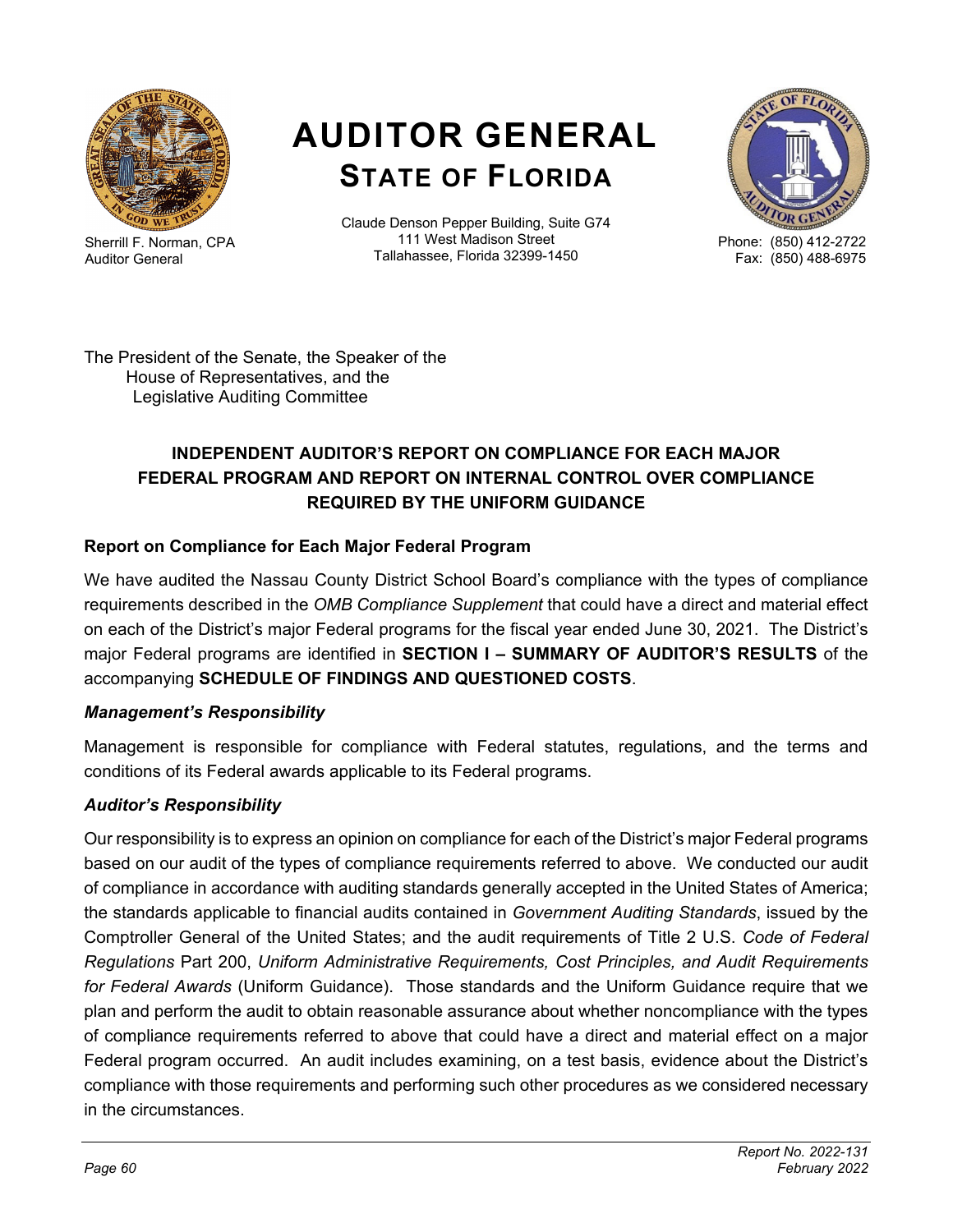We believe that our audit provides a reasonable basis for our opinion on compliance for each major Federal program. However, our audit does not provide a legal determination of the District's compliance.

### *Opinion on Each Major Federal Program*

In our opinion, the District complied, in all material respects, with the types of compliance requirements referred to above that could have a direct and material effect on each of its major Federals program for the fiscal year ended June 30, 2021.

#### **Report on Internal Control Over Compliance**

District management is responsible for establishing and maintaining effective internal control over compliance with the types of compliance requirements referred to above. In planning and performing our audit of compliance, we considered the District's internal control over compliance with the types of requirements that could have a direct and material effect on each major Federal program to determine the auditing procedures that are appropriate in the circumstances for the purpose of expressing an opinion on compliance for each major Federal program and to test and report on internal control over compliance in accordance with the Uniform Guidance, but not for the purpose of expressing an opinion on the effectiveness of internal control over compliance. Accordingly, we do not express an opinion on the effectiveness of the District's internal control over compliance.

A *deficiency in internal control over compliance* exists when the design or operation of a control over compliance does not allow management or employees, in the normal course of performing their assigned functions, to prevent, or detect and correct, noncompliance with a type of compliance requirement of a Federal program on a timely basis. A *material weakness in internal control over compliance* is a deficiency, or a combination of deficiencies, in internal control over compliance, such that there is a reasonable possibility that material noncompliance with a type of compliance requirement of a Federal program will not be prevented, or detected and corrected, on a timely basis. A *significant deficiency in internal control over compliance* is a deficiency, or a combination of deficiencies, in internal control over compliance with a type of compliance requirement of a Federal program that is less severe than a material weakness in internal control over compliance, yet important enough to merit attention by those charged with governance.

Our consideration of internal control over compliance was for the limited purpose described in the first paragraph of this section and was not designed to identify all deficiencies in internal control over compliance that might be material weaknesses or significant deficiencies. We did not identify any deficiencies in internal control over compliance that we consider to be material weaknesses. However, material weaknesses may exist that have not been identified.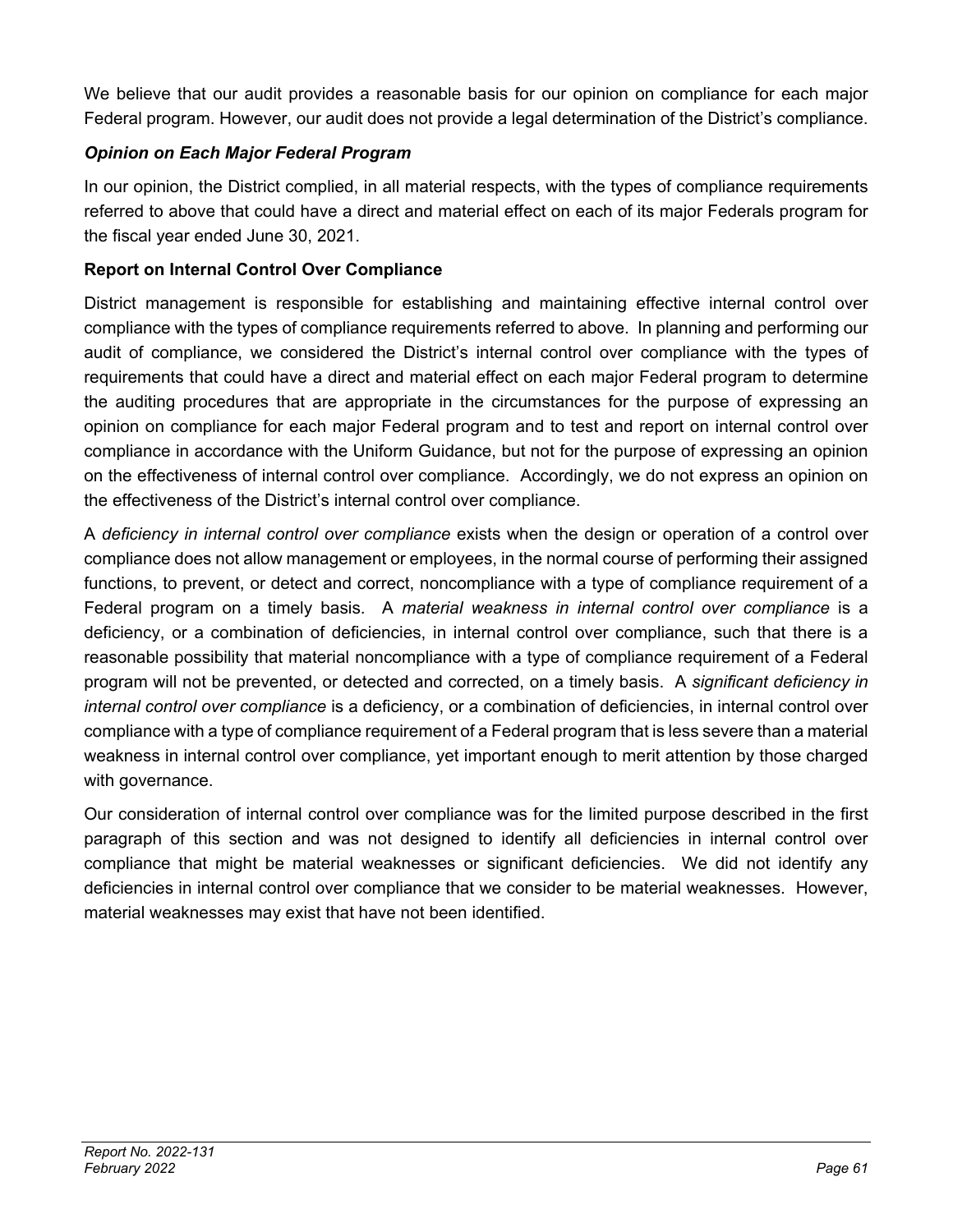The purpose of this report on internal control over compliance is solely to describe the scope of our testing of internal control over compliance and the results of that testing based on the requirements of the Uniform Guidance. Accordingly, this report is not suitable for any other purpose.

Respectfully submitted,

F. Norman

Sherrill F. Norman, CPA Tallahassee, Florida February 22, 2022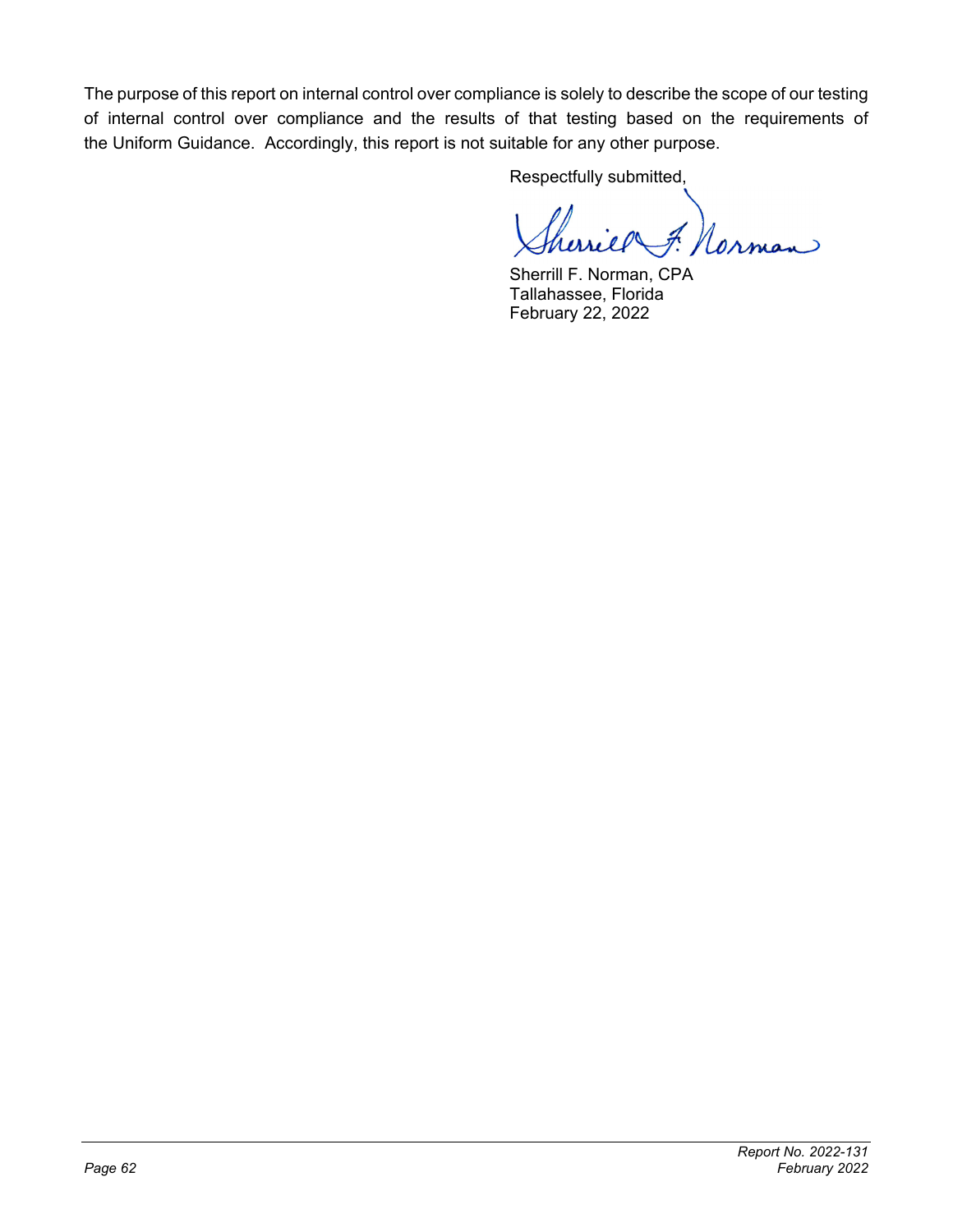# <span id="page-68-0"></span>*SCHEDULE OF FINDINGS AND QUESTIONED COSTS*

### SECTION I – SUMMARY OF AUDITOR'S RESULTS

#### **Financial Statements**

| Type of auditor's report issued on whether the<br>financial statements audited were prepared in<br>accordance with GAAP: | Unmodified                                                                                                                       |
|--------------------------------------------------------------------------------------------------------------------------|----------------------------------------------------------------------------------------------------------------------------------|
| Internal control over financial reporting:                                                                               |                                                                                                                                  |
| Material weakness(es) identified?                                                                                        | <b>No</b>                                                                                                                        |
| Significant deficiency(ies) identified?                                                                                  | None reported                                                                                                                    |
| Noncompliance material to financial statements<br>noted?                                                                 | <b>No</b>                                                                                                                        |
| <b>Federal Awards</b>                                                                                                    |                                                                                                                                  |
| Internal control over major Federal programs:                                                                            |                                                                                                                                  |
| Material weakness(es) identified?                                                                                        | <b>No</b>                                                                                                                        |
| Significant deficiency(ies) identified?                                                                                  | None reported                                                                                                                    |
| Type of auditor's report issued on compliance for<br>major Federal programs:                                             | Unmodified                                                                                                                       |
| Any audit findings disclosed that are required to be<br>reported in accordance with 2 CFR 200.516(a)?                    | No                                                                                                                               |
| Identification of major Federal programs:                                                                                |                                                                                                                                  |
| <b>Assistance Listing Numbers:</b><br>21.019<br>84.010                                                                   | Name of Federal Programs or Cluster:<br><b>Coronavirus Relief Fund</b><br><b>Title I Grants to Local Educational</b><br>Agencies |
| 84.425                                                                                                                   | <b>Education Stabilization Fund</b>                                                                                              |
| Dollar threshold used to distinguish between<br>type A and type B programs:                                              | \$750,000                                                                                                                        |
| Auditee qualified as low risk auditee?                                                                                   | Yes                                                                                                                              |
|                                                                                                                          |                                                                                                                                  |

### SECTION II – FINANCIAL STATEMENT FINDINGS

No matters are reported.

### SECTION III – FEDERAL AWARD FINDINGS AND QUESTIONED COSTS

No matters are reported